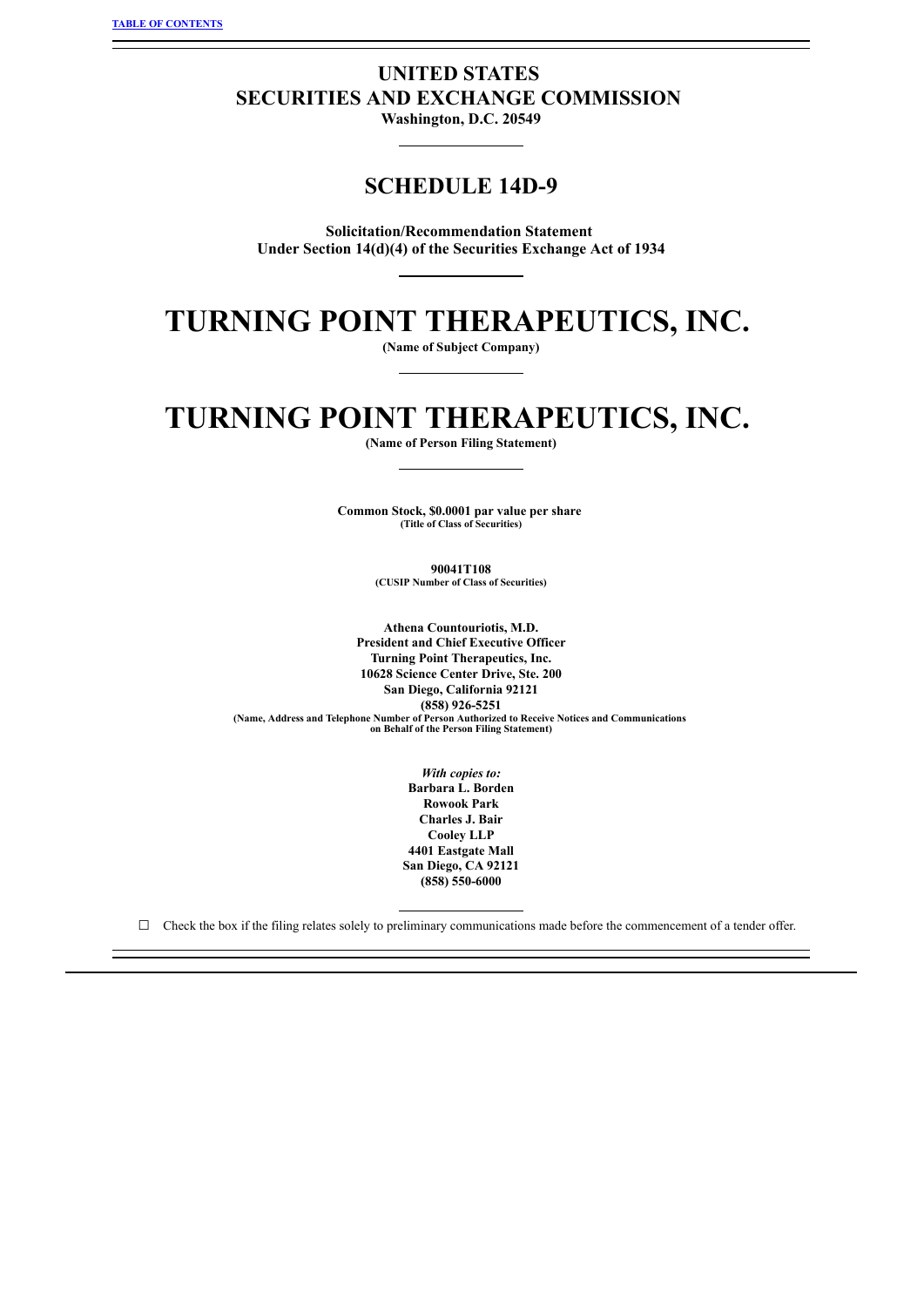#### **Table of Contents**

<span id="page-1-0"></span>

|                 |                                                                                 | Page            |
|-----------------|---------------------------------------------------------------------------------|-----------------|
| ITEM 1.         | <b>SUBJECT COMPANY INFORMATION.</b>                                             |                 |
| ITEM 2.         | <b>IDENTITY AND BACKGROUND OF FILING PERSON.</b>                                |                 |
| ITEM 3.         | PAST CONTACTS, TRANSACTIONS, NEGOTIATIONS AND AGREEMENTS.                       | <u>3</u>        |
| ITEM 4.         | THE SOLICITATION OR RECOMMENDATION.                                             | <u>13</u>       |
| ITEM 5.         | PERSON/ASSETS RETAINED, EMPLOYED, COMPENSATED OR USED.                          | 33              |
| ITEM 6.         | INTEREST IN SECURITIES OF THE SUBJECT COMPANY.                                  | 33              |
| ITEM 7.         | PURPOSES OF THE TRANSACTION AND PLANS OR PROPOSALS.                             | 33              |
| ITEM 8.         | ADDITIONAL INFORMATION.                                                         | 34              |
| ITEM 9.         | <b>EXHIBITS</b>                                                                 | $\overline{40}$ |
| <b>ANNEX I</b>  | <b>OPINION OF GOLDMAN SACHS &amp; CO. LLC</b>                                   | $I-1$           |
| <b>ANNEX II</b> | SECTION 262 OF THE DELAWARE GENERAL CORPORATION LAW, APPRAISAL<br><b>RIGHTS</b> | II-1            |

i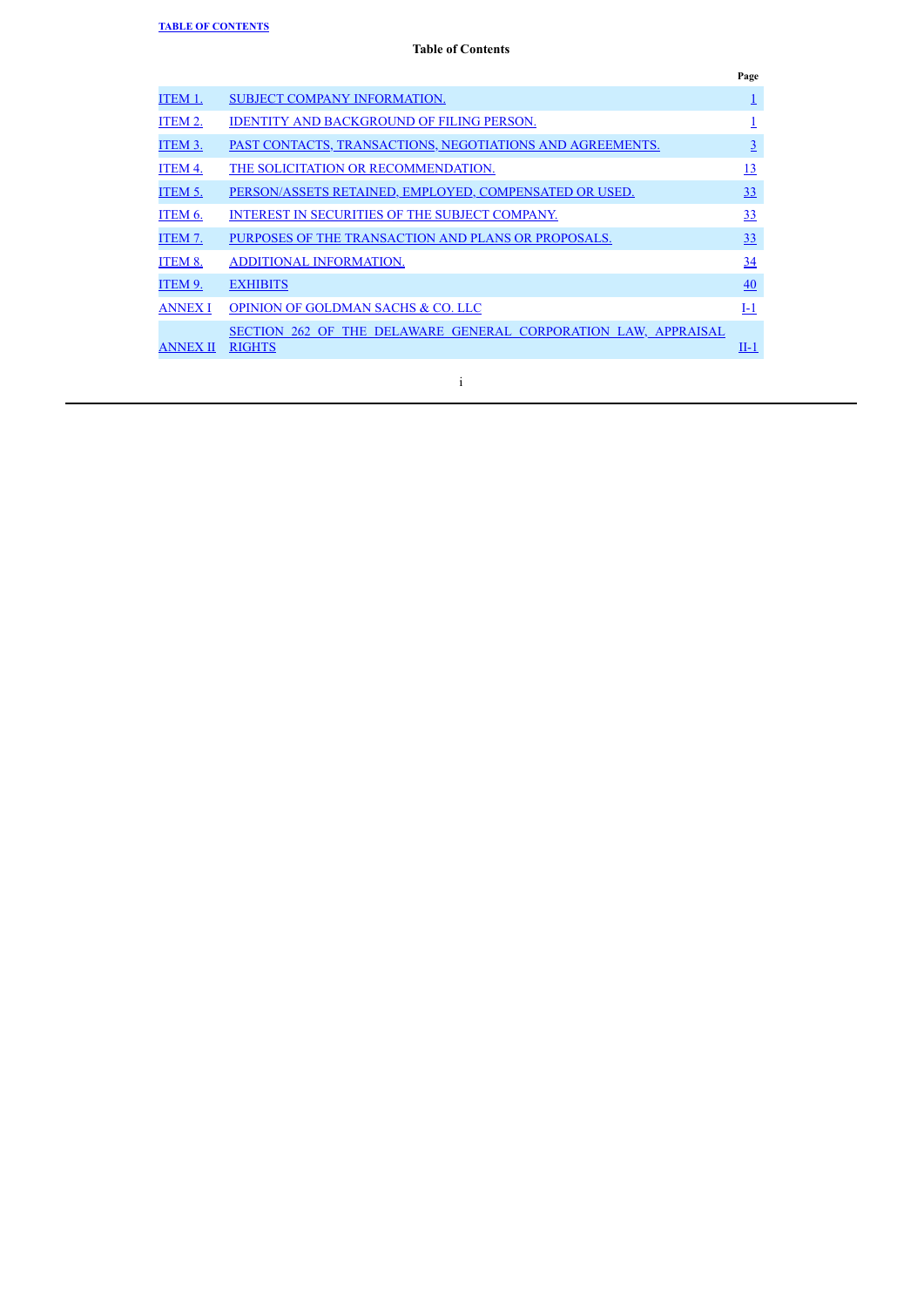#### <span id="page-2-0"></span>**Item 1. Subject Company Information.**

(a) *Name and Address*. The name of the subject company to which this Solicitation/Recommendation Statement on Schedule 14D-9 (together with any exhibits and annexes attached hereto, this "Schedule 14D-9") relates is Turning Point Therapeutics, Inc., a Delaware corporation ("Turning Point"). The address of the principal executive offices of Turning Point is 10628 Science Center Drive, Ste. 200, San Diego, California 92121, and our telephone number is (858) 926-5251. In this Schedule 14D-9, "we," "us," "our," "Company" and "Turning Point" refer to Turning Point Therapeutics, Inc.

(b) *Securities*. The title of the class of equity securities to which this Schedule 14D-9 relates is the common stock of Turning Point, \$0.0001 par value per share (collectively, the "Shares"). As of June 10, 2022, there were (i) 49,796,897 Shares issued and outstanding, (ii) 6,511,839 Shares subject to issuance pursuant to outstanding options to acquire Shares (the "Options"), (iii) 914,681 Shares issuable upon settlement of restricted stock unit awards ("RSUs"), (iv) 252,054 Shares issuable upon settlement of performance stock unit awards ("PSUs") (assuming achievement of all performance goals in full at maximum levels), and (v) 169,127 Shares estimated to be subject to outstanding purchase rights under the Turning Point 2019 Employee Stock Purchase Plan (the "ESPP") (assuming that the closing price per Share as reported on the purchase date for the current offering period was equal to the Offer Price (as defined below) and employee contributions continue until such purchase date at the levels in place as of the June 1, 2022).

#### <span id="page-2-1"></span>**Item 2. Identity and Background of Filing Person.**

(a) *Name and Address*. The name, address and telephone number of Turning Point, which is the person filing this Schedule 14D-9, are set forth in "*Item 1. Subject Company Information—Name and Address*" above.

#### (b) *Tender Offer*.

This Schedule 14D-9 relates to the Tender Offer Statement on Schedule TO filed with the Securities and Exchange Commission (the "SEC") on June 17, 2022 (together with any amendments and supplements thereto, the "Schedule TO") by (i) Bristol-Myers Squibb Company, a Delaware corporation ("Bristol-Myers Squibb"), and (ii) Rhumba Merger Sub Inc., a Delaware corporation and a wholly owned subsidiary of Bristol-Myers Squibb ("Purchaser"). The Schedule TO relates to the tender offer to acquire all of the outstanding Shares for \$76.00 per Share (the "Offer Price") in cash, without interest, subject to any applicable withholding of taxes, upon the terms and subject to the conditions set forth in the Offer to Purchase, dated June 17, 2022 (as it may be amended or supplemented from time to time, the "Offer to Purchase") and the related Letter of Transmittal (as it may be amended or supplemented from time to time, the "Letter of Transmittal" and together with the Offer to Purchase, the "Offer").

The Offer to Purchase and the Letter of Transmittal are being mailed to our stockholders together with this Schedule 14D-9 and are filed as Exhibits (a)(1) and (a)(2) hereto, respectively, and are incorporated herein by reference.

The Offer is being made pursuant to the Agreement and Plan of Merger, dated as of June 2, 2022 (as it may be amended or supplemented from time to time, the "Merger Agreement"), among Bristol-Myers Squibb, Purchaser, and Turning Point. A more complete description of the Merger Agreement can be found in Section 13 (*The Transaction Documents*) of the Offer to Purchase and a copy of the Merger Agreement has been filed as Exhibit (e) (1) to this Schedule 14D-9 and each is incorporated herein by reference.

The Merger Agreement provides, among other things, that following the consummation of the Offer and subject to the satisfaction or waiver of the conditions set forth in the Merger Agreement, subject to the terms and conditions of the Merger Agreement, and in accordance with the relevant provisions of the Delaware General Corporation Law (the "DGCL") and other applicable legal requirements, Purchaser will merge with and into Turning Point (the "Merger"), the separate existence of Purchaser will cease and Turning Point will continue as the surviving corporation and a wholly owned subsidiary of Bristol-Myers Squibb (the "Surviving Corporation"). The Merger will be governed by Section 251(h) of the DGCL and effected without a vote of the stockholders of Turning Point. In the Merger, each Share outstanding at the effective time of the Merger (being such date and at such time as the certificate of merger in respect of the Merger is duly filed with the Secretary of State of the State of Delaware or at such later time and date as may be agreed upon by the parties to the Merger Agreement in writing and specified in the certificate of merger in accordance with the DGCL, the "Effective Time") (other than (i) Shares held by Turning Point or held in Turning Point's treasury, (ii) Shares held by Bristol-Myers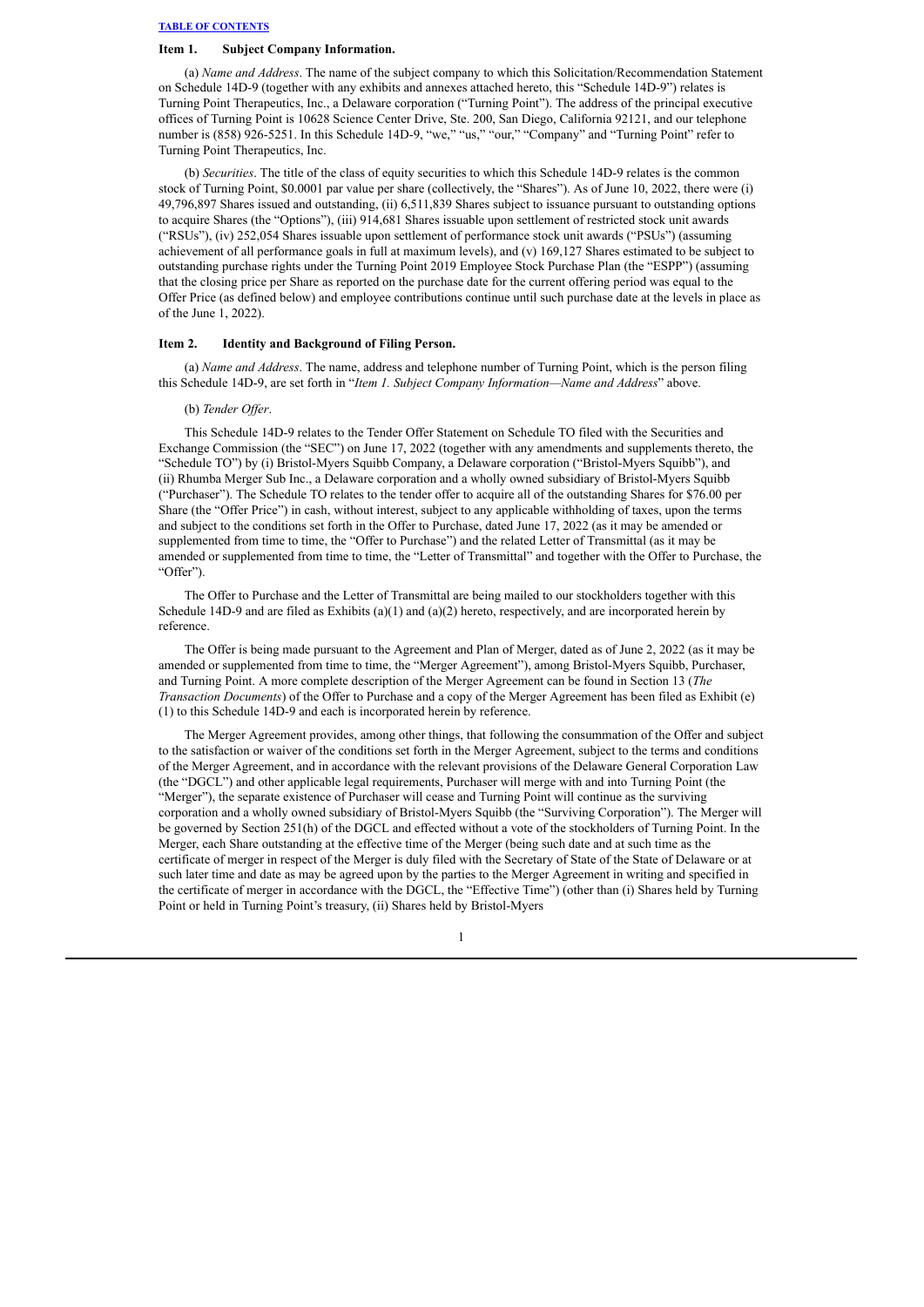Squibb, Purchaser, or any other direct or indirect wholly owned subsidiary of Bristol-Myers Squibb, (iii) Shares irrevocably accepted for purchase in the Offer and (iv) Shares outstanding immediately prior to the Effective Time that are held by holders who are entitled to appraisal rights under Section 262 of the DGCL and who have properly exercised and perfected their respective demands for appraisal of such Shares in the time and manner provided in Section 262 of the DGCL and, as of the Effective Time, have neither effectively withdrawn nor lost their rights to such appraisal and payment under the DGCL (the "Dissenting Shares")) will be automatically converted into the right to receive the Offer Price, in cash (the "Merger Consideration"), without interest, subject to any applicable withholding of taxes. Upon the Effective Time, Turning Point will cease to be a publicly traded company and will become wholly owned by Bristol-Myers Squibb. The Offer, the Merger and the other transactions contemplated by the Merger Agreement are collectively referred to as the "Transactions."

Each Option that is outstanding as of immediately prior to the Effective Time shall accelerate and become fully vested and exercisable effective immediately prior to, and contingent upon the occurrence of, the Effective Time. As of the Effective Time, each Option that is then outstanding and unexercised will be cancelled and converted into the right to receive cash, without interest and subject to any applicable withholding of taxes, in an amount equal to the product of (i) the total number of Shares subject to such fully vested Option immediately prior to the Effective Time, *multiplied* by (ii) the excess, if any, of (x) the Merger Consideration over (y) the exercise price payable per Share under such Option. Any Option that has an exercise price per Share that equals or exceeds the Merger Consideration will be cancelled for no consideration.

As of the Effective Time, each RSU that is outstanding as of immediately prior to the Effective Time, whether vested or unvested, shall be cancelled and converted into the right to receive cash, without interest and subject to any applicable withholding of taxes, in an amount equal to (i) the total number of Shares issuable in settlement of such RSU immediately prior to the Effective Time without regard to vesting, *multiplied* by (ii) the Merger Consideration.

As of the Effective Time, each PSU that is outstanding as of immediately prior to the Effective Time, whether vested or unvested, shall be cancelled and converted into the right to receive cash, without interest and subject to any applicable withholding of taxes, in an amount equal to (i) either  $(A)$  in the case of any PSU granted in calendar year 2021 or in January 2022, 50% of the total number of Shares issuable in settlement of such PSU immediately prior to the Effective Time, or (B) in the case of any PSU granted in February 2022, 100% of the total number of Shares issuable in settlement of such PSU immediately prior to the Effective Time, *multiplied* by (ii) the Merger Consideration.

The initial expiration date of the Offer is one minute following 11:59 p.m., Eastern Time, on July 18, 2022, unless extended or earlier terminated as permitted by the Merger Agreement (such time or such subsequent time to which the expiration of the Offer is extended in accordance with the Merger Agreement, the "Expiration Time"). Tendered Shares may be withdrawn at any time prior to the Expiration Time. Additionally, if Bristol-Myers Squibb has not agreed to accept the Shares for payment by August 15, 2022, Turning Point's stockholders may thereafter withdraw their Shares from tender at any time after such date until Bristol-Myers Squibb accepts the Shares for payment. Once Bristol-Myers Squibb accepts for payment Shares tendered pursuant to the Offer, all tenders not previously withdrawn will become irrevocable.

The Merger Agreement also provides, among other things, that subject to the satisfaction or waiver of all of the conditions of the Offer and the Merger Agreement, Purchaser will promptly following the Expiration Time irrevocably accept for payment (the time of such acceptance, the "Offer Acceptance Time") and pay for all Shares validly tendered (and not validly withdrawn) pursuant to the Offer. Pursuant to the Merger Agreement, the consummation of the Merger will take place on the same date as the Offer Acceptance Time.

The foregoing summary of the Transaction is qualified in its entirety by the descriptions contained in the Offer to Purchase, the terms of the Merger Agreement and the Letter of Transmittal.

According to the Offer to Purchase, the principal executive office of each of Bristol-Myers Squibb and Purchaser is 430 E. 29th Street, 14th Floor, New York, New York 10016 and the telephone number at such principal office is (212) 546-4200.

Information relating to the Offer, including the Offer to Purchase, the Letter of Transmittal and related documents and this Schedule 14D-9, can be found on the SEC's website at www.sec.gov, or on the investor relations section of Turning Point's website at https://www.tptherapeutics.com/investor-relations.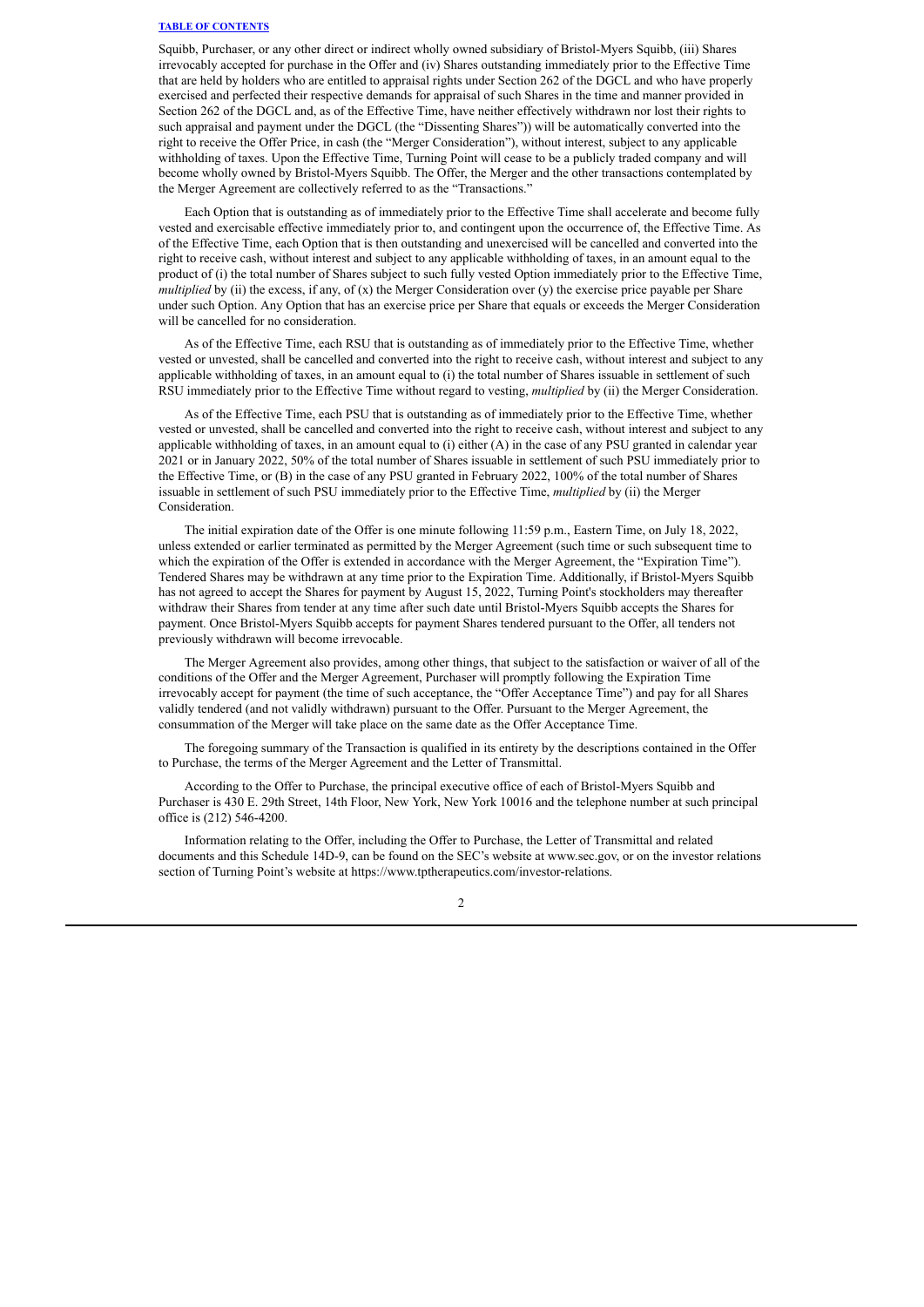#### <span id="page-4-0"></span>**Item 3. Past Contacts, Transactions, Negotiations and Agreements.**

Except as set forth or incorporated by reference in this Schedule 14D-9, including in the Definitive Proxy Statement of Turning Point on Schedule 14A filed with the SEC on April 29, 2022 and filed as Exhibit (e)(2) to this Schedule 14D-9, which is incorporated by reference herein (the "Proxy Statement"), to our knowledge, as of the date of this Schedule 14D-9, there are no material agreements, arrangements or understandings, nor any actual or potential conflicts of interest between (i) Turning Point or any of its affiliates, on the one hand, and  $(ii)(x)$  any of its executive officers, directors or affiliates, or (y) Bristol-Myers Squibb, Purchaser or any of their respective executive officers, directors or affiliates, on the other hand. Mark J. Alles, Chair of Turning Point's board of directors (the "Board"), served as the Chairman of Celgene Corporation, prior to its acquisition by Bristol-Myers Squibb.

The Proxy Statement is being furnished to our stockholders pursuant to Section 14(d)(4) of the Securities Exchange Act of 1934, as amended (the "Exchange Act"), and Item 1005(d) of Regulation M-A. Any information that is incorporated herein by reference shall be deemed modified or superseded for purposes of this Schedule 14D-9 to the extent that any information contained herein modifies or supersedes such information.

#### (a) *Arrangements between Turning Point and its Executive Of icers, Directors and Af iliates*.

In considering the recommendation of the Board to tender Shares in the Offer, stockholders of Turning Point should be aware that Turning Point's executive officers, members of the Board and affiliates may be considered to have interests in the execution and delivery of the Merger Agreement and all of the Transactions, including the Offer and the Merger, that may be different from or in addition to those of stockholders of Turning Point, generally. The Board was aware of these interests and considered them, among other matters, in reaching its decision to approve the Merger Agreement and the Transactions. As described in more detail below, these interests include:

- the accelerated vesting and cash settlement of outstanding Options with exercise prices below the Merger Consideration in connection with the Merger;
- the accelerated vesting and cash settlement of outstanding RSUs in connection with the Merger;
- the accelerated vesting and cash settlement of certain outstanding PSUs in connection with the Merger;
- the potential receipt of severance benefits by executive officers under our severance benefit plan;
- the receipt of at least 100% of 2022 target bonuses by executive officers in connection with the Merger;
- certain executive officers who may be impacted by the excise tax under Section 4999 of the U.S. Internal Revenue Code of 1986, as amended (the "Code") may be reimbursed for such excise tax, subject to certain limitations:
- the entitlement to indemnification benefits in favor of directors and officers of Turning Point; and
- the payment of certain cash awards to our non-employee directors in lieu of their annual stock option grants.

For further information with respect to the arrangements between Turning Point and its executive officers, directors and affiliates described in this "*Item 3. Past Contacts, Transactions, Negotiations and Agreements*," as well as other arrangements between Turning Point and its executive officers, directors, and affiliates, please see the Proxy Statement, including the information under the headings "Security Ownership of Certain Beneficial Owners and Management," "Certain Relationships and Related Party Transactions," "Limitation of Liability and Indemnification" and "Executive Compensation."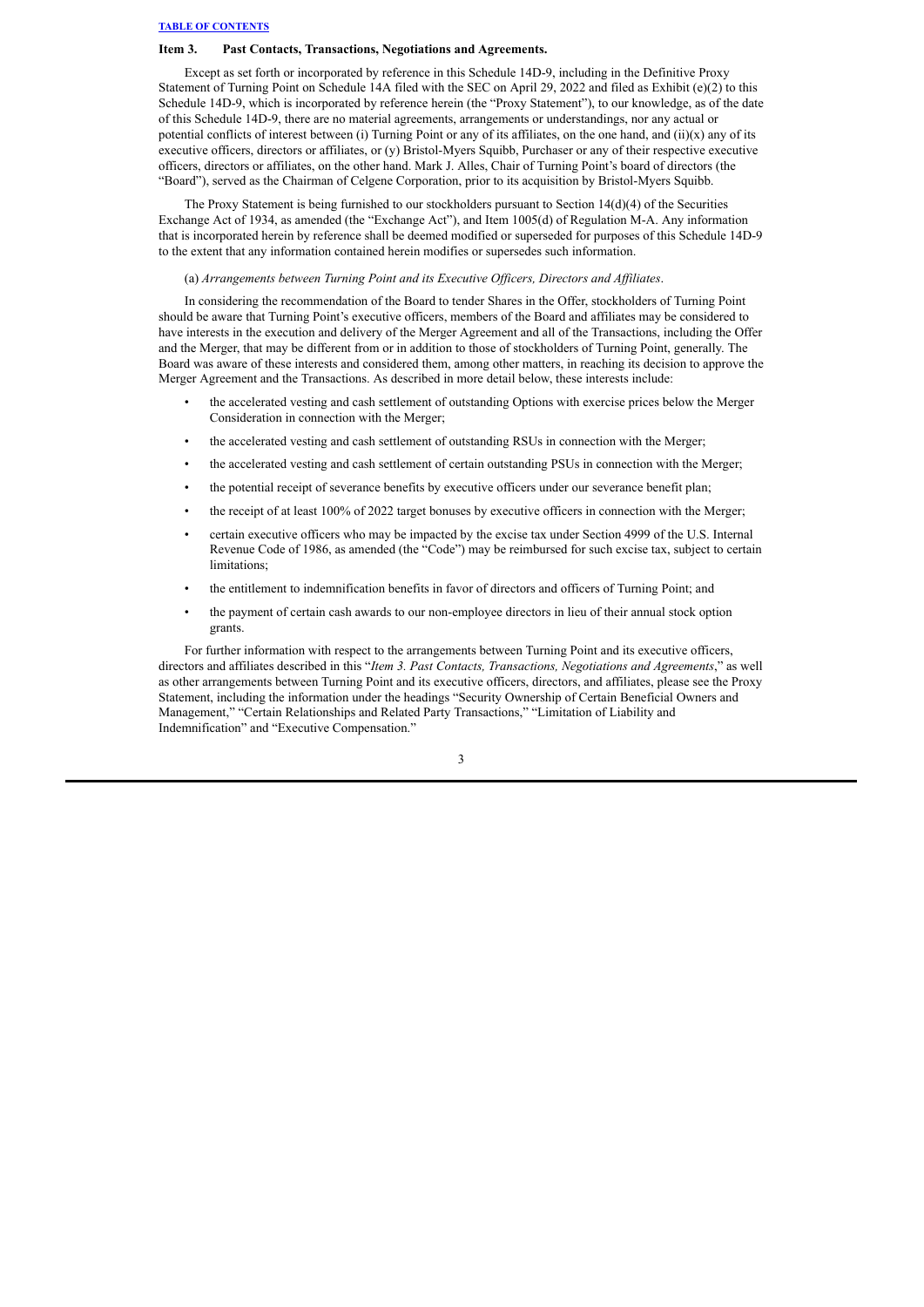#### *Outstanding Shares Held by Directors and Executive Of icers*

If the executive officers and directors of Turning Point who own Shares tender their Shares for purchase pursuant to the Offer, they will receive the same cash consideration on the same terms and conditions as the other stockholders of Turning Point. The following table sets forth the number of Shares beneficially owned as of June 10, 2022 by each of our executive officers and directors, excluding Shares issuable upon exercise of Options, vesting of RSUs or PSUs and the aggregate transaction consideration payable for such Shares.

| <b>Name of Beneficial Owner</b>                                                | <b>Number of Shares</b><br>Beneficially Owned Beneficially Owned (\$) |    | <b>Cash Value of Shares</b> |
|--------------------------------------------------------------------------------|-----------------------------------------------------------------------|----|-----------------------------|
| <b>Executive Officers</b>                                                      |                                                                       |    |                             |
| Athena Countouriotis, M.D., Chief Executive Officer and Director               | 31,597                                                                | S  | 2,401,372                   |
| Paolo Tombesi, Executive Vice President and Chief Financial Officer            | 1,078                                                                 | \$ | 81,928                      |
| Mohammad Hirmand, M.D., Executive Vice President and Chief Medical<br>Officer  | 2,439                                                                 | \$ | 185,364                     |
| Brian Sun, M.S., J.D., Senior Vice President and General Counsel               |                                                                       |    |                             |
| Steve Sabus, Senior Vice President and Chief Commercial Officer                |                                                                       |    |                             |
| <b>Directors</b>                                                               |                                                                       |    |                             |
| Mark J. Alles, Chair of the Board                                              | 2,000                                                                 | \$ | 152,000                     |
| Barbara W. Bodem, Director                                                     |                                                                       |    |                             |
| Carol Gallagher, Pharm.D., Director                                            |                                                                       |    |                             |
| Simeon J. George, M.D., M.B.A, Director $(1)$                                  | 2,253,660                                                             |    | \$171,278,160               |
| Patrick Machado, J.D., Director                                                |                                                                       |    |                             |
| Garry Nicholson, Director                                                      |                                                                       |    |                             |
| All of our current directors and executive officers as a group<br>(11 persons) | 2,290,774                                                             |    | \$174,098,824               |

(1) Includes 2,253,660 shares of common stock held by S.R. One, Limited and/or its affiliated funds. Dr. George is a Partner at S.R. One, Limited.

#### *Treatment of Options, RSUs, and PSUs*

Each of the Options that is outstanding as of immediately prior to the Effective Time shall accelerate and become fully vested and exercisable effective immediately prior to, and contingent upon, the Effective Time. As of the Effective Time, each Option that is then outstanding and unexercised shall be cancelled and converted into the right to receive cash, without interest and subject to any applicable withholding of taxes, in an amount equal to the product of (i) the total number of Shares subject to such fully vested Option immediately prior to the Effective Time, *multiplied* by (ii) the excess, if any, of (x) the Merger Consideration over (y) the exercise price payable per Share under such Option. Any Option that has an exercise price per Share that equals or exceeds the Merger Consideration will be cancelled for no consideration.

Each RSU that is outstanding as of immediately prior to the Effective Time, whether vested or unvested, shall be cancelled and converted into the right to receive cash, without interest and subject to any applicable withholding of taxes, in an amount equal to (i) the total number of Shares issuable in settlement of such RSU immediately prior to the Effective Time without regard to vesting, *multiplied* by (ii) the Merger Consideration.

Each PSU that is outstanding as of immediately prior to the Effective Time, whether vested or unvested, shall be cancelled and converted into the right to receive cash, without interest and subject to any applicable withholding of taxes, in an amount equal to (i) either (A) in the case of any PSU granted in calendar year 2021 or in January 2022, 50% of the total number of Shares issuable in settlement of such PSU immediately prior to the Effective Time, or (B) in the case of any PSU granted in February 2022, 100% of the total number of Shares issuable in settlement of such PSU immediately prior to the Effective Time, *multiplied* by (ii) the Merger Consideration.

The table below sets forth, for each of Turning Point's executive officers and directors as of June 10, 2022: (A) (i) the aggregate number of Shares subject to Options with exercise prices below the Merger Consideration (each, an "In-the-Money Option"); and (ii) the value of cash amounts payable in respect of such In-the-Money Options on a pre-tax basis at the Effective Time, calculated by *multiplying* (x) the excess of the Merger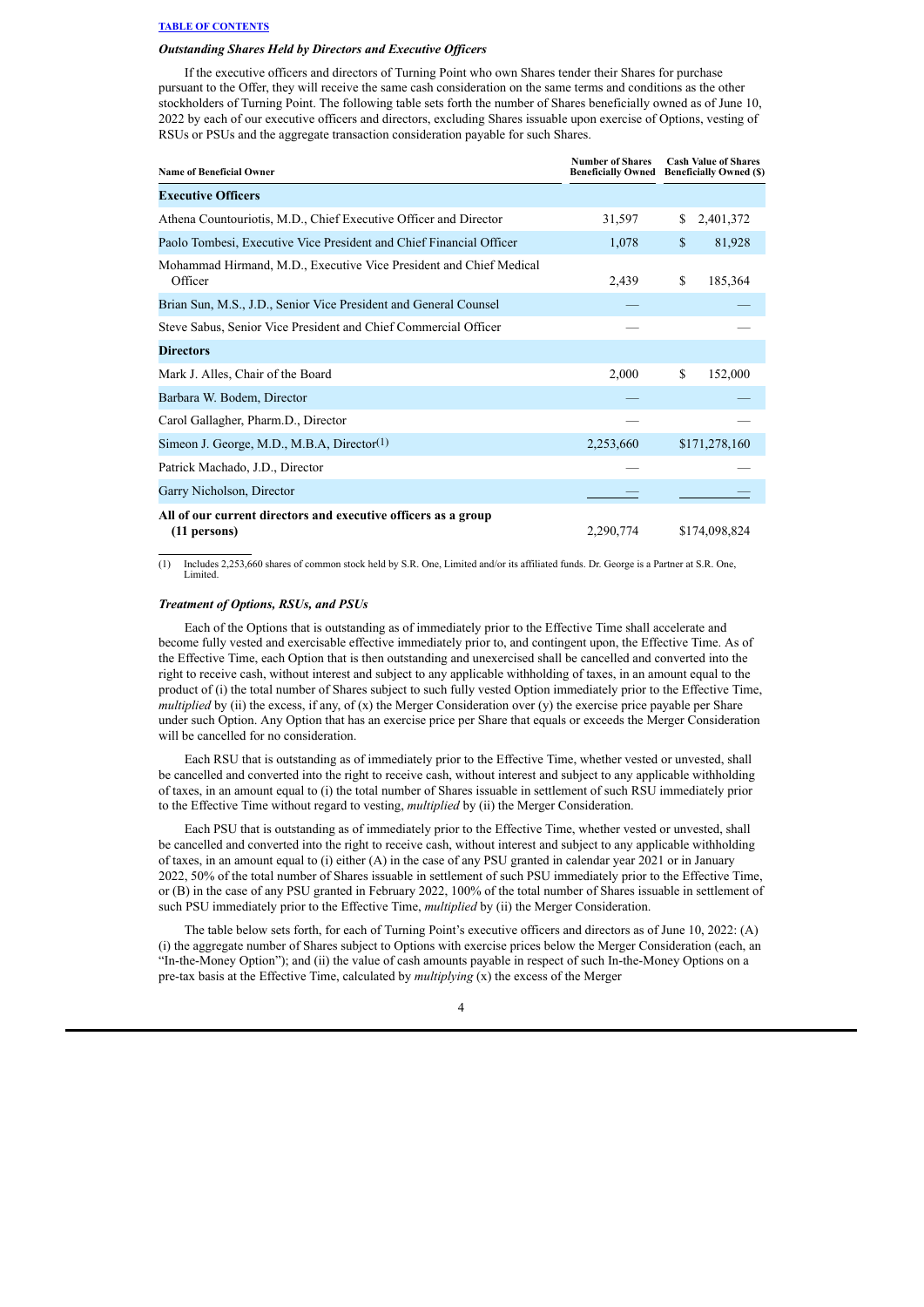Consideration over the respective per share exercise prices of the applicable In-the-Money Options by (y) the number of Shares subject to such In-the-Money Options; (B)(i) the aggregate number of Shares subject to RSUs, whether vested or unvested, and (ii) the value of cash amounts payable in respect of such RSUs on a pre-tax basis at the Effective Time, calculated by *multiplying* (x) the total number of Shares issuable in settlement of such RSUs, by (y) the Merger Consideration; and (C)(i) the aggregate number of Shares subject to PSUs; and (ii) the value of cash amounts payable in respect of such PSUs on a pre-tax basis at the Effective Time, calculated by *multiplying* (x) either in the case of any PSU granted in calendar year 2021 or in January 2022, 50% of the total number of Shares issuable in settlement of such PSU immediately prior to the Effective Time, or in the case of any PSU granted in February 2022, 100% of the total number of Shares issuable in settlement of such PSU immediately prior to the Effective Time, by (y) the Merger Consideration. Options with an exercise price equal to or greater than the Merger Consideration are not included in the table below.

|                                                                                         |                                                                                                | <b>In-the-Money Options</b>                       |                                                                       |                                                         | <b>RSUs</b>               | <b>PSUs</b>                                             |                              |                                    |
|-----------------------------------------------------------------------------------------|------------------------------------------------------------------------------------------------|---------------------------------------------------|-----------------------------------------------------------------------|---------------------------------------------------------|---------------------------|---------------------------------------------------------|------------------------------|------------------------------------|
| Name                                                                                    | Number of<br><b>Shares</b><br><b>Underlying Exercise</b><br>In-the-<br>Money<br><b>Options</b> | Weighted<br>Average<br>Price<br>per<br>Share (\$) | Cash<br><b>Spread</b><br>Value of<br>In-the-<br>Money<br>Options (\$) | Number of<br><b>Shares</b><br>Underlying<br><b>RSUs</b> | Cash<br>Value of<br>RSUs( | Number of<br><b>Shares</b><br>Underlying<br><b>PSUs</b> | Cash<br>Value of<br>PSUs(\$) | <b>Total</b><br>Cash<br>Value (\$) |
| <b>Executive Officers</b>                                                               |                                                                                                |                                                   |                                                                       |                                                         |                           |                                                         |                              |                                    |
| Athena Countouriotis, M.D., Chief<br><b>Executive Officer and Director</b>              | 1,936,419                                                                                      | \$18.61                                           | \$111,124,013                                                         | 79,362                                                  | \$6,031,512               | 47,440                                                  |                              | \$3,605,440 \$120,760,965          |
| Paolo Tombesi, Executive Vice<br>President and Chief Financial<br>Officer               | 119,800                                                                                        | \$50.43                                           | \$3,063,796                                                           | 29,883                                                  | \$2,271,108               | 12,770                                                  | $$970,520$ \$                | 6,305,424                          |
| Mohammad Hirmand, M.D.,<br><b>Executive Vice President and</b><br>Chief Medical Officer | 237,559                                                                                        | \$49.82                                           | 6,218,537<br>s                                                        | 38,845                                                  | \$2,952,220               | 15,390                                                  |                              | \$1,169,640 \$10,340,397           |
| Brian Sun, M.S., J.D., Senior Vice<br>President and General Counsel                     | 195,000                                                                                        | \$24.65                                           | \$10,013,250                                                          | 45,000                                                  | \$3,420,000               |                                                         |                              | $-$ \$ 13,433,250                  |
| Steve Sabus, Senior Vice President<br>and Chief Commercial Officer                      | 165,000                                                                                        | \$35.37                                           | 6,703,950<br>\$                                                       | 36,667                                                  | \$2,786,692               |                                                         | $-$ \$                       | 9,490,642                          |
| <b>Directors</b>                                                                        |                                                                                                |                                                   |                                                                       |                                                         |                           |                                                         |                              |                                    |
| Mark J. Alles, Chair of the Board                                                       | 17,209                                                                                         | \$70.54                                           | S<br>93,965                                                           |                                                         |                           |                                                         | $-$ \$                       | 93,965                             |
| Barbara W. Bodem, Director                                                              |                                                                                                |                                                   |                                                                       |                                                         |                           |                                                         |                              |                                    |
| Carol Gallagher, Pharm.D., Director                                                     | 47,000                                                                                         | \$49.22                                           | S<br>1,258,545                                                        |                                                         |                           |                                                         | $-$ \$                       | 1,258,545                          |
| Simeon J. George, M.D., M.B.A,<br>Director                                              | 32,000                                                                                         | \$47.49                                           | \$<br>912,345                                                         |                                                         |                           |                                                         | $-$ \$                       | 912,345                            |
| Patrick Machado, J.D., Director                                                         | 47,000                                                                                         | \$42.57                                           | 1,571,445<br>S                                                        |                                                         |                           |                                                         | $-$ \$                       | 1,571,445                          |
| Garry Nicholson, Director                                                               | 31,900                                                                                         | \$60.85                                           | 483,286<br>S                                                          |                                                         |                           |                                                         |                              | 483,286<br>\$                      |
| All of our current directors and<br>executive officers as a group<br>(11 persons)       | 2,828,887                                                                                      | \$25.70                                           | \$141,443,132                                                         | 229,757                                                 | \$17,461,532              | 75.600                                                  |                              | \$5,745,600 \$164,650,264          |

#### *Treatment of Purchase Rights Under the Employee Stock Purchase Plan*

The ESPP allows all of Turning Point's regular full-time employees, including Turning Point's executive officers, to purchase Shares at the lower of: (i) 85% of the fair market value on the first day of each Offering (as defined in the ESPP); or (ii) 85% of the fair market value on the applicable Purchase Date (as defined in the ESPP), with the objective of allowing employees to profit when the value of our common stock increases over time.

The most recent Purchase Date under the current Offering occurred on June 10, 2022, and the next Purchase Date under the current Offering is scheduled to occur on December 10, 2022. Under the terms of the Merger Agreement, (i) following the date of the Merger Agreement, participation will be limited to those employees who participated in the ESPP immediately prior to the execution and delivery of the Merger Agreement, (ii) no participant may increase the percentage of his or her payroll deduction election from the percentage in effect on the date of the Merger Agreement, (iii) no new Offering will be authorized or commence on or after the date of the Merger Agreement, (iv) the last day and final Purchase Date of the current Offering under the ESPP will be the earlier of  $(x)$  the last business day prior to the Effective Time or  $(y)$  December 10, 2023, and  $(v)$  the ESPP will terminate as of the Effective Time, contingent upon the occurrence of the Effective Time.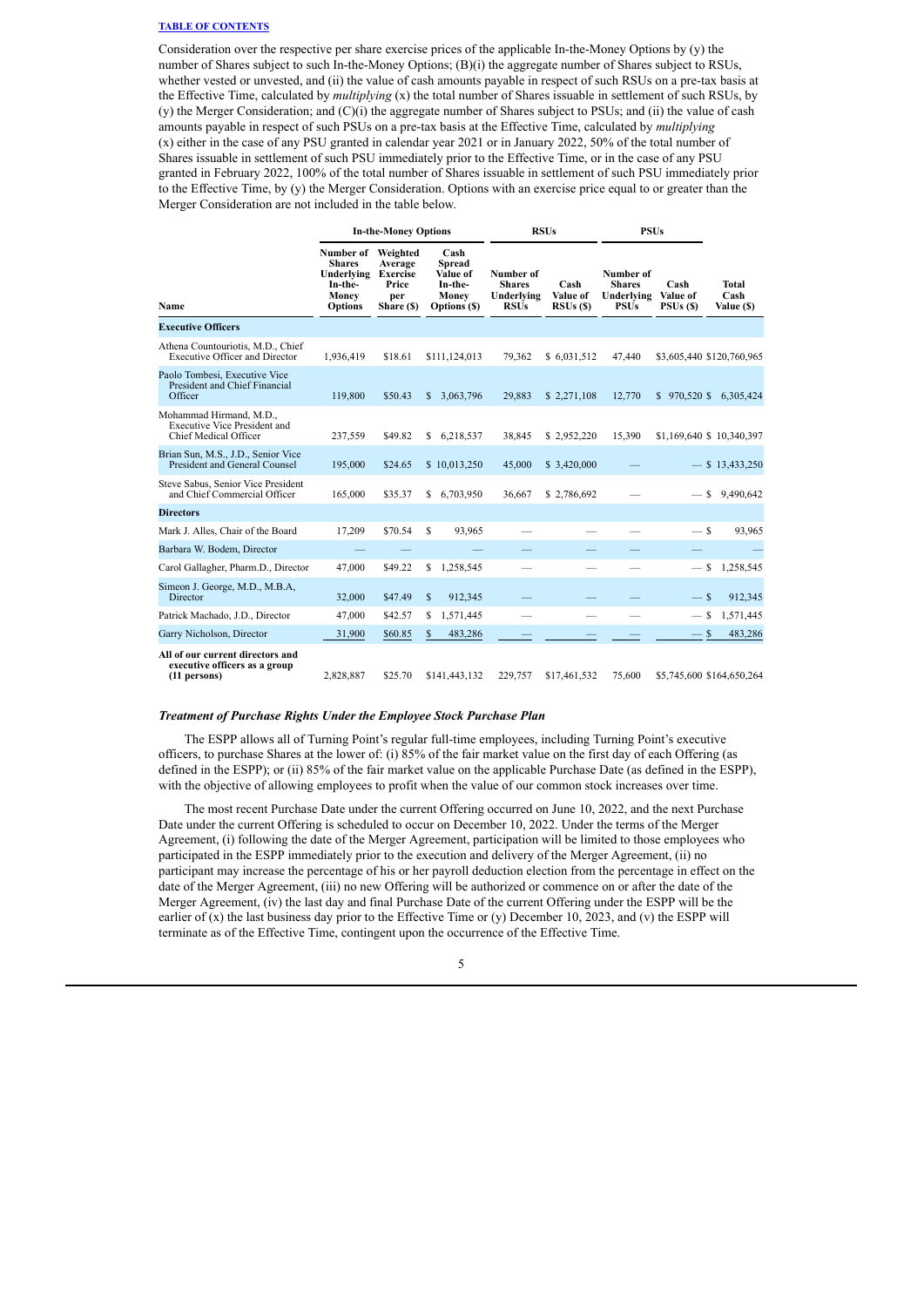#### *Potential Payments and Benefits upon Termination or Change in Control*

Regardless of the manner in which an executive officer's service terminates, our executive officers are entitled to receive amounts earned during her or his term of service.

#### *Equity Award Acceleration*

Under the Merger Agreement, the vesting of all outstanding unvested Options will be accelerated in connection with the Merger and Options, RSUs, and PSUs will be cashed out as described in further detail above under " *Treatment of Options, RSUs, and PSUs*," and any provisions in any individual agreements related to the acceleration of the vesting of Options, RSUs, and PSUs in connection with a change in control will be superseded by the provisions of the Merger Agreement.

#### *Severance Benefit Plan*

Our executive officers, including our current named executive officers, are entitled to certain severance and change of control payments and benefits pursuant to our Severance Benefit Plan – C-Suite, as amended ("Severance Benefit Plan"), which is filed as Exhibit (e)(8) hereto and is incorporated herein by reference, and which provides for benefits to any officer with "Chief" in his or her title, and any executive vice president. Each of our executive officers is eligible to receive benefits under the Severance Benefit Plan.

Subject to certain conditions, the Severance Benefit Plan generally provides for lump-sum cash severance payments, continued health benefits and in some cases accelerated vesting of outstanding time-based equity awards in the event of an involuntary termination without "cause" or a resignation with "good reason" (a "covered termination"). In the event of a covered termination occurring within three months before or 12 months after a change in control (such as the Transactions), and subject to our receipt of an effective release and waiver of claims from the applicable executive, (i) Dr. Countouriotis would be entitled to receive a payment equal to 2.0 *multiplied* by the sum of her annual base salary and her annual target bonus in effect at the time of termination, and a monthly payment in the amount equal to her Consolidated Omnibus Budget Reconciliation Act ("COBRA") premiums for 24 months, unless she becomes eligible for health insurance coverage in connection with new employment or selfemployment, and (ii) each of the other executive officers would be entitled to receive a payment equal to the sum of such executive officer's annual base salary and annual target bonus in effect at the time of termination, and a monthly payment in the amount equal to such executive officer's COBRA premiums for 12 months, unless such executive officer becomes eligible for health insurance coverage in connection with new employment or selfemployment. In addition, all time-based equity compensation awards held by the executive officer at the time of termination would be accelerated in full.

Under the Severance Benefit Plan, the term "cause" generally means (i) the employee's conviction of, or plea of no contest with respect to, any felony, or of any misdemeanor involving dishonesty or moral turpitude; (ii) the employee's participation in a fraud or act of dishonesty (or an attempted fraud or act of dishonesty) against us, or that results in (or could result in) material harm to us, including but not limited to material harm to reputational interests; (iii) the employee's violation of a fiduciary duty or a duty of loyalty owed to us; (iv) the employee's material breach of any fully executed agreement between the employee and us, including but not limited to the employment, confidential information and invention assignment agreement, or any of our applicable written policies; (v) persistent, unsatisfactory performance or neglect of the employee's job duties, which is not cured within 30 business days after we provide the employee written notice (provided, that, such written notice and opportunity to cure are not required if the employee's performance or neglect is not reasonably susceptible to being cured); or (vi) the employee's gross misconduct or material failure to comply with our written instructions. The term "change in control" generally means (1) the acquisition by any person or company of more than 50% of the combined voting power of our then-outstanding stock, (2) a merger, consolidation or similar transaction in which our stockholders immediately before the transaction do not own, directly or indirectly, more than 50% of the combined voting power of the surviving entity (or the parent of the surviving entity) in substantially the same proportions as their ownership immediately prior to such transaction, (3) a sale, lease, exclusive license or other disposition of all or substantially all of our assets other than to an entity more than 50% of the combined voting power of which is owned by our stockholders in substantially the same proportions as their ownership of our outstanding voting securities immediately prior to such transaction, or (4) our complete dissolution or liquidation.

The term "good reason" generally means (i) a material reduction of the employee's base compensation, unless such reduction is consistent with and generally applicable to all our executive officers and is agreed to in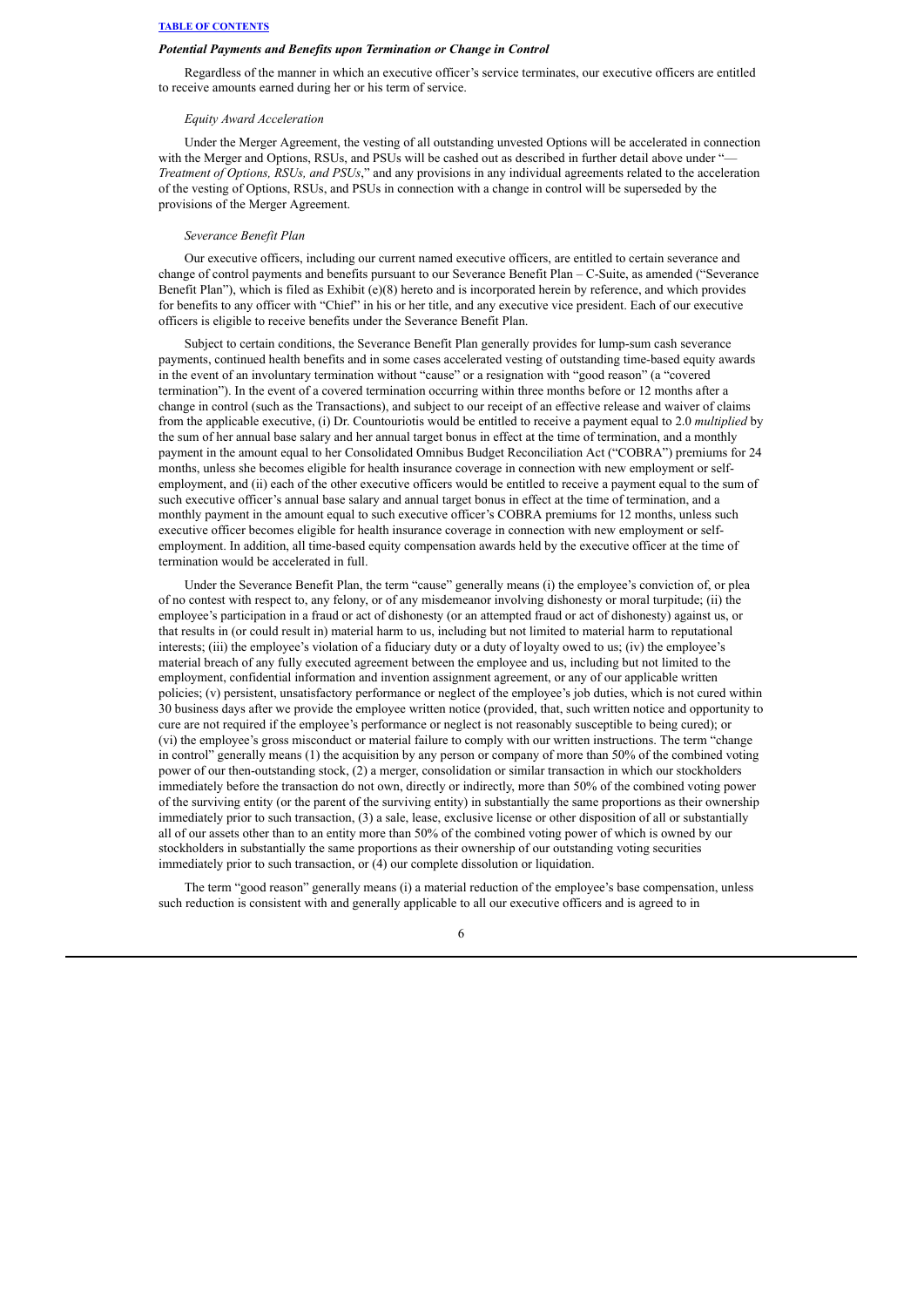writing by the employee; (ii) a material reduction of the employee's authority, responsibilities or duties; or (iii) the employee being required to relocate his or her principal place of employment with us to a principal place of employment that increases the employee's one-way commute by more than fifty (50) miles as compared to the employee's then-current place of employment immediately prior to such relocation (provided that the employee's relocation back to the office from remote work will not be considered a relocation of the employee's principal place of employment with Turning Point for the purposes of this definition), in each case without the employee's prior consent.

See the section below titled "—*Golden Parachute Compensation*" for the estimated amount of severance benefits that Dr. Countouriotis, Mr. Tombesi, and Dr. Hirmand would receive pursuant to the Severance Benefit Plan upon a covered termination occurring within three months before or 12 months after a change in control. Based on the assumptions described in the "—*Golden Parachute Compensation*" section, upon a covered termination occurring within three months before or 12 months after a change in control, the estimated aggregate cash severance payable to Brian Sun and Steve Sabus, the two current executive officers who are not named executive officers, would be \$1,360,510.

#### *Treatment of 2022 Performance Bonus Awards*

If annual bonuses in respect of Turning Point's 2022 fiscal year have not been paid prior to the consummation of the Transactions, each Turning Point employee, including our executive officers, who remains employed with Turning Point as of immediately prior to the Effective Time will receive a 2022 annual bonus in an amount equal to the greater of such employee's target annual bonus and the annual bonus to which such employee would be entitled based on Turning Point's actual performance under the applicable bonus arrangements of Turning Point in effect as of the date of the Merger Agreement, with such bonus payments to be made at the same time as annual bonuses are paid to employees of Bristol-Myers Squibb. In the event that such employee (other than any participant in the Severance Benefit Plan, which includes each of our executive officers) incurs a termination of service other than for cause (as determined in good faith by Bristol-Myers Squibb) prior to payment of the 2022 annual bonus, Turning Point shall pay the terminated employee a target annual bonus, prorated based on the number of days employed during calendar year 2022, with such payment to be made within sixty (60) days following the termination date, subject to execution of a release of claims.

As of June 10, 2022, we expect the 2022 performance bonus amounts for our executive officers to be as follows:

| <b>Name</b>                                                                | <b>2022 Performance</b><br>Bonus $(S)(1)$ |
|----------------------------------------------------------------------------|-------------------------------------------|
| Athena Countouriotis, M.D., Chief Executive Officer and Director           | \$726,285                                 |
| Paolo Tombesi, Executive Vice President and Chief Financial Officer        | \$307,755                                 |
| Mohammad Hirmand, M.D., Executive Vice President and Chief Medical Officer | \$330,750                                 |
| Brian Sun, M.S., J.D., Senior Vice President and General Counsel           | \$202,774                                 |
| Steve Sabus, Senior Vice President and Chief Commercial Officer            | \$177,298                                 |

(1) The amounts in this column assumes 150% of corporate achievement (which is an estimate only and assumed solely for purposes of the disclosure in this section). The amounts in this column for each of Mr. Sun and Mr. Sabus are prorated to reflect their April 11, 2022 and May 31, 2022 start dates with the Company, respectively. The amounts in this column do not reflect any bonus payments an executive may<br>receive upon a termination of service in connection with the Merger; such amounts are d *Golden Parachute Payments*."

#### *Tax Reimbursement Agreements*

We may enter into tax reimbursement agreements with Dr. Countouriotis, Mr. Tombesi, Dr. Hirmand and one other officer who is not a named executive officer, pursuant to which Turning Point will agree to make tax reimbursement payments to such employees to the extent such employees are subject, in connection with the Transactions, to an excise tax imposed by Section 4999 of the Code in an amount that generally will place them in the same after-tax position that they would have been in if no excise tax had applied and no tax reimbursement payment had been made. Under the terms of the Merger Agreement, the maximum potential tax reimbursement payments to all affected employees will not exceed \$15 million in the aggregate. The amount of any such tax reimbursement payment will be based on a number of factors, including the aggregate reimbursement limit described above, and is uncertain.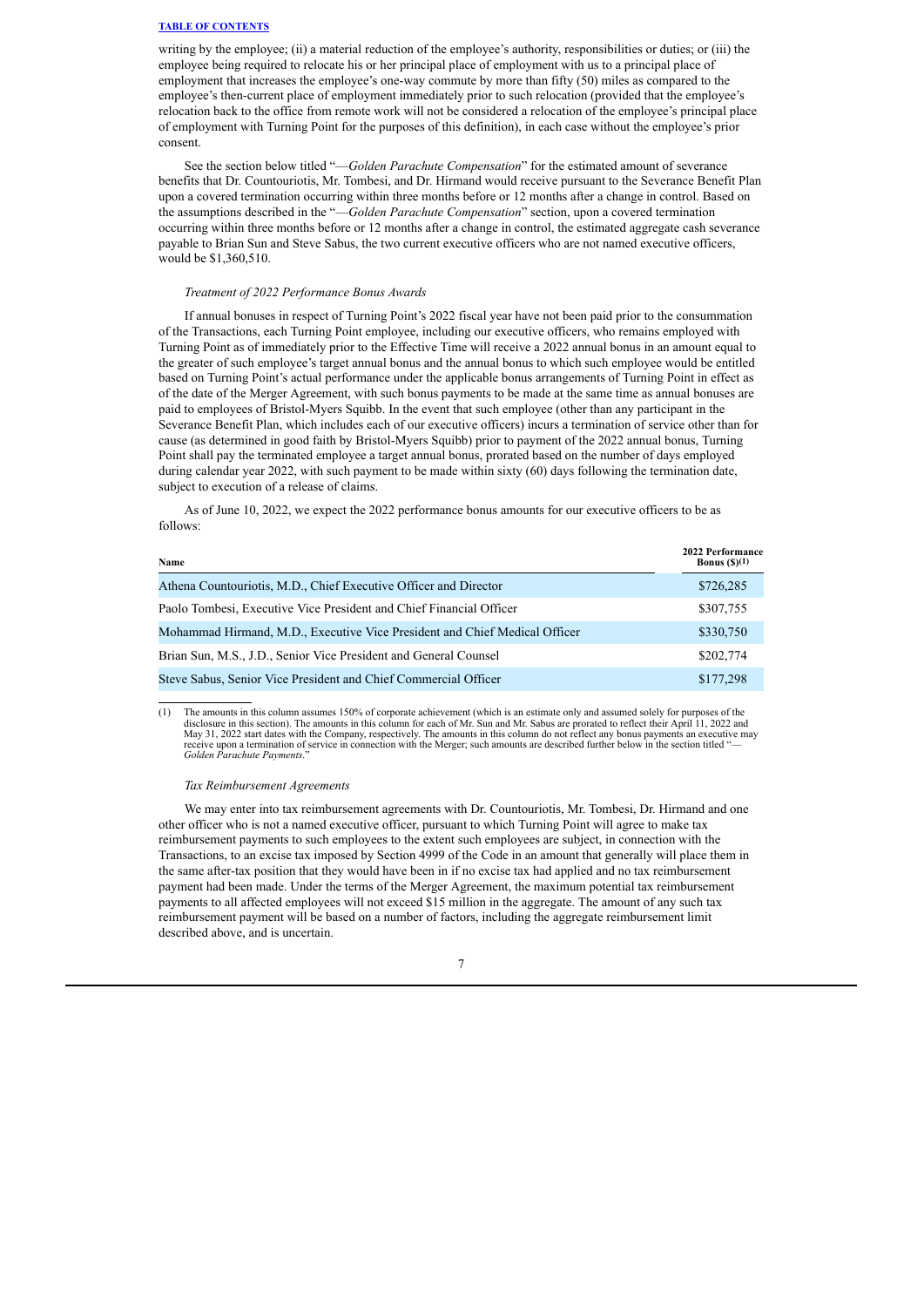#### *Golden Parachute Compensation*

This section sets forth the information required by Item 402(t) of Regulation S-K regarding the compensation for each of our named executive officers that is based on or otherwise relates to the Transactions. This compensation is referred to as "golden parachute" compensation by the applicable SEC disclosure rules. The amounts set forth in the table are estimates based on multiple assumptions that may or may not actually occur, including assumptions described in this Schedule 14D-9 and in the footnotes to the table. As a result, the actual amounts, if any, that the named executive officers receive may materially differ from the amounts set forth in the table.

The table below assumes that (1) the consummation of the Transactions constitutes a change in control for purposes of the applicable compensation plan or agreement; (2) the closing date will occur on July 19, 2022 (which is the assumed closing date of the Merger solely for purposes of the disclosure in this section); (3) each named executive officer (other than Dr. Reich, Ms. North, Ms. Larson, and Mr. Baker, each of whom previously terminated his or her employment with us) experience a covered termination immediately following the Effective Time, entitling them severance benefits under our Severance Benefit Plan, subject to the conditions described in the section titled "*—Potential Payments and Benefits upon Termination or Change in Control—Severance Benefit Plan*"; and (4) the value of the vesting acceleration of the named executive officer's equity awards is calculated using the Merger Consideration of \$76.00 per Share. The amounts in the table below do not include any value received in respect of Options, RSUs and PSUs held by the named executive officers that have vested or are expected to vest prior to the assumed closing date of the Transactions.

| Named Executive Officer <sup>(1)</sup>                                                     | Cash $(S)(2)$  | Equity $(S)(3)$ | Perquisites /<br>Benefits $(S)(4)$ | Tax<br><b>Reimbursements</b><br>(S)(5) | Total (\$)   |
|--------------------------------------------------------------------------------------------|----------------|-----------------|------------------------------------|----------------------------------------|--------------|
| Athena Countouriotis, M.D., Chief<br><b>Executive Officer and Director</b>                 | \$2,351,780    | \$24,836,671    | \$14,568                           | \$5,321,658                            | \$32,524,677 |
| Paolo Tombesi, Executive Vice President<br>and Chief Financial Officer                     | \$<br>708,325  | \$6,071,519     | \$34,728                           | \$1,727,466                            | \$ 8,542,038 |
| Mohammad Hirmand, M.D., Executive<br>Vice President and Chief Medical<br>Officer           | \$.<br>761,250 | \$7,818,686     | \$21,732                           | \$2,118,917                            | \$10,720,585 |
| Siegfried Reich, Ph.D., Former Executive<br>Vice President and Chief Scientific<br>Officer |                |                 |                                    |                                        |              |
| Annette North, Former Executive Vice<br><b>President and General Counsel</b>               |                |                 |                                    |                                        |              |
| Yi Larson, Former Executive Vice President<br>and Chief Financial Officer                  |                |                 |                                    |                                        |              |
| Brian Baker, M.S., C.P.A., Former Senior<br>Vice President, Finance and<br>Administration  |                |                 |                                    |                                        |              |

<sup>(1)</sup> Under relevant SEC rules, we are required to provide information in this table with respect to our "named executive officers," who are generally the individuals whose compensation was required to be reported in the summary compensation table of our most recent proxy<br>statement. While disclosure is, therefore, required with respect to each of Siegfried Reic receive compensation that is based on or otherwise relates to the Transaction.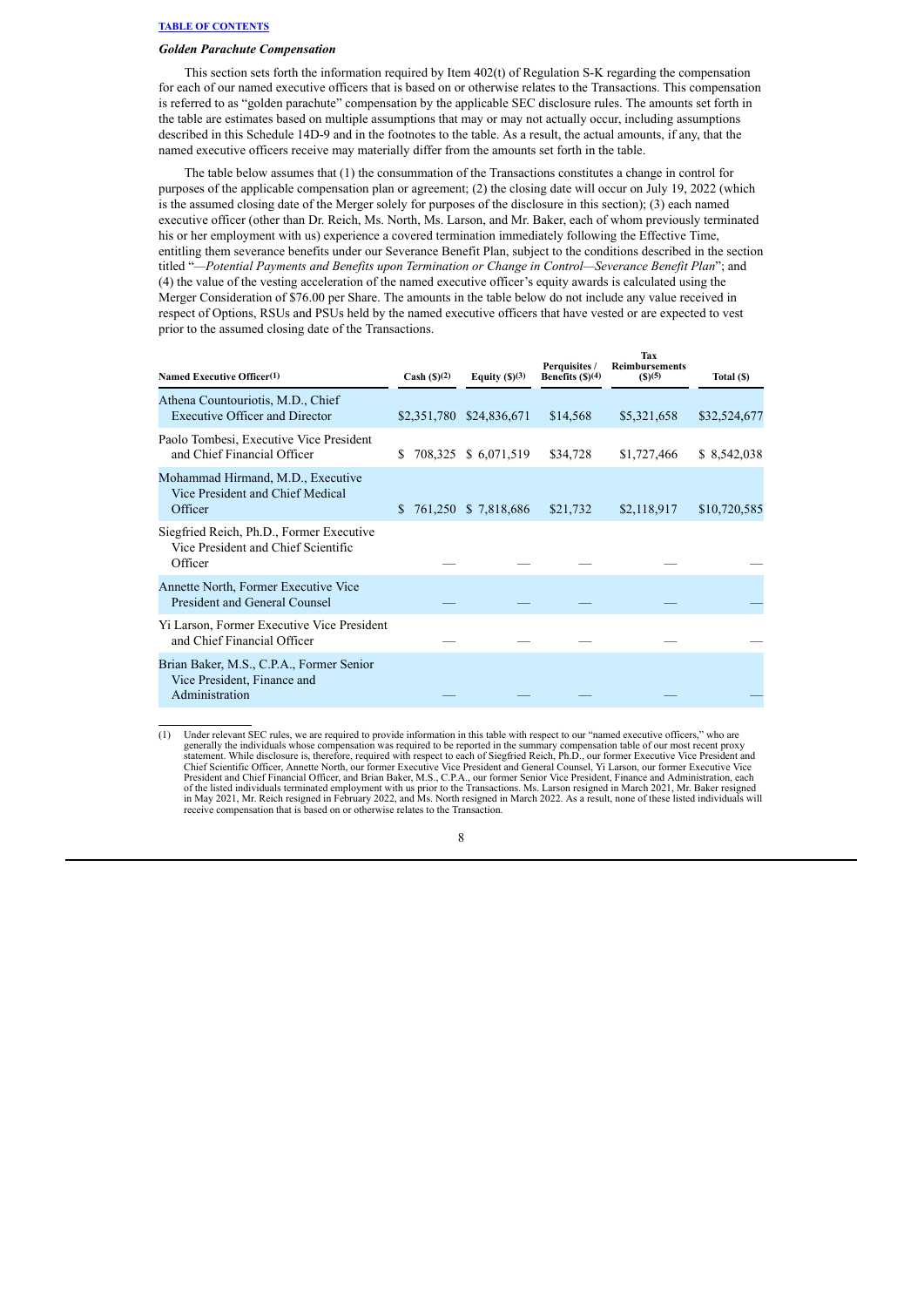(2) The cash amount included in this column represents severance paid in the form of a lump sum cash payment under our Severance Benefit<br>Plan, as further described above in the section titled "—*Potential Payments and Ben* her 2022 target annual bonus amount in the case of Dr. Countouriotis). The cash severance amounts are "double trigger" (i.e., they are<br>contingent upon a covered termination that occurs within one year following the consumm forth the breakdown of these cash payments.

| <b>Named Executive Officer</b> | Salary (S)    | Severance Payment – Base Severance Payment – Target<br><b>Annual Bonus (\$)</b> | Total (\$)    |
|--------------------------------|---------------|---------------------------------------------------------------------------------|---------------|
| Athena Countouriotis, M.D.     | \$1,383,400   | \$968,380                                                                       | \$2,351,780   |
| Paolo Tombesi                  | \$488,500     | \$219,825                                                                       | S.<br>708,325 |
| Mohammad Hirmand, M.D.         | 525,000<br>S. | \$236,250                                                                       | 761,250<br>S. |
| Siegfried Reich, Ph.D.         |               |                                                                                 |               |
| <b>Annette North</b>           |               |                                                                                 |               |
| Yi Larson                      |               |                                                                                 |               |
| Brian Baker, M.S., C.P.A.      |               |                                                                                 |               |

(3) The amounts listed in this column represents the cash value of the "single-trigger" vesting acceleration that the named executive officer will receive with respect to his or her In-the-Money Options, RSUs, and extends in the table below.

| <b>Named Executive Officer</b> | Options (\$) | $RSUs($ S $)$ | PSUs(5)     | Total (\$)   |
|--------------------------------|--------------|---------------|-------------|--------------|
| Athena Countouriotis, M.D.     | \$15,199,719 | \$6,031,512   | \$3,605,440 | \$24,836,671 |
| Paolo Tombesi                  | \$2,829,891  | \$2,271,108   | \$970,520   | \$6,071,519  |
| Mohammad Hirmand, M.D.         | \$3,696,826  | \$2,952,220   | \$1,169,640 | \$7,818,686  |
| Siegfried Reich, Ph.D.         |              |               |             |              |
| <b>Annette North</b>           |              |               |             |              |
| Yi Larson                      |              |               |             |              |
| Brian Baker, M.S., C.P.A.      |              |               |             |              |

(4) The amount listed in this column represents the value of payment of company-paid COBRA premiums under our Severance Benefit Plan, as further described above in the section titled "—Potential Payments and Benefits upon Termination or Change in Control—Severance<br>Benefit Plan." These amounts are "double trigger" amounts and are subject to the same condi above.

| <b>Named Executive Officer</b> | <b>Benefits Continuation (\$)</b> |
|--------------------------------|-----------------------------------|
| Athena Countouriotis, M.D.     | \$14,568                          |
| Paolo Tombesi                  | \$34,728                          |
| Mohammad Hirmand, M.D.         | \$21,732                          |
| Siegfried Reich, Ph.D.         |                                   |
| <b>Annette North</b>           |                                   |
| Yi Larson                      |                                   |
| Brian Baker, M.S., C.P.A.      |                                   |

(5) The amounts in this column represent an estimate of the maximum tax reimbursement that could be paid to the individual assuming a closing date of June 19, 2022 (which is the assumed closing date of the Merger solely for purposes of the disclosure in this section). Under<br>the terms of the Merger Agreement, Turning Point may make tax reimbursement payme the Code in connection with the Transactions, as described in more detail in the section titled "*—Potential Payments and Benefits upon* Termination or Change in Control—Tax Reimbursement Agreements" above. Some amounts might never be paid due to the triggering event<br>(such as termination of employment) not occurring and such amounts may be reduced depending the amount of such tax reimbursement payments is uncertain and the amounts in this column are only an estimate.

#### *Employee Benefits*

Under the Merger Agreement, among other things, Bristol-Myers Squibb has agreed, for a period of one year following the Effective Time, to provide, or cause to be provided, to each employee of Turning Point who is employed by Turning Point as of immediately prior to the Effective Time and who continues to be employed by the Surviving Corporation (or any affiliate thereof) (each, a "Continuing Employee") (1) a base salary (or base wages, as the case may be) and a target annual cash bonus opportunity, which are no less favorable in the aggregate than the base salary (or base wages, as the case may be) and target annual cash bonus opportunity provided to such Continuing Employee immediately prior to the Effective Time, and (2) benefits (excluding defined benefit pension, nonqualified deferred compensation, retiree or post-termination health or welfare benefit,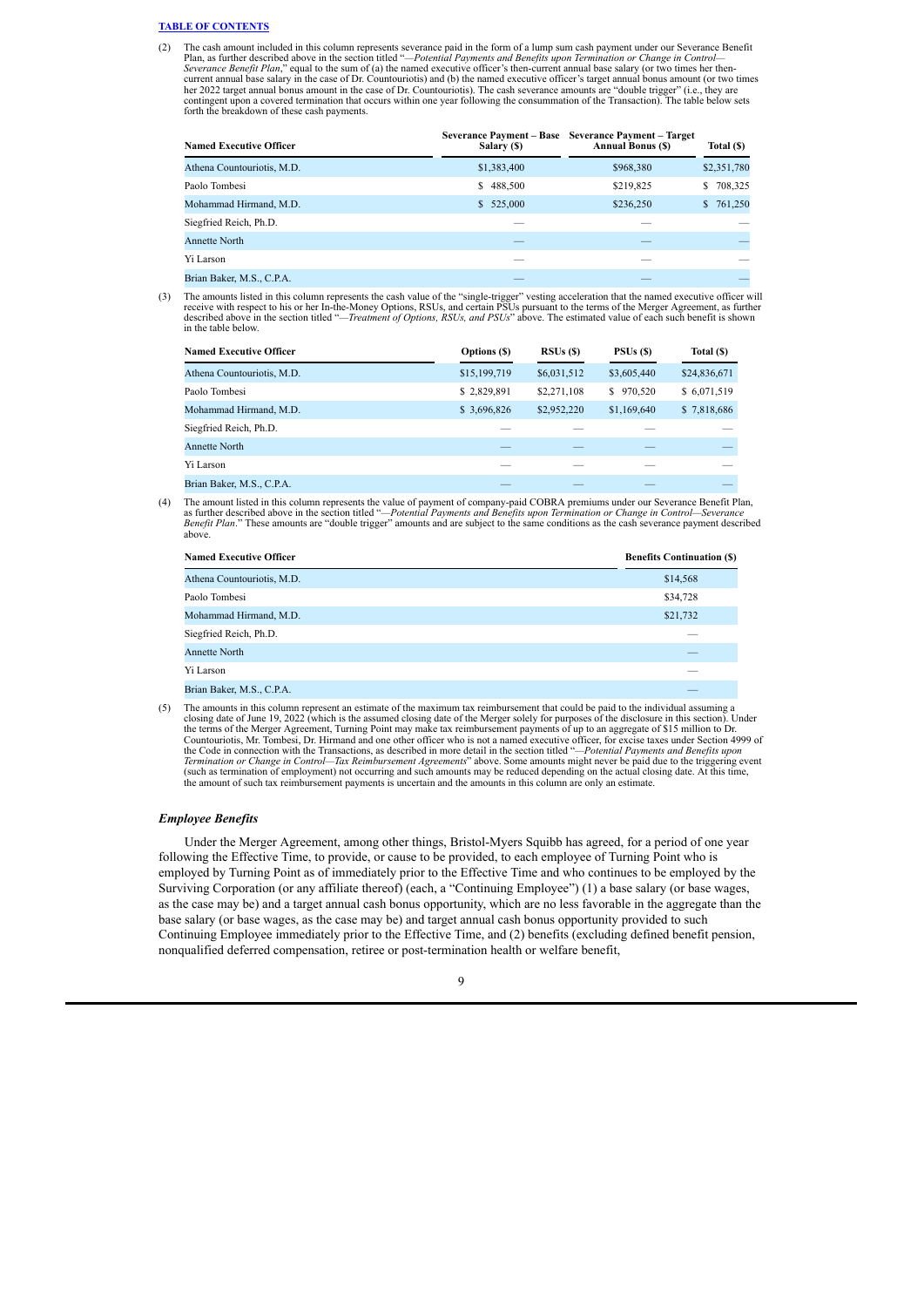equity or equity based compensation, retention or change in control-related compensation or benefits, long-term incentive or nonqualified deferred compensation and employee stock purchase plans (collectively, the "Specified Arrangements")) that are substantially comparable in the aggregate to the benefits (excluding the Specified Arrangements) provided to (i) such Continuing Employee immediately prior to the Effective Time under Turning Point's employee benefit plans or (ii) similarly situated employees of Bristol-Myers Squibb, as reasonably determined in good faith by Bristol-Myers Squibb.

The Merger Agreement does not confer upon any person (other than Turning Point, Bristol-Myers Squibb and Purchaser) any rights with respect to the employee matters provisions of the Merger Agreement.

#### *Potential for Future Arrangements*

While, as of the date of this Schedule 14D-9, none of Turning Point's current directors or executive officers have entered into any employment, equity contribution or other agreement, arrangement or understanding with Bristol-Myers Squibb or its affiliates regarding continued service with Bristol-Myers Squibb or its affiliates after the Effective Time, it is possible that Bristol-Myers Squibb or its affiliates may enter into service, employment or other arrangements with Turning Point's directors or executive officers in the future.

#### *Employment Arrangements*

We have entered into at-will employment agreements with each of our current executive officers. The employment of each of our current executive officers may be terminated by us at any time. The employment agreements with current executive officers set forth the applicable executive officer's salary, annual bonus compensation opportunities and benefit plan participation. Each of our executive officers has also executed our standard form of confidential information and inventions assignment agreement. For a discussion of the severance pay and other benefits to be provided in connection with a termination of employment following the Transaction, see the section above titled "*—Potential Payments and Benefits upon Termination or Change in Control*."

#### *Director Compensation*

Vesting of all outstanding equity awards held by our non-employee directors will accelerate in connection with the Merger, and such awards will be cashed out, as described in the section above titled "—*Treatment of Options, RSUs, and PSUs*."

In lieu of the annual stock option grants that would otherwise automatically be granted to our non-employee directors at our 2022 annual general meeting of our stockholders pursuant to our Non-Employee Director Compensation Policy, each of our non-employee directors will receive a cash award in an amount equal to \$400,000 that vests and is paid on the earlier of the Effective Time and the first anniversary of the date of grant.

#### *Indemnification of Directors and Of icers; Insurance*

Turning Point has entered into an indemnification agreement (collectively, the "Indemnification Agreements") with each of its executive officers and directors that require it to indemnify such persons against any and all expenses, including judgments, fines or penalties, attorney's fees, witness fees or other professional fees and related disbursements and other out-of-pocket costs incurred, in connection with any action, suit, arbitration, alternative dispute resolution mechanism, investigation, inquiry or administrative hearing, whether threatened, pending or completed, to which any such person may be made a party by reason of the fact that such person is or was a director, officer, employee or agent of Turning Point, *provided* that such director or officer acted in good faith and in a manner that the director or officer reasonably believed to be in, or not opposed to, our best interests. The foregoing description of the Indemnification Agreements does not purport to be complete and is qualified in its entirety by the full text of the Form of Indemnity Agreement, which is filed as Exhibit  $(e)(16)$  hereto and incorporated herein by reference.

The Merger Agreement provides that all rights to indemnification, advancement of expenses and exculpation existing as of the date of the Merger Agreement in favor of the former and present directors and officers of Turning Point for their acts and omissions occurring prior to the Effective Time, as provided in Turning Point's organizational documents and the Indemnification Agreements between Turning Point and such persons, shall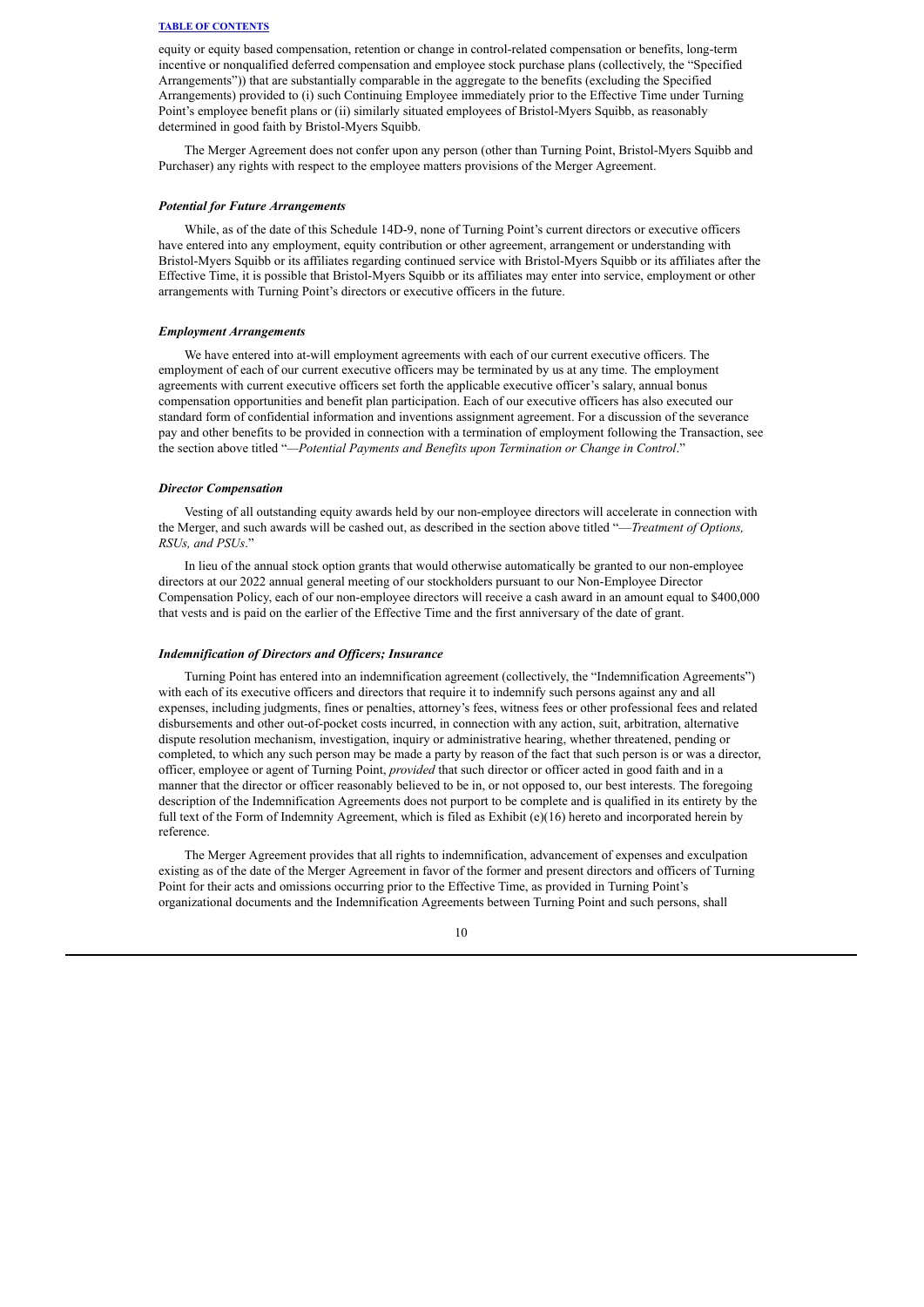survive the Merger for a period of six years from the Effective Time, and any claim made requesting indemnification pursuant to such indemnification rights within such six-year period shall continue to be subject to the Merger Agreement and the indemnification rights provided under the Merger Agreement until disposition of such claim.

The Merger Agreement also provides that, from the Effective Time until the sixth anniversary of the date on which the Effective Time occurs, the Surviving Corporation will, to the fullest extent permitted by applicable law, indemnify and hold harmless each of Turning Point's former and present officers and directors in his or her capacity as an officer or director of Turning Point against all losses, claims, damages, liabilities, fees, expenses, judgments or fines incurred by such indemnified person as an officer or director of Turning Point in connection with any pending or threatened legal proceeding based on or arising out of, in whole or in part, the fact that such indemnified person is or was a director or officer of Turning Point at or prior to the Effective Time and pertaining to any and all matters pending, existing or occurring at or prior to the Effective Time, whether asserted or claimed prior to, at or after the Effective Time, including any such matter arising under any claim with respect to the Transactions.

The Merger Agreement also provides that, from the Effective Time until the sixth anniversary of the Effective Time, the Surviving Corporation must maintain (and Bristol-Myers Squibb must cause the Surviving Corporation to maintain) in effect the existing policy of directors' and officers' liability insurance maintained by Turning Point as of the date of the Merger Agreement for the benefit of the indemnitees who were covered by such policy as of the date of the Merger Agreement with respect to their acts and omissions occurring prior to the Effective Time in their capacities as directors and officers of Turning Point (as applicable), on terms with respect to coverage, deductibles and amounts no less favorable in the aggregate than the existing policy maintained by Turning Point as of the date of the Merger Agreement. However, in lieu of maintaining such existing policy, we or Bristol-Myers Squibb may purchase a six-year "tail" policy to replace the Turning Point policy in effect as of the date of the Merger Agreement, subject to specified limitations as set forth in the Merger Agreement.

#### *Section 16 Matters*

The Merger Agreement provides that Turning Point and the Board, to the extent necessary, will take appropriate action, prior to or as of the Offer Acceptance Time, to approve, for purposes of Section 16(b) of the Exchange Act, the disposition and cancellation or deemed disposition and cancellation of the Shares and Turning Point stock awards in the Transactions by the applicable individuals and to cause such dispositions and/or cancellations to be exempt under Rule 16b-3 promulgated under the Exchange Act.

#### *Rule 14d-10 Matters*

The Merger Agreement provides that prior to the Offer Acceptance Time and to the extent permitted by applicable laws, the compensation committee of the Board will approve, as an "employment compensation, severance or other employee benefit arrangement" within the meaning of Rule 14d-10(d)(2) under the Exchange Act, each agreement, arrangement or understanding between Turning Point or any of its affiliates and any of the officers, directors or employees of Turning Point that are effective as of June 2, 2022 pursuant to which compensation is paid to such officer, director or employee and will take all other action reasonably necessary to satisfy the requirements of the non-exclusive safe harbor set forth in Rule 14d-10(d) (2) under the Exchange Act.

(b) *Arrangements with Purchaser, Bristol-Myers Squibb, and their Af iliates*.

#### *Merger Agreement*

On June 2, 2022, Turning Point, Bristol-Myers Squibb and Purchaser entered into the Merger Agreement. The summary of the material provisions of the Merger Agreement contained in Section 13 (*The Transaction Documents*) and the description of the conditions to the Offer contained in Section 15 (*Conditions to the Offer*) of the Offer to Purchase are incorporated herein by reference. Such summary and description are qualified in their entirety by reference to the Merger Agreement, which is filed as Exhibit (e)(1) hereto and is incorporated herein by reference.

The Merger Agreement has been filed as an exhibit to this Schedule 14D-9 to provide stockholders of Turning Point with information regarding its terms and is not intended to modify or supplement any rights of the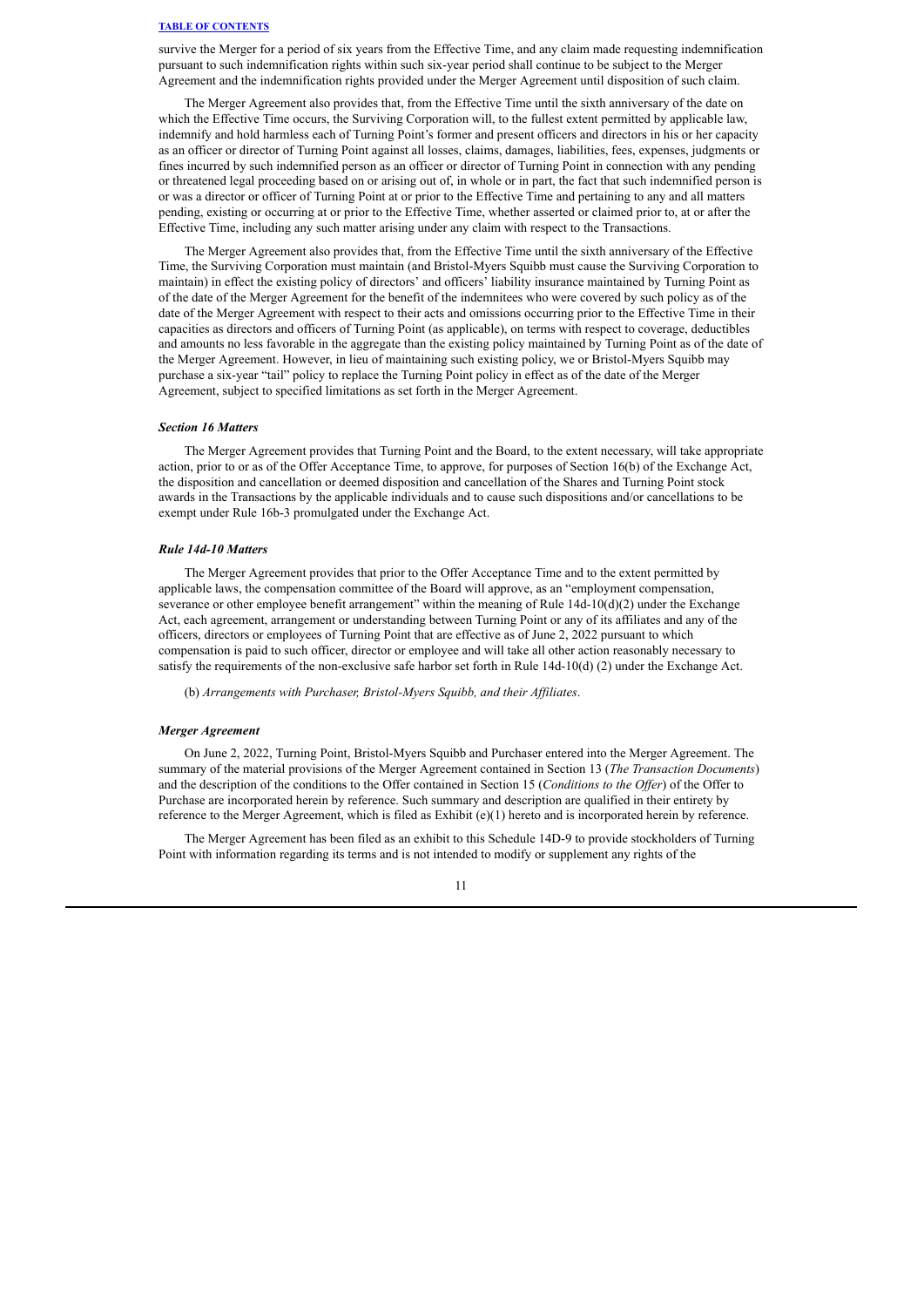parties under the Merger Agreement. The Merger Agreement and the summary of its terms contained in the Offer to Purchase filed by Purchaser with the SEC on June 17, 2022 are incorporated herein by reference, and are not intended to provide any other factual information about Turning Point, Bristol-Myers Squibb, Purchaser or their respective subsidiaries and affiliates. The Merger Agreement contains representations and warranties that the parties to the Merger Agreement made to, and solely for the benefit of, each other. The assertions embodied in the representations and warranties contained in the Merger Agreement are qualified by information in confidential disclosure schedules delivered by Turning Point to Bristol-Myers Squibb in connection with the signing of the Merger Agreement. Moreover, certain representations and warranties in the Merger Agreement were made as of a specified date, may be subject to a contractual standard of materiality different from what might be viewed as material to stockholders, or may have been used for the purpose of allocating risk between the parties to the Merger Agreement. Accordingly, the representations and warranties in the Merger Agreement should not be relied on by any person as characterizations of the actual state of facts and circumstances of Turning Point at the time they were made and the information in the Merger Agreement should be considered in conjunction with the entirety of the factual disclosure about Turning Point in Turning Point's public reports filed with the SEC. Information concerning the subject matter of the representations and warranties may change after the date of the Merger Agreement, which subsequent information may or may not be fully reflected in Turning Point's public disclosures. The Merger Agreement should not be read alone, but should instead be read in conjunction with the other information regarding the Offer, the Merger, Turning Point, Bristol-Myers Squibb, Purchaser, their respective affiliates and their respective businesses that are contained in, or incorporated by reference into, the tender offer statement on Schedule TO and related exhibits, including the Offer to Purchase, and this solicitation/recommendation statement on Schedule 14D-9, as well as in Turning Point's other public filings.

#### *Confidentiality Agreement*

Bristol-Myers Squibb and Turning Point entered into a mutual non-disclosure agreement, dated March 6, 2022 (the "Confidentiality Agreement"). Under the terms of the Confidentiality Agreement, Bristol-Myers Squibb and Turning Point agreed that, subject to certain exceptions including the ability to make disclosures required by applicable law, any non-public information each may make available to the other and their respective representatives will not be disclosed or used for any purpose other than in connection with the parties' evaluation of a potential business relationship. The Confidentiality Agreement includes a one year standstill provision for the benefit of Turning Point and permitted Bristol-Myers Squibb to confidentially approach Turning Point's chief executive officer or Chair of the Board during the standstill period and a fall-away provision upon the entry into a definitive agreement providing for certain acquisition transactions. This summary of the Confidentiality Agreement is only a summary and is qualified in its entirety by reference to the Confidentiality Agreement, which is filed as Exhibit (e) (3) hereto and is incorporated herein by reference.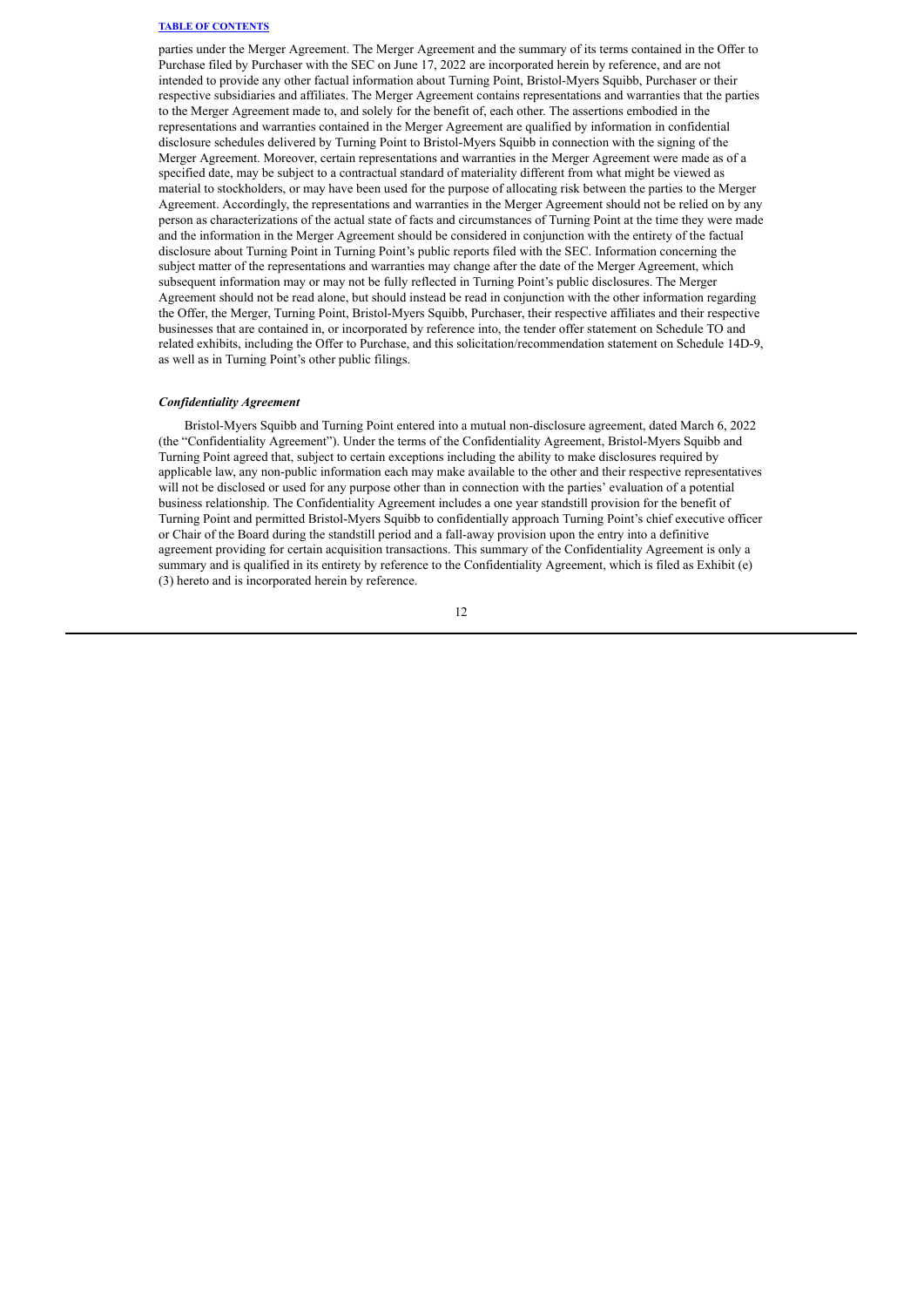#### <span id="page-14-0"></span>**Item 4. The Solicitation or Recommendation.**

On June 2, 2022, the Board unanimously (i) determined that the Merger Agreement and the Transactions are advisable to, and in the best interest of, Turning Point and its stockholders, (ii) approved the execution, delivery and performance by Turning Point of the Merger Agreement and the consummation of the Transactions, (iii) agreed that the Merger Agreement is subject to Section 251(h) of the DGCL, and (iv) resolved to recommend that the stockholders of Turning Point tender their Shares pursuant to the Offer for the following reasons.

Accordingly, and for the reasons described below in the section titled "*—Reasons for Recommendation*," the Board, on behalf of Turning Point, unanimously recommends that Turning Point's stockholders accept the Offer and tender their Shares pursuant to the Offer.

#### (i) *Background of the Of er and the Merger*

The Board frequently reviews, with Turning Point senior management and the assistance of outside advisors, Turning Point's long-term strategies and strategic opportunities to increase stockholder value, including seeking partnership and collaboration opportunities to fund the clinical development and commercialization of its product candidates and acquisition of new product candidates. As part of this process, from time to time, Turning Point senior management has engaged in business development and/or strategic partnering discussions with participants in the biopharmaceutical industry and has reported regularly to the Board on potential partnering and collaboration opportunities and any specific proposals received.

In January 2022, in connection with the J.P. Morgan Healthcare Conference, Turning Point attended a number of introductory business development meetings, including with Bristol-Myers Squibb on January 12, 2022, to discuss Turning Point's clinical development programs on a non-confidential basis.

On February 2, 2022, in connection with Turning Point's ongoing in-licensing discussions, the Board formalized a Corporate Strategy Committee (the "Committee") to oversee, with the Chief Executive Officer and other senior management of Turning Point, the development of the long-range strategic objectives of the company and business development strategic planning and to review and evaluate any of Turning Point's specific strategic initiatives. Mark J. Alles, Carol Gallagher and Garry Nicholson were appointed to the Committee. The Committee was initially focused on reviewing an in-licensing transaction that Turning Point was pursuing and overseeing Turning Point's potential partnering process for Turning Point's lead product candidate, repotrectinib, the timing of which would depend on the BICR data from the Phase 1/2 TRIDENT-1 study.

Beginning in mid-February 2022, Turning Point senior management, with the assistance of Goldman Sachs, financial advisor to Turning Point, began a process of identifying potential partners in the biopharmaceutical industry to co-develop and co-commercialize repotrectinib on a worldwide basis (excluding Greater China where Turning Point was already partnered with Zai Lab (Shanghai) Co., Ltd.), with Turning Point retaining substantial rights in the United States.

At the direction of the Committee, Goldman Sachs contacted 33 parties (including Bristol-Myers Squibb on February 15, 2022), comprised of large and mid-cap pharmaceutical companies without known competing drugs or development programs, to discuss potential partnering opportunities and sent a non-confidential presentation and draft non-disclosure agreement to approximately 23 parties who expressed interest.

On March 6, 2022, and in connection with the potential partnering opportunity, Turning Point signed a mutual non-disclosure agreement with Bristol-Myers Squibb that contained a standstill with customary fall-away provisions (providing for a termination of the standstill provisions upon Turning Point entering into a definitive acquisition agreement) that also permitted confidential discussions with Turning Point. Additionally, between late February 2022 and early May 2022, Turning Point entered into non-disclosure agreements with nine other parties, each of which contained a standstill provision that permitted confidential discussions with Turning Point.

Between March 16 and May 5, 2022, Turning Point senior management gave management presentations to 10 parties who executed non-disclosure agreements. One additional party, who had not executed a non-disclosure agreement with Turning Point, received a management presentation on a non-confidential basis.

Beginning on March 22, 2022, Turning Point provided access to Turning Point's virtual data room for the partnering process to 10 parties who executed a non-disclosure agreement. At the request of Turning Point senior management, Goldman Sachs sent a formal process letter to 11 parties, inviting the parties to submit a

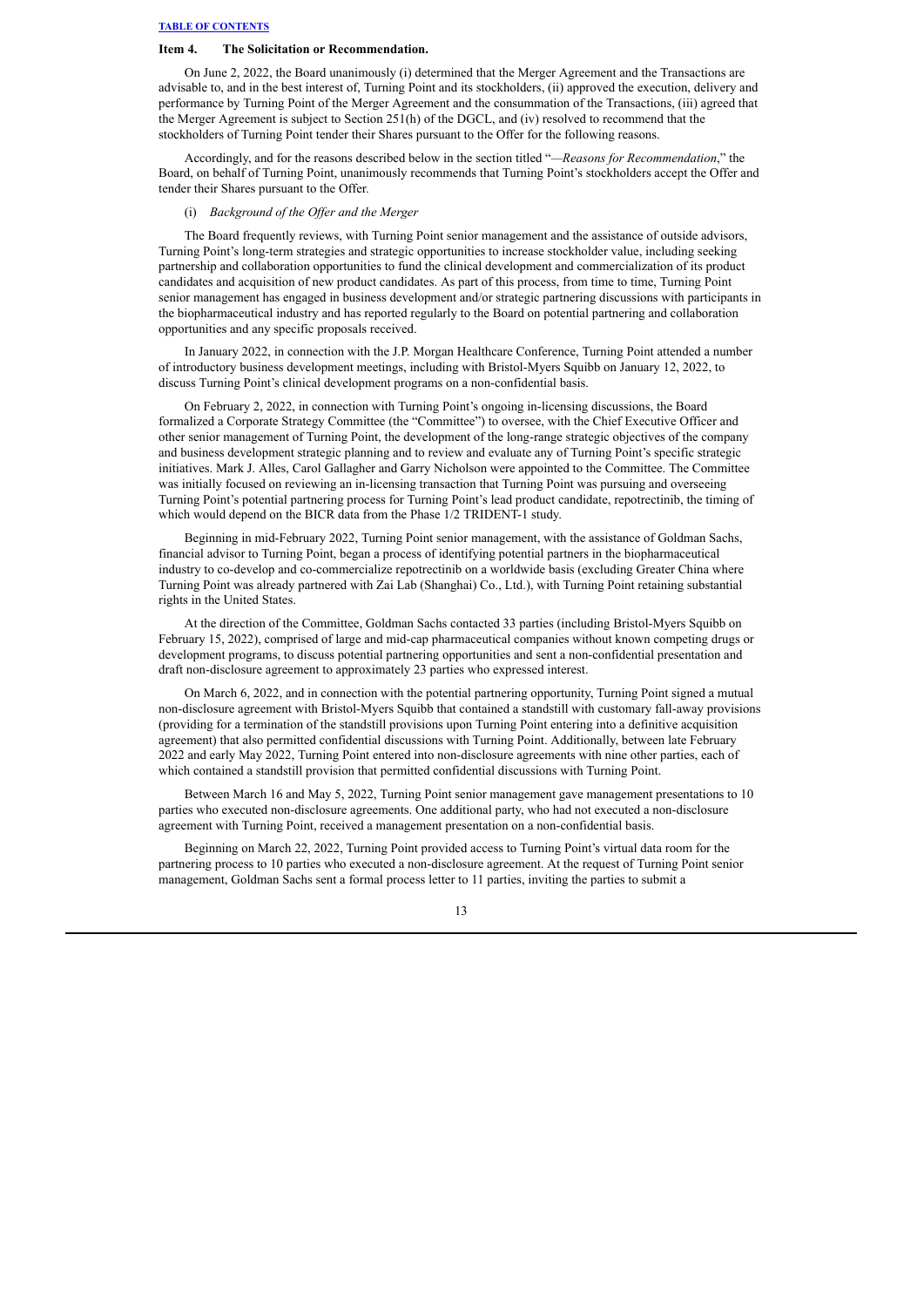preliminary non-binding indication of interest and term sheet for a partnering agreement relating to repotrectinib by April 27, 2022 and specifying the preliminary partnering proposal requirements. The letter indicated that Turning Point was flexible on the geographic scope of the preliminary partnering proposal but in all cases was focused on maintaining meaningful U.S. ownership of the repotrectinib program. During the partnering process, members of Turning Point's management responded to due diligence requests from the parties.

On March 24, 2022, the Board held a regularly scheduled meeting at which Turning Point senior management reviewed the updated partnering process, strategy and status with the Board.

On April 12, 2022, Turning Point announced positive top line BICR data for repotrectinib across all ROS1 positive NSCLC cohorts of the registrational Phase 1/2 TRIDENT-1 study. On April 13, 2022, Turning Point held a conference call with the lead investigator to review the top line BICR data from the Phase 1/2 TRIDENT-1 study, after which Turning Point offered calls to review the data from the study to the parties who signed non-disclosure agreements.

From April 18, 2022 to April 26, 2022, Turning Point held calls with seven parties who signed non-disclosure agreements to review the top line BICR data from the Phase 1/2 TRIDENT-1 study, including Bristol-Myers Squibb. During this period, representatives of Goldman Sachs, at the direction of Turning Point's senior management, and Turning Point management also reached out to four parties who previously declined to participate in the partnering process to determine if such parties had any interest in entering the partnering process after seeing the recent study data, one of whom decided to re-engage in the partnering process. Subsequently, Turning Point entered into a nondisclosure agreement with such party, held a management presentation and provided access to the virtual data room for the partnering process (as described in the description of the partnering process above). The party ultimately declined to submit a proposal.

On April 27, 2022, Elizabeth A. Mily, Executive Vice President, Strategy and Business Development at Bristol-Myers Squibb, called representatives of Goldman Sachs about the partnering process, during which call Ms. Mily indicated that if Turning Point decided to consider acquisition proposals, Bristol-Myers Squibb would want to know that information.

On April 28, 2022, Bristol-Myers Squibb submitted a non-binding partnering proposal, which included an upfront payment of \$700 million plus up to \$420 million in clinical and regulatory milestones, \$375 million in salesbased milestones and tiered royalties. Pursuant to the partnering proposal, Bristol-Myers Squibb would also purchase up to 10% of the equity of Turning Point at a to be negotiated premium. The parties would co-develop repotrectinib globally (excluding Greater China) with Bristol-Myers Squibb funding 70% of the development costs and Turning Point funding the remaining 30%. Pursuant to the partnering proposal, Turning Point and Bristol-Myers Squibb would also co-commercialize repotrectinib in the United States and share equally in any net profits and Bristol-Myers Squibb would conduct and fund 100% of the commercialization outside of the United States.

On May 3, 2022, Dr. Athena Countouriotis, Turning Point's President and Chief Executive Officer, and Ms. Mily held a call to discuss Bristol-Myers Squibb's partnering proposal. During the call, Dr. Countouriotis conveyed to Ms. Mily that any sale of equity of Turning Point to Bristol-Myers Squibb would need to be at a substantial premium to the then-current trading price of shares of Turning Point.

On May 5, 2022, Turning Point announced a pipeline expansion with the licensing of TPX-4589, a clinical stage anti-Claudin18.2 antibody drug conjugate for gastrointestinal cancers, from LaNova Medicines.

Also on May 5, 2022, representatives of Goldman Sachs called Ms. Mily to discuss the non-binding partnering proposal submitted by Bristol-Myers Squibb and to confirm the timeline for when Bristol-Myers Squibb could reach a definitive agreement with respect to a partnering proposal. During the call and as a follow-up to the call on April 27, representatives of Goldman Sachs and Ms. Mily also discussed Bristol-Myers Squibb's interest in a potential acquisition transaction. Goldman Sachs indicated that at this time Turning Point's focus was on a potential partnering transaction.

On May 6, 2022, the Committee held a meeting with members of Turning Point senior management, Turning Point's outside counsel Cooley LLP ("Cooley") and representatives of Goldman Sachs. The Committee reviewed the terms of three preliminary partnering proposals received to date, including the partnering proposal received from Bristol-Myers Squibb, a partnering proposal received from Company A, a mid-cap biopharmaceutical company, and a worldwide licensing proposal received from Company B, a large-cap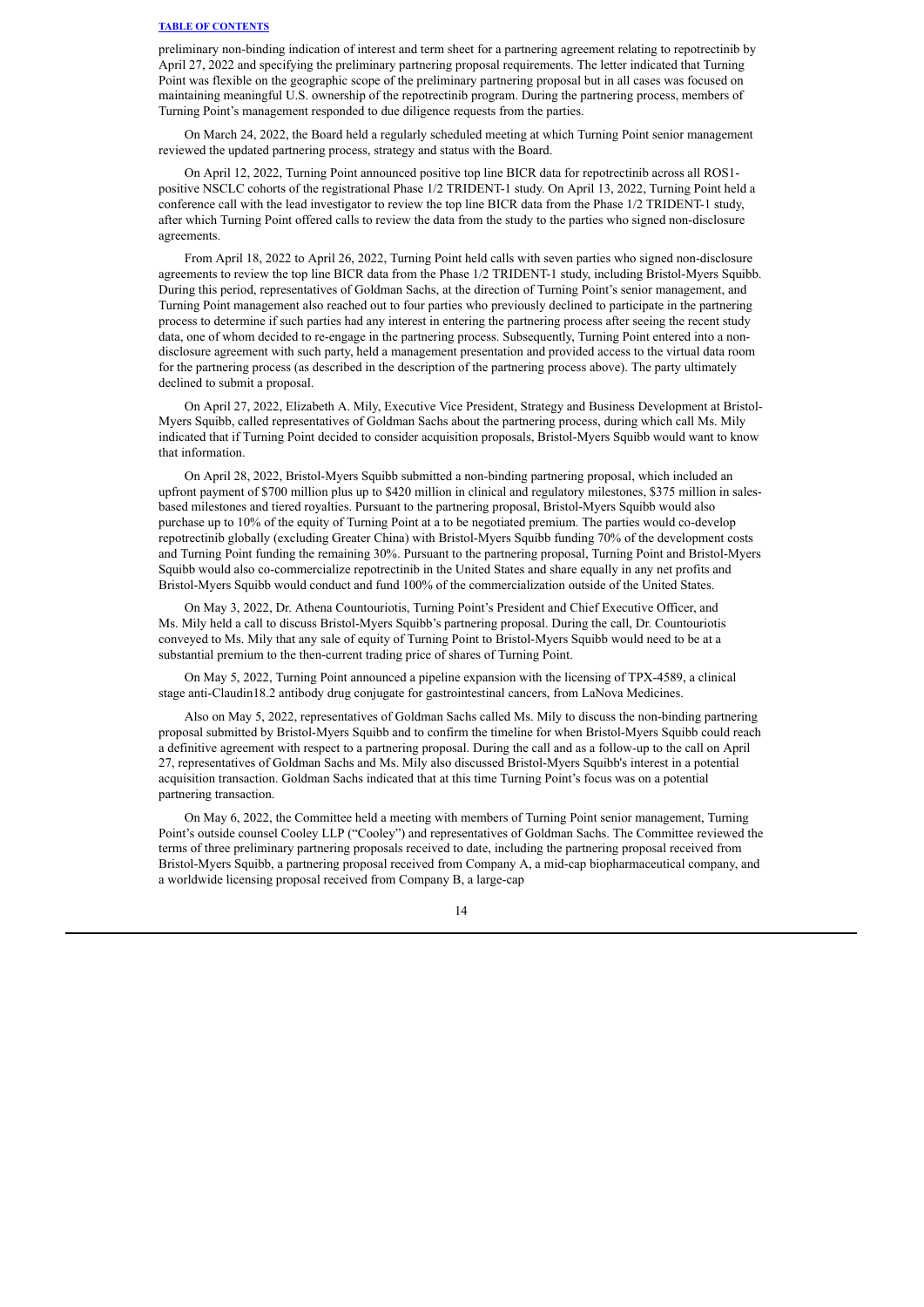pharmaceutical company. The review included a discussion of preliminary strategic considerations, the estimated present value of the proposed terms of each proposal, proposed next steps with the parties submitting term sheets, and the additional parties that might still submit term sheets in the future. Following this meeting, at the direction of Turning Point senior management, representatives of Goldman Sachs communicated to the parties who submitted preliminary partnering proposals that the deadline for submitting second round term sheets was May 19, 2022.

Later on May 6, 2022, Ms. Mily contacted Dr. Countouriotis to convey Bristol-Myers Squibb's interest in acquiring Turning Point in lieu of the partnering proposal previously submitted and indicated that Bristol-Myers Squibb would be submitting a non-binding acquisition proposal.

Later that day, Turning Point received an unsolicited non-binding, written proposal from Bristol-Myers Squibb to acquire Turning Point for \$58.00 per share in cash, representing an equity value of approximately \$3.0 billion and a premium of approximately 87% to Turning Point's closing price on May 5, 2022 and an 86% premium to Turning Point's volume weighted average closing price since April 12, 2022. Bristol-Myers Squibb did not condition its offer on retention of any Turning Point employees.

On May 9, 2022, the Board held a meeting with members of Turning Point senior management, representatives of Goldman Sachs and representatives of Cooley. Dr. Countouriotis provided an update with respect to Bristol-Myers Squibb's non-binding all cash acquisition proposal. During an executive session at the beginning of the meeting, representatives of Cooley discussed certain legal matters with the Board, including the fiduciary duties of directors in connection with considering the acquisition proposal and strategic alternatives. The Board discussed potential conflicts of interest and did not identify any director conflicts and instructed Turning Point senior management not to engage in any discussions about future employment or compensatory matters with Bristol-Myers Squibb or any other potential parties, without specific prior clearance from the Board. Members of Turning Point senior management then presented management's long term financial projections, including the key assumptions in the projections. Following the discussion, the Board approved and adopted the projections as presented and directed Goldman Sachs to use the projections in connection with its financial analyses of the proposed acquisition proposal from Bristol-Myers Squibb. Representatives of Goldman Sachs then presented preliminary financial analyses of the Bristol-Myers Squibb acquisition proposal, as well as an update with respect to the strategic partnering process and outreach, the partnering proposals received (in addition to the partnering proposal from Bristol-Myers Squibb) and financial aspects related thereto.

The Board then met in executive session to discuss the potential responses to Bristol-Myers Squibb's nonbinding all cash acquisition proposal. Following the discussion, the Board authorized and directed Goldman Sachs to convey to Bristol-Myers Squibb that the \$58.00 per share offer price was inadequate and that Bristol-Myers Squibb would need to materially improve its offer in order for Turning Point to consider an alternative transaction to the partnering transaction. The Board also authorized the Committee to expand its responsibilities to include oversight of the negotiation of the potential acquisition transaction, preserving any decision to approve any potential transaction for the full Board.

On the same day, representatives of Goldman Sachs contacted Bristol-Myers Squibb to convey the Board's determination that the \$58.00 per share offer price was inadequate. Representatives of Goldman Sachs also indicated to Bristol-Myers Squibb that its partnering proposal was strong, but that Bristol-Myers Squibb would need to improve its terms to remain competitive with the partnering proposals received from other parties.

On May 10, 2022, Turning Point announced its receipt of Breakthrough Therapy Designation for repotrectinib treatment for patients with metastatic non-small cell lung cancer who have been previously treated with one prior ROS1 tyrosine kinase inhibitor and no prior chemotherapy, which represented the third Breakthrough Therapy Designation for repotrectinib.

Between May 10 and June 1, 2022, Turning Point senior management and representatives of Goldman Sachs had periodic discussions with Company A and Company B to provide guidance to each party on improving such party's term sheet proposal to be more competitive.

On May 11, 2022, the Board held a meeting with members of Turning Point senior management, representatives of Goldman Sachs and representatives of Cooley. Representatives of Goldman Sachs reported that they had conveyed the rejection of the offer to Bristol-Myers Squibb and the need for Bristol-Myers Squibb to improve materially its offer in order for Turning Point to consider an alternative to the partnering transaction. The Board reviewed the status of partnering discussions, including the direction given to the potential partnering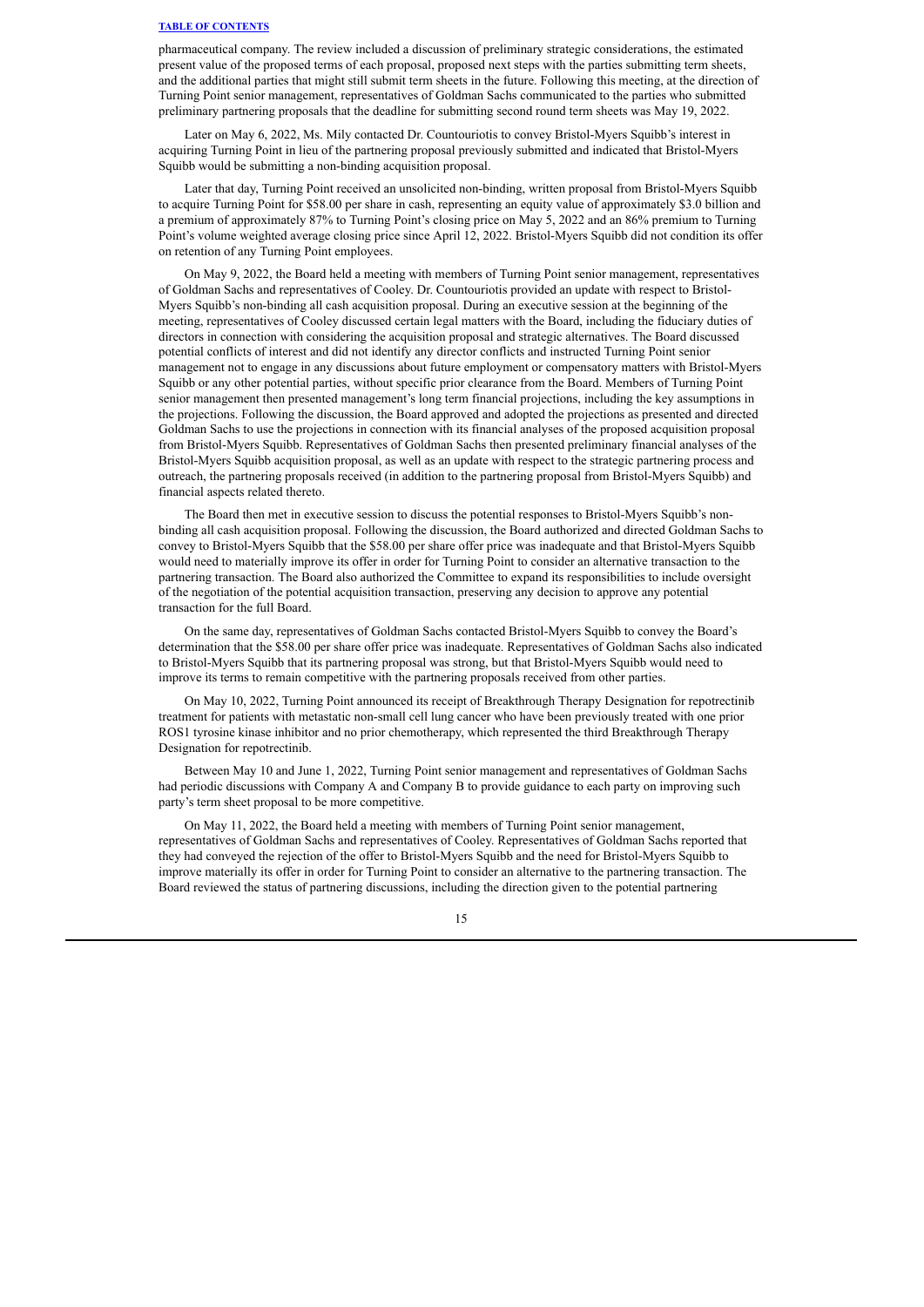parties to submit new term sheets. The Board further discussed the possibility of Bristol-Myers Squibb providing an improved offer to acquire Turning Point and strategic considerations relating to a response. The Board discussed with its advisors the potential to conduct a pre-signing market check and discussed the low likelihood that a market check would result in a competitive acquisition proposal after reviewing, among other things, the parties who were solicited in connection with the partnering process, those who declined to participate or to submit offers following management presentations, the terms of the partnering/licensing offers received to date and the parties who continue to participate in the partnering process. The Board also discussed the risk of additional outreach, including the risk of leaks or other disruptions and risks to the ability to enter into an agreement with Bristol-Myers Squibb if the process was significantly delayed. The Board also agreed that Turning Point should continue its partnering process to preserve the option of executing on a strategic transaction that would enhance the long-term value of the Company if Bristol-Myers Squibb did not increase its offer to an acceptable price. The Board further agreed that informing the other parties participating in the partnering process of the receipt of an acquisition proposal would risk undermining the partnering process and could result in a loss of this alternative.

On May 14, 2022, Dr. Countouriotis spoke with Ms. Mily, who indicated that Bristol-Myers Squibb had a desire to negotiate and sign a definitive transaction agreement before the ASCO Annual Meeting on June 3, 2022. Later that day, Turning Point received a revised non-binding, written proposal from Bristol-Myers Squibb to acquire Turning Point for \$70.00 per share in cash, representing an equity value of approximately \$3.7 billion and a premium of approximately 139% to Turning Point's closing price on May 12, 2022 and a 133% premium to Turning Point's volume weighted average closing price since April 12, 2022.

On May 15, 2022, the Board held a meeting with members of Turning Point senior management and representatives of Cooley. The Board reviewed the revised non-binding offer received from Bristol-Myers Squibb and the status of continued partnering discussions. Following the discussion, the Board determined that the revised offer price of \$70.00 per share was inadequate. The Board did not authorize any specific counteroffer to Bristol-Myers Squibb but approved Dr. Countouriotis providing guidance of a price in the range of Turning Point's last public offering price (\$87.00 per share in October 2020) and its 52-week high trading price (price per share in the low \$80s).

The Board further discussed the potential of conducting a pre-signing market check and determined that the partnering process had served as an adequate market check, that an additional outreach was unlikely to result in the receipt of competitive proposals and that the remaining parties in the partnering process, including Company A and Company B, were unlikely to be able to provide a competitive acquisition offer. The Board directed members of Turning Point senior management to continue pursuing the potential partnering transactions.

Later on May 15, 2022, Goldman Sachs provided to Turning Point a proposed engagement letter relating to Goldman Sachs' engagement as financial advisor to Turning Point and a disclosure letter with respect to previous work performed by Goldman Sachs on behalf of Bristol-Myers Squibb.

On May 16, 2022, Dr. Countouriotis spoke with Ms. Mily and conveyed that the \$70.00 per share price was inadequate and discussed Bristol-Myers Squibb's continued interest in the parallel partnering transaction. Ms. Mily indicated that Bristol-Myers Squibb was no longer interested in the partnering transaction and would not be submitting a revised term sheet. Ms. Mily requested that additional representatives of Bristol-Myers Squibb and its advisors be granted access to Turning Point's virtual data room for expanded diligence with respect to Turning Point's other pipeline assets and such access was subsequently provided.

Later on May 16, 2022, Turning Point received an additional partnering term sheet from Company C, a largecap pharmaceutical company, that had a substantially lower upfront payment and overall financial terms than the partnering proposals received from Bristol-Myers Squibb and Company A.

On May 17, 2022, Goldman Sachs had a conference call with Gordon Dyal & Co., LLC ("Dyal"), financial advisor to Bristol-Myers Squibb, to coordinate on diligence matters. Goldman Sachs and Dyal continued to communicate regarding diligence matters over the following weeks.

On May 18, 2022, Turning Point held a management presentation by video call for representatives of Bristol-Myers Squibb to review Turning Point's broader clinical drug pipeline.

Later on May 18, 2022, the Committee held a meeting with members of Turning Point senior management, representatives of Goldman Sachs and representatives of Cooley. Turning Point senior management provided an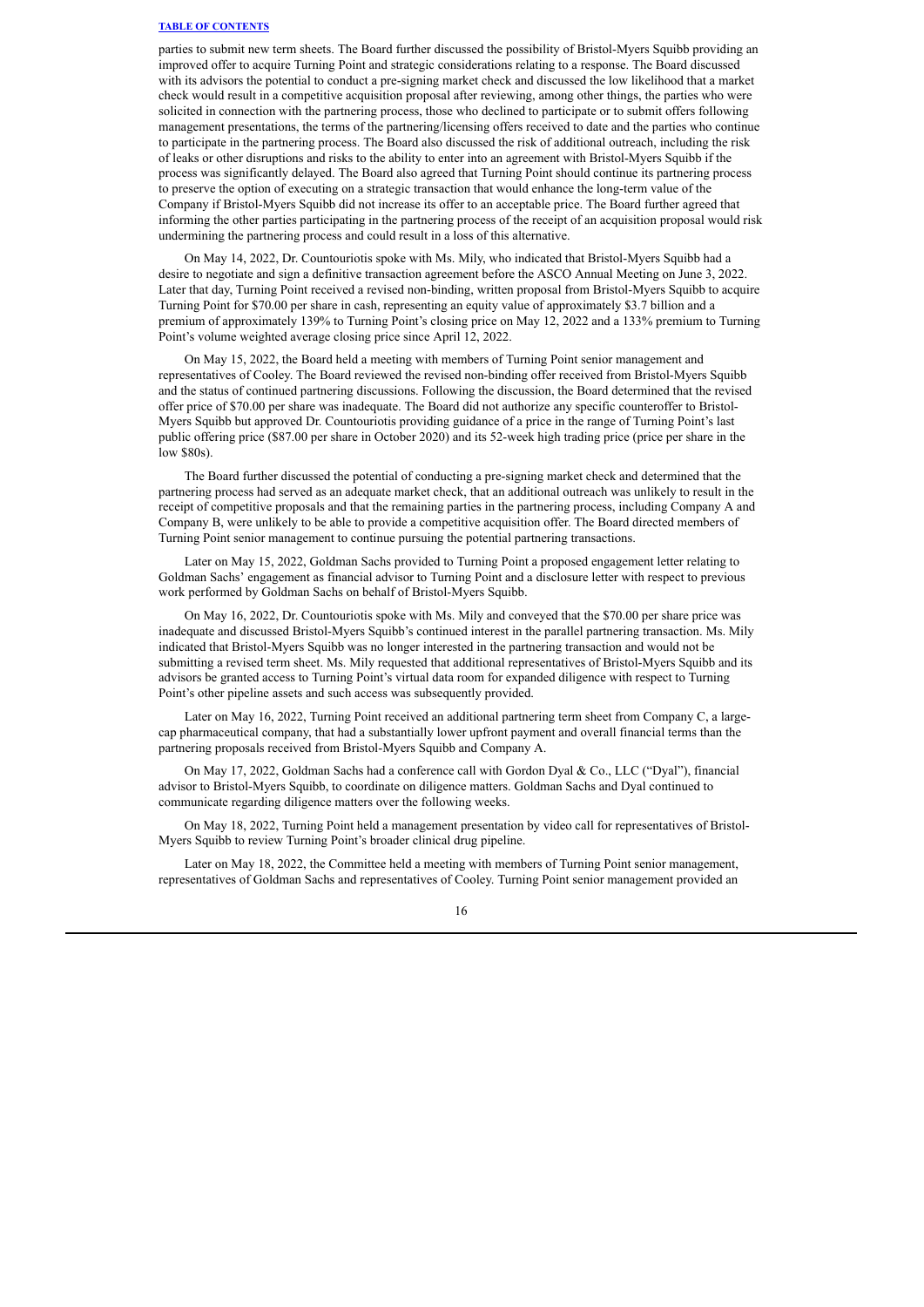update on the management presentation to Bristol-Myers Squibb and, along with representatives of Goldman Sachs, discussed further revisions to Turning Point's management projections the Board had previously approved, to include the effect of capital expenditures and depreciation and amortization on cash flows, to extend the years covered in the projections from 2044 to 2046 and to update revenue estimates for new assets generated through the Turning Point platform. The Committee authorized the revisions to the management projections.

Representatives of Goldman Sachs then left the meeting and the Committee, with input from Turning Point senior management and representatives of Cooley, reviewed and discussed the terms of the engagement letter with Goldman Sachs and the disclosure letter with respect to previous work performed by Goldman Sachs on behalf of Bristol-Myers Squibb. After discussion and consideration of the disclosure letter, the Committee determined that the disclosed work on behalf of Bristol-Myers Squibb did not create a conflict that would impact Goldman Sachs' ability to act as a financial advisor to Turning Point. Following such discussion, the Committee directed Turning Point senior management to negotiate the engagement letter with Goldman Sachs.

On May 19, 2022, Turning Point received a revised partnering proposal from Company A with improved terms.

Also on May 19, 2022, members of Turning Point senior management shared an initial draft merger agreement with the Board's audit committee members for review and feedback on the proposed terms as drafted.

On May 20, 2022, Turning Point received a revised licensing proposal from Company B that provided for an upfront payment, with milestones to be determined and worldwide royalties, with such proposal dependent on diligence to be conducted.

On May 20, 2022, members of Turning Point senior management shared with the Committee an update on revised and improved partnering and licensing terms received from Company A and Company B.

On May 21, 2022, Ms. Mily contacted Dr. Countouriotis and reaffirmed Bristol-Myers Squibb's desire to sign a definitive transaction agreement for the proposed acquisition on June 2, 2022 and announce the transaction early on June 3, 2022 before the ASCO Annual Meeting starting later that day, subject to completion of final due diligence and negotiation of a mutually acceptable merger agreement. Dr. Countouriotis noted that a draft merger agreement was prepared and would be shared following an improved acquisition proposal from Bristol-Myers Squibb. Dr. Countouriotis noted that Turning Point was continuing to advance both the partnering and acquisition processes in parallel.

On May 25, 2022, Ms. Mily contacted Dr. Countouriotis to update her on Bristol-Myers Squibb's progress in its due diligence review and to inform Dr. Countouriotis that a meeting of Bristol-Myers Squibb's board of directors would be taking place the next day to consider a revised acquisition proposal and that Ms. Mily would provide an update to Dr. Countouriotis after the board meeting. Dr. Countouriotis reiterated her and the Board's confidence in the value of Turning Point and the attractiveness of the partnering process.

On May 26, 2022, Ms. Mily contacted Dr. Countouriotis to discuss the revised acquisition proposal that Bristol-Myers Squibb planned to submit and requested that Turning Point provide expanded access to diligence materials to facilitate Bristol-Myers Squibb's completion of its corporate due diligence as well as a draft of the merger agreement. Following the call, Bristol-Myers Squibb submitted an updated non-binding, written offer to acquire Turning Point for \$75.00 per share in cash, representing an equity value of approximately \$4.0 billion and a premium of approximately 136% to Turning Point's closing price on May 25, 2022 and a 142% premium to Turning Point's volume weighted average closing price since April 12, 2022. The revised Bristol-Myers Squibb offer requested exclusivity.

Later on May 26, 2022, the Board held a meeting with members of Turning Point senior management, representatives of Goldman Sachs and representatives of Cooley. Prior to senior management and representatives of Goldman Sachs joining the meeting, Dr. Countouriotis provided the Board with an update on her discussions with Ms. Mily with respect to the proposed acquisition and Bristol-Myers Squibb's request for expanded diligence. Representatives of Cooley reviewed the proposed form of merger agreement. Turning Point senior management and representatives of Goldman Sachs then joined the meeting. Goldman Sachs reviewed the financial aspects of the revised offer and then, with Turning Point senior management, updated the Board on the partnering process.

Turning Point senior management and the representatives of Goldman Sachs then left the meeting and the Board, with input from the representatives of Cooley, reviewed and discussed the execution risks associated with the commercialization of the oncology assets and Turning Point's ability to complete an alternative partnering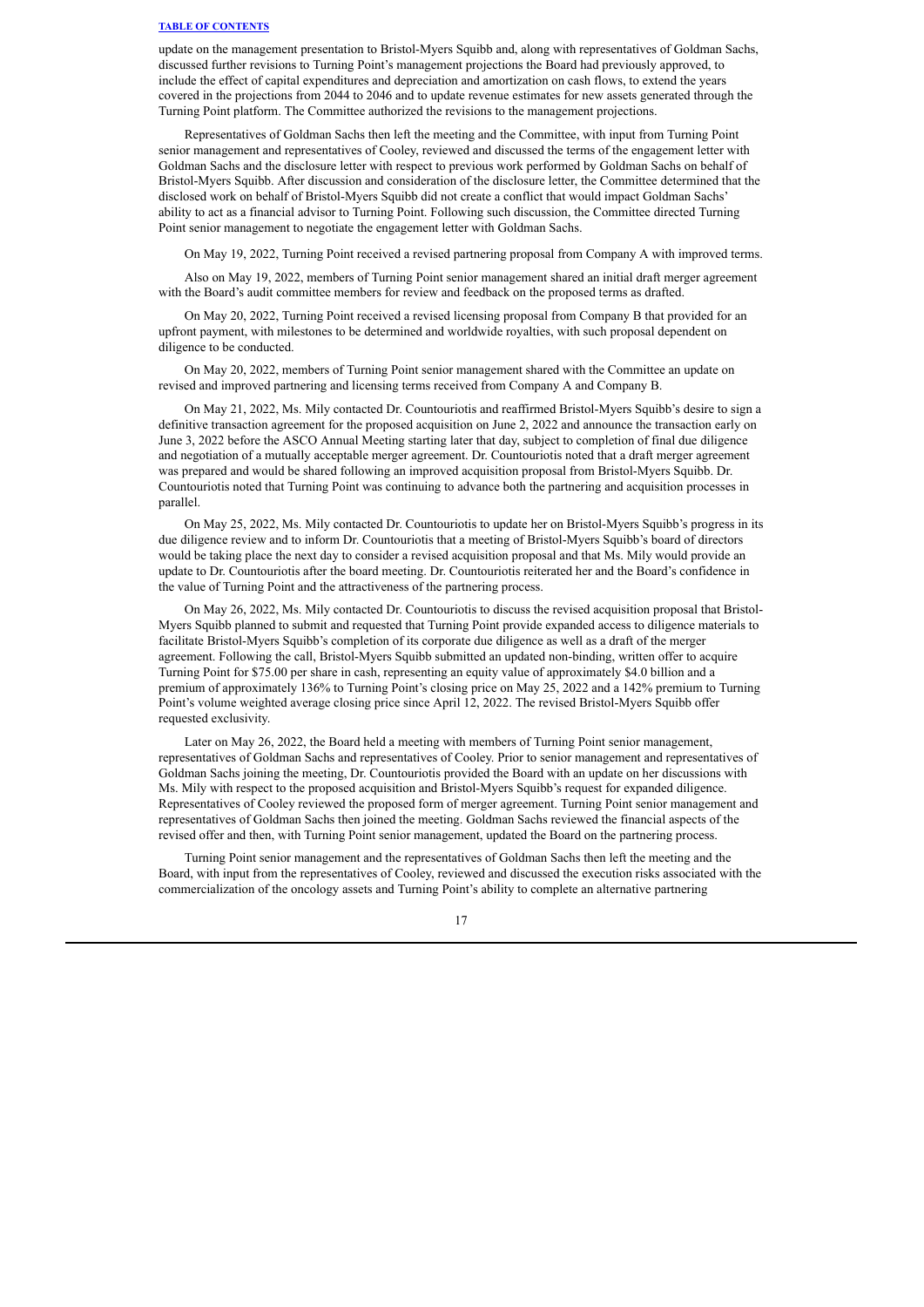transaction, as well as the terms of the proposed form of merger agreement and the engagement letter with Goldman Sachs. Following such discussion, the Board agreed that Turning Point should seek an additional price increase and request a best and final price; concurred that Dr. Countouriotis should indicate that they were seeking an offer price of \$79.00 per share; determined that entering into exclusivity with Bristol-Myers Squibb would be premature; and authorized sharing the form of merger agreement with Ms. Mily and providing Bristol-Myers Squibb with access to diligence materials necessary for Bristol-Myers Squibb to complete its corporate due diligence. In addition, the Board approved the formal engagement of Goldman Sachs, and directed Turning Point senior management to enter into the engagement letter with Goldman Sachs.

After the meeting with the Board, later that day, Dr. Countouriotis spoke again with Ms. Mily and conveyed the Board's desire for a \$79.00 per share offer price and requested that Bristol-Myers Squibb come back with a best and final offer. Ms. Mily requested that Dr. Countouriotis provide a draft of the proposed merger agreement for consideration in connection with an updated offer.

On May 27, 2022, representatives of Goldman Sachs contacted Dyal to discuss process and next steps.

Also on May 27, 2022, Ms. Mily contacted Dr. Countouriotis to indicate that Bristol-Myers Squibb would not be in a position to deliver a revised acquisition proposal without a draft merger agreement and the ability to conduct final due diligence. The draft proposed merger agreement was sent by representatives of Cooley to representatives of Kirkland & Ellis ("Kirkland"), outside counsel for Bristol-Myers Squibb, later that day (which proposed a two-step tender offer), and an updated capitalization table for Turning Point was made available to Bristol-Myers Squibb.

Also on May 27, 2022, Turning Point entered into an engagement letter, as approved by the Board, with Goldman Sachs, as described in the section below titled "—*Opinion of Goldman Sachs & Co. LLC.*"

Later on May 27, 2022, the Board held a meeting with members of Turning Point senior management, representatives of Goldman Sachs and representatives of Cooley. Members of Turning Point senior management provided an update on the status of diligence discussions with Bristol-Myers Squibb.

On May 28, 2022, Kirkland and Arnold & Porter, outside regulatory counsel for Bristol-Myers Squibb, had a call with Cooley to discuss the proposed structure of the transaction and regulatory matters.

On May 29, 2022, Ms. Mily contacted Dr. Countouriotis to reiterate the need for Bristol-Myers Squibb to complete its corporate due diligence in order to meet the planned timeline of announcing a definitive acquisition agreement on June 3, 2022. Ms. Mily also indicated that Bristol-Myers Squibb's markup of the draft merger agreement would be provided by the end of day on May 30, 2022. Subsequently, access to corporate due diligence was granted to Bristol-Myers Squibb and various diligence calls were scheduled.

Also on May 29, 2022, the Board held a meeting with members of Turning Point senior management, representatives of Goldman Sachs and representatives of Cooley. Members of Turning Point senior management provided an update on the status of discussions with Bristol-Myers Squibb, including the status of Bristol-Myers Squibb's corporate due diligence review, as well as the discussions with respect to regulatory matters and transaction structure.

Between May 29 and May 31, 2022, Bristol-Myers Squibb and its legal and financial advisors conducted multiple diligence meetings by video call with members of Turning Point senior management and its legal, financial and tax advisors.

On May 30, 2022, representatives of Kirkland delivered a revised draft of the merger agreement to representatives of Cooley that, among other things, proposed a termination fee of 3.75% of the equity value and proposed that Bristol-Myers Squibb would not be obligated to engage in any divestures or take other remedial actions in order to obtain regulatory clearances.

On June 1, 2022, representatives of Cooley delivered a revised draft of the merger agreement to representatives of Kirkland. The revised draft merger agreement proposed a termination fee of 3.00% of equity value and proposed that Bristol-Myers Squibb be obligated to undertake certain remedial actions to obtain regulatory clearance. Later on the same day, representatives of Kirkland had a conference call with representatives of Cooley to discuss the revised draft of the merger agreement.

Also on June 1, 2022, Ms. Mily contacted Dr. Countouriotis to update her on the status of Bristol-Myers Squibb's progress on finalizing its due diligence and to highlight open areas requiring further due diligence

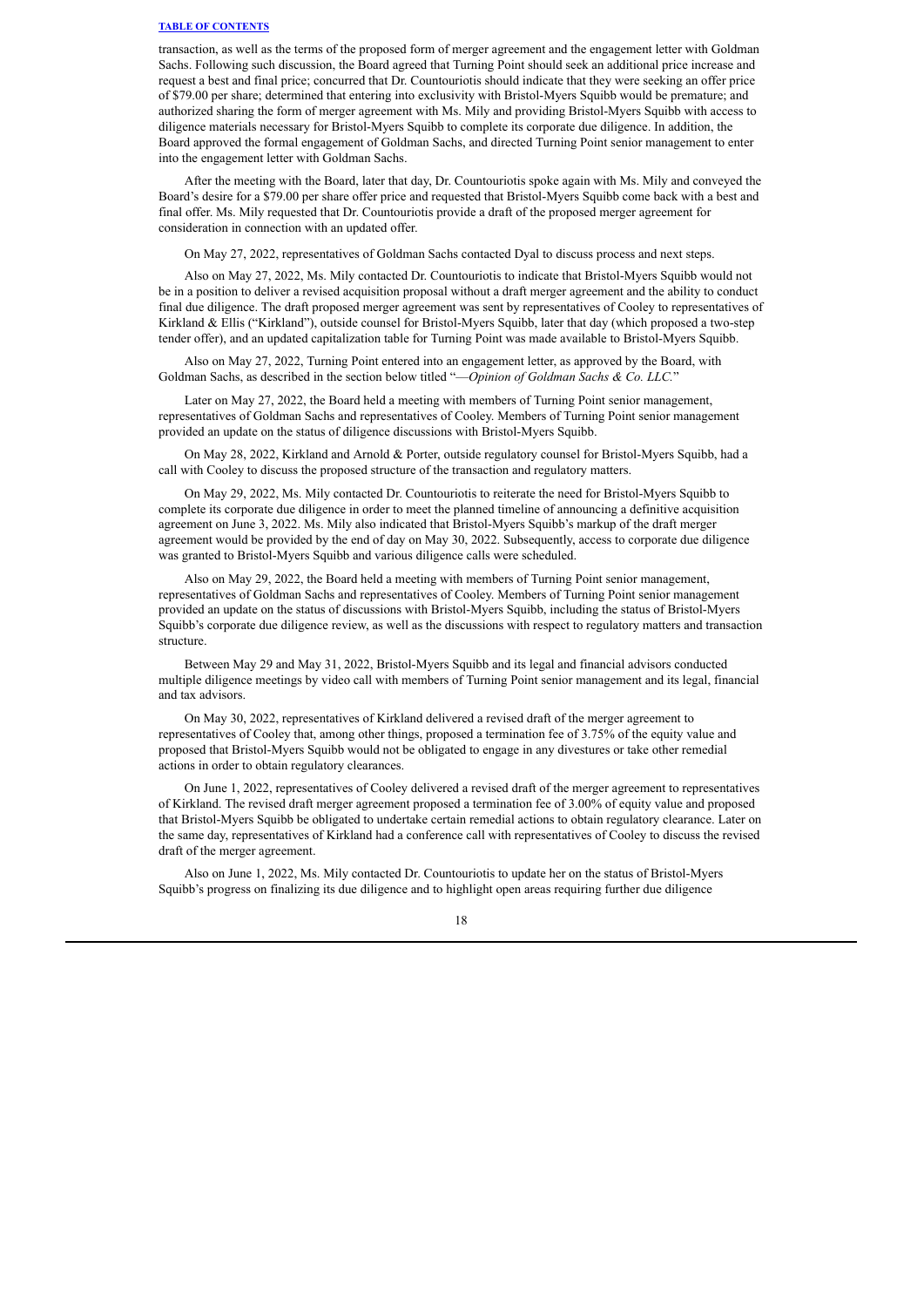review. Later that afternoon, representatives of Turning Point provided responses to Bristol-Myers Squibb's outstanding diligence requests.

Later on June 1, 2022, Company A submitted a further revised non-binding partnering proposal, which contained an upfront payment of \$550 million, development and regulatory milestones of up to \$655 million and sales-based milestones of up to \$300 million plus royalties on ex-United States sales. Pursuant to the partnering proposal, Company A would also purchase up to \$100 million of the equity of Turning Point at a market-based premium. The parties would co-develop repotrectinib globally (excluding Greater China) with Company A funding 60% of the development costs and Turning Point funding the remaining 40%. Pursuant to the partnering proposal, Turning Point and Company A would also co-commercialize repotrectinib in the United States, with Company A funding 55% of the commercialization costs (and receiving 55% of the net profits) and Turning Point funding the remaining 45% (and receiving 45% of the net profits). Company A also communicated that it was unwilling to enter into a binding partnering deal until Company A knew the outcome of Turning Point's meeting with the FDA scheduled at the end of June.

On June 2, 2022, representatives of Kirkland delivered a revised draft of the merger agreement to representatives of Cooley (that, among other things, proposed a termination fee of 3.375% of equity value and reinserted the provision providing that Bristol-Myers Squibb would not be obligated to engage in any divestures or take other remedial actions in order to obtain regulatory clearances) and the parties continued to negotiate the open terms of the merger agreement and to finalize the disclosure schedules. During these discussions, the parties discussed adding a reverse termination fee to address regulatory related matters.

Also on June 2, 2022, Ms. Mily communicated to Dr. Countouriotis a best and final offer of \$76.00 per share in cash, tied to acceptance of a proposed reverse termination fee of 3.375% of equity value and regulatory provisions.

Later on June 2, 2022, the Board held a meeting with members of Turning Point senior management, representatives of Goldman Sachs and representatives of Cooley, during which Dr. Countouriotis provided an update with respect to Bristol-Myers Squibb's best and final offer price of \$76.00 and the regulatory proposal, including the proposed reverse termination fee. The Board also discussed the history of discussions relating to the regulatory provisions in the draft merger agreement and the termination fee.

Later on June 2, 2022, the Board held a second meeting with members of Turning Point senior management, representatives of Goldman Sachs and representatives of Cooley.

Prior to Turning Point senior management and representatives of Goldman Sachs joining the meeting, the Board discussed the final offer from Bristol-Myers Squibb and Company A's revised term sheet for the partnering transaction. The Board further noted that Company A had conditioned its execution of the partnering transaction on knowing the outcome of the pre-NDA meeting with the FDA scheduled for the end of June. The Board also discussed changes to the management financial projections to add stock-based compensation expense and to update the fully diluted share count. The Board authorized such revisions to the management financial projections and directed Goldman Sachs to use the updated projections in connection with its financial analyses of the proposed acquisition, which Projections are further described under the caption "—*Certain Financial Projections*." Representatives of Goldman Sachs then reviewed with the Board its financial analysis of the \$76.00 per share cash amount. Thereafter, Goldman Sachs rendered an oral opinion, confirmed by delivery of a written opinion dated June 2, 2022, to the Board that, as of that date and based upon and subject to the factors and assumptions set forth therein, the Offer Price to be paid to the holders of Shares (other than to Bristol-Myers Squibb and its Affiliates) in the Offer and the Merger was fair, from a financial point of view, to such holders.

Members of Turning Point senior management and representatives of Cooley then updated the Board on the final negotiations and discussions with Bristol-Myers Squibb regarding the proposed definitive transaction documentation. Representatives of Cooley discussed certain legal matters with the Board, including the fiduciary duties of directors and the key material provisions of the Merger Agreement and responded to the Board's questions. Cooley also discussed the proposed Board resolutions, including the treatment of equity awards and gross-up agreements with certain executives. Turning Point senior management and representatives of Goldman Sachs then left the meeting. The Board discussed the proposed Transactions and proposed Board resolutions. After carefully considering the proposed terms of the Transactions with Bristol-Myers Squibb, and taking into consideration the matters discussed during that meeting and prior meetings of the Board, as further described under the caption "— *Reasons for Recommendation*," including the Board's belief that (i) as a result of an active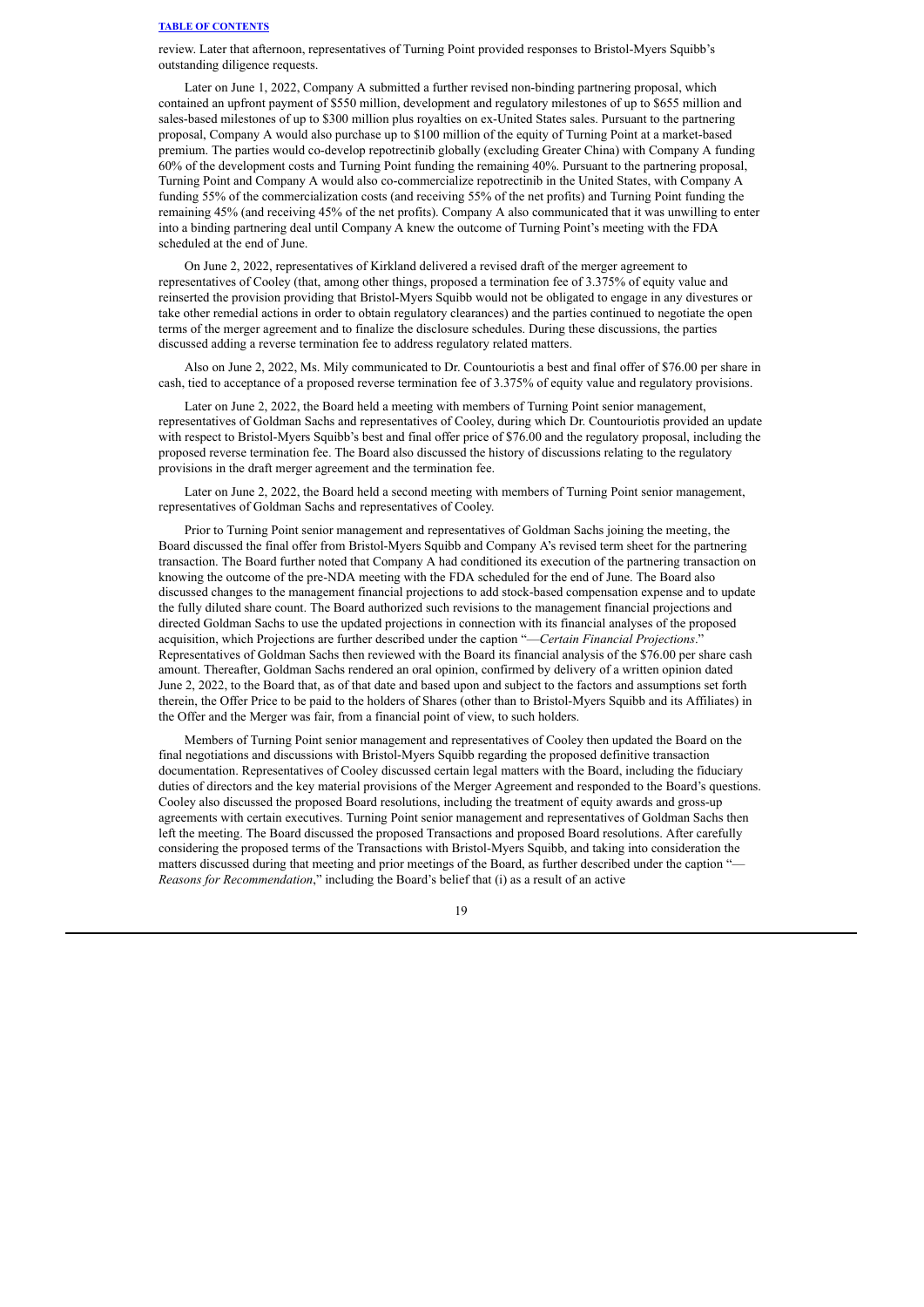negotiating process, Turning Point had obtained Bristol-Myers Squibb's best offer, (ii) there was substantial risk of losing Bristol-Myers Squibb's final offer if Turning Point continued to pursue a higher price, (iii) based on the conversations and negotiations with Bristol-Myers Squibb, the Offer Price represented the highest price reasonably obtainable by Turning Point, and (iv) that while partnering repotrectinib and continuing as a standalone company was a sound strategic alternative, there were significant execution risks associated with this strategy that could undermine future value creation, the Board unanimously (a) determined that the Merger Agreement and the Transactions are advisable to, and in the best interest of, Turning Point and its stockholders, (b) approved the execution, delivery and performance by Turning Point of the Merger Agreement and the consummation of the Transactions, (c) agreed that the Merger shall be subject to Section 251(h) of the DGCL, and (d) resolved to recommend that the stockholders of Turning Point tender their Shares pursuant to the Offer.

Later that night, Turning Point and Bristol-Myers Squibb executed the Merger Agreement.

On the morning of June 3, 2022, Turning Point and Bristol-Myers Squibb issued a joint press release announcing the transaction.

(ii) *Reasons for Recommendation*

The Board carefully considered the Offer, the Merger and the Transactions, consulted with management and outside legal and financial advisors at various times, and took into account the reasons enumerated below.

- *Financial Terms of the Of er & Certainty of Value*. The Board considered the aggregate value and form of the consideration to be received in the Offer and the Merger by Turning Point's stockholders, and considered:
	- the current and historical market prices of the Shares, including the market performance of the Shares relative to general market indices, and the fact that the cash Offer Price of \$76.00 per Share represents a premium of: (i) approximately 122% to the closing price of common stock of \$34.16 per share on June 2, 2022, the last full trading day prior to the announcement of the Offer and the Merger; (ii) approximately 7% to the 52-week high closing price of common stock; (iii) approximately 144% to the 30-day trading period volume weighted average price ("VWAP") of common stock; (iv) approximately 147% to the 60-day trading period VWAP of common stock; (v) approximately 155% to the 90-day trading period VWAP of common stock; and (vi) approximately 322% to Turning Point's initial public offering price;
	- the fact that, during the course of negotiations with Bristol-Myers Squibb (as more fully described in the section above titled "—Background of the Offer and the Merger"), Bristol-Myers Squibb increased its initial offer from \$58.00 per share on May 6, 2022, to \$70.00 per share on May 14, 2022, to \$75.00 per share on May 26, 2022, and then, ultimately, to \$76.00 per share on June 2, 2022;
	- the Board's belief that (i) as a result of an active negotiating process, Turning Point had obtained Bristol-Myers Squibb's best offer, (ii) there was substantial risk of losing Bristol-Myers Squibb's final offer of \$76.00 per Share if Turning Point continued to pursue a higher price and (iii) based on the conversations and negotiations with Bristol-Myers Squibb, as of the date of the Merger Agreement, the Offer Price of \$76.00 per Share represented the highest price reasonably obtainable by Turning Point under the circumstances;
	- the fact that Turning Point conducted a robust partnering process for its lead asset, repotrectinib, that enabled it to (i) identify strategic parties that were likely to be interested in acquiring Turning Point, (ii) optimize its strategic alternative of continuing to operate as a standalone public company and (iii) create a competitive dynamic in the negotiating process with Bristol-Myers Squibb relating to the Offer, the fact that Bristol-Myers Squibb withdrew its partnering proposal and indicated that it was willing to pursue only the acquisition and the fact that the party who offered the best partnering terms (excluding Bristol-Myers Squibb's withdrawn partnering proposal) was unwilling to enter into the partnering transaction until Turning Point received minutes from its pre-NDA meeting with the FDA in late June 2022;
	- the fact that the consideration to be paid in the Offer and the Merger is payable solely in cash, which allows Turning Point's stockholders to realize immediate and certain value in respect of

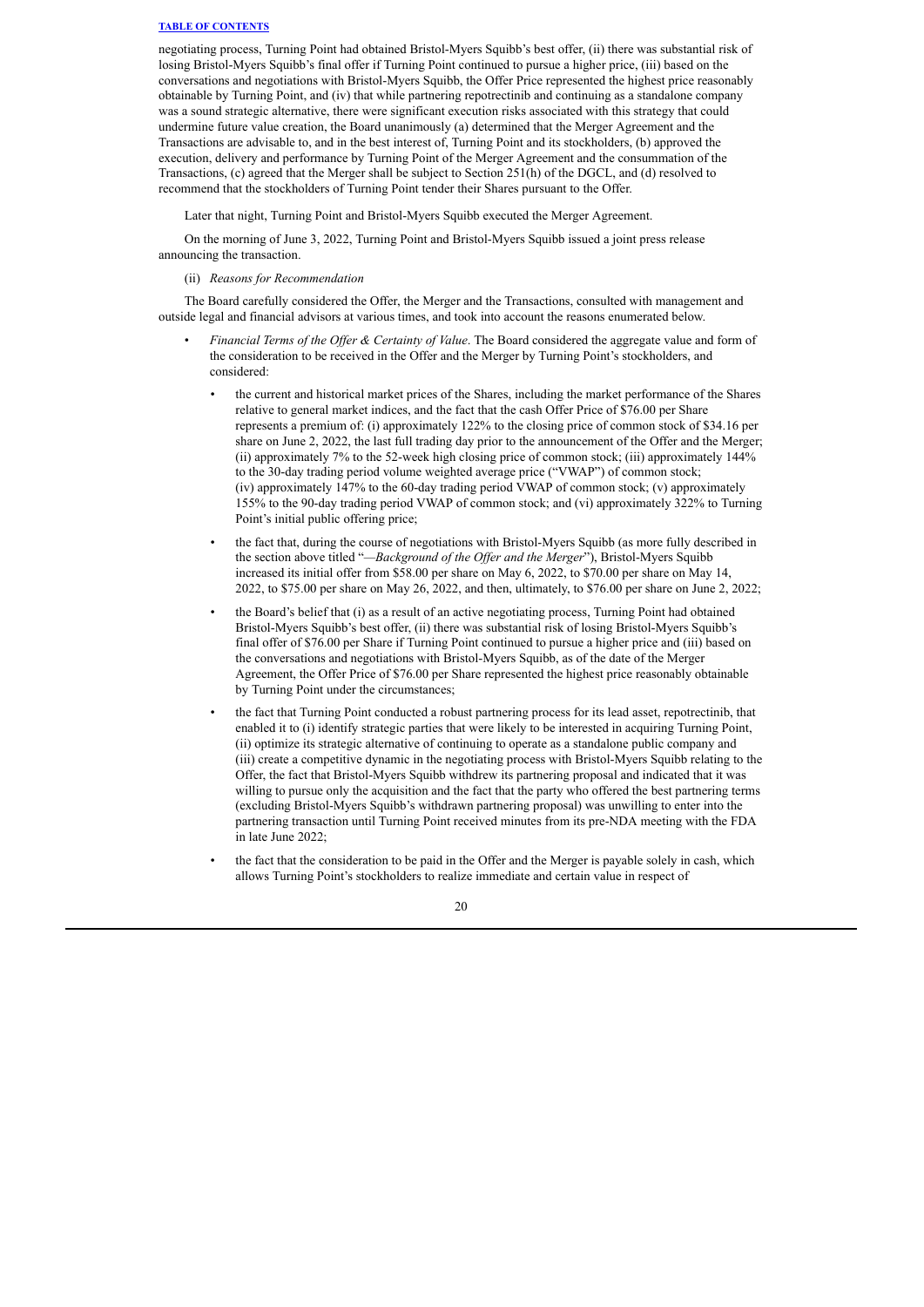their Shares, especially when viewed against the internal and external risks and uncertainties associated with continuing to operate as a standalone company, with or without the proposed partnering transaction, including risks of obtaining marketing approval for the lead product, meeting Turning Point senior management's prospective forecasts (as more fully described in the section below titled "*—Certain Financial Projections*"), transitioning to a commercial drug company and executing successfully on a commercialization strategy and continuing to develop current pipeline assets and discover or acquire new pipeline assets and certain macroeconomic conditions (as more fully described below), including the COVID-19 pandemic, and the potential impact of such risks and uncertainties on a standalone strategy and trading price of the Shares;

- the current state of the U.S. and global economies, including the recent downward trend in the biopharmaceutical financial markets, increased volatility resulting from escalating political and global trade tensions, and the current and potential impact in both the near term and long term on the biopharmaceutical industry and the future commercialization efforts required if any of Turning Point's product candidates are approved for sale, including the numerous risks, costs and uncertainties associated with research, development and commercialization of Turning Point's pipeline programs and candidates that Turning Point may develop; and
- the oral opinion of Goldman Sachs rendered to the Board, subsequently confirmed in writing by delivery of its written opinion, dated June 2, 2022, that, as of the date of such opinion and based upon and subject to the factors and assumptions set forth in its written opinion, the Offer Price to be paid to holders (other than Bristol-Myers Squibb and its Affiliates) of Shares pursuant to the Merger Agreement was fair from a financial point of view to such holders (as more fully described in the section below titled "—*Opinion of Goldman Sachs & Co. LLC"*). The full text of the written opinion of Goldman Sachs, dated June 2, 2022, has been included as Annex I to this Schedule 14D-9 and is incorporated herein by reference.
- *Likelihood and Speed of Consummation of the Of er and the Merger*. The Board considered the likelihood that the Transactions will be consummated in a timely manner, including:
	- the financial strength of Bristol-Myers Squibb and its ability to fund the Offer Price with cash on hand;
	- the absence of any financing condition in the Merger Agreement;
	- the business reputation and capabilities of Bristol-Myers Squibb, including Bristol-Myers Squibb's track record of successfully completing merger and acquisition transactions;
	- the likelihood of obtaining required regulatory approvals;
	- the limited nature of the conditions to Bristol-Myers Squibb's obligations to consummate the Offer and the Merger, including the definition of "Material Adverse Effect" in the Merger Agreement that includes COVID-19 related carveouts and the exclusion of certain regulatory, manufacturing, clinical and related matters relating to the products of Turning Point and Bristol-Myers Squibb, provides a high degree of likelihood that the Offer and the Merger will be consummated, as described in more detail in Section 13 *(The Transaction Documents—The Merger Agreement)* of the Offer to Purchase;
	- the fact that the completion of the Offer is conditioned on meeting the Minimum Condition (as defined in the section below titled "*Item 8. Additional Information—Stockholder Approval Not Required*"), which condition cannot be changed or waived without the prior written consent of Turning Point; and
	- the Transaction is structured as a cash tender offer for all outstanding Shares, with the expected result that a relatively short period will elapse before Turning Point's stockholders receive the Offer Price, followed by the Merger under Section 251(h) of the DGCL, which would not require additional stockholder approval, and in which stockholders who do not validly exercise appraisal rights will receive the same consideration received by those stockholders who tender their Shares in the Offer.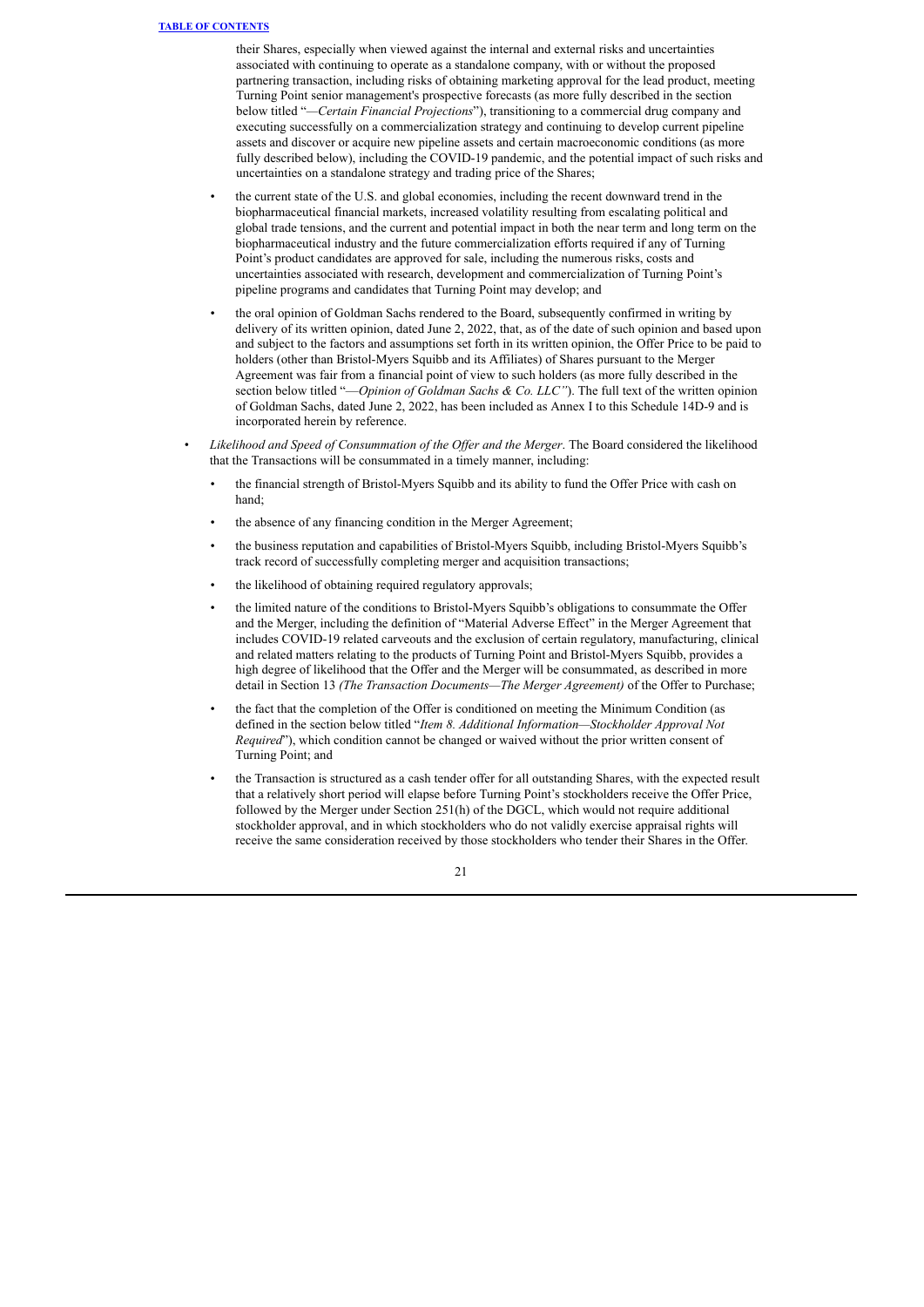- *Opportunity to Receive Unsolicited Alternative Proposals, Terminate the Merger Agreement in Order to Accept a Superior Proposal, and Receive a Reverse Termination Fee in the Event the Merger Agreement Is Terminated Under Certain Circumstances, Among Other Factors*. The Board considered the following:
	- Turning Point's right, subject to certain conditions, to respond to and negotiate unsolicited acquisition proposals that are made on or after June 2, 2022 and prior to the time that the Offer is consummated;
	- the provision in the Merger Agreement allowing the Board to terminate the Merger Agreement in order to accept and enter into a definitive agreement with respect to an unsolicited superior offer, subject to payment of a termination fee of \$138,000,000, which amount the Board believed to be reasonable under the circumstances and taking into account the range of such termination fees in similar transactions, and the unlikelihood that a fee of such size would be a meaningful deterrent to alternative acquisition proposals;
	- the ability of the Board under the Merger Agreement to withdraw or modify its recommendation that Turning Point's stockholders tender their Shares pursuant to the Offer in certain circumstances, including in connection with a superior offer or development constituting a change in circumstances;
	- the provision in the Merger Agreement requiring Bristol-Myers Squibb to pay Turning Point a reverse termination fee of \$138,000,000 in cash in the event the Merger Agreement is terminated after the End Date (as defined in the Merger Agreement), as a result of certain conditions related to antitrust laws not being satisfied;
	- the provision in the Merger Agreement requiring Bristol-Myers Squibb to, under certain circumstances, extend the Offer beyond the initial expiration date of the Offer or, if applicable, subsequent expiration dates, if the conditions to the consummation of the Offer are not satisfied or waived as of such date; and
	- the availability of statutory appraisal rights to the stockholders of Turning Point who do not tender their Shares in the Offer and otherwise comply with all required procedures under the DGCL.
- *Product Development and Commercialization Risks.* The Board's assessment of Turning Point's prospects for substantially increasing stockholder value as a standalone company in excess of the Offer Price, given the risks and uncertainties in Turning Point's business, including:
	- the fact that Turning Point has never commercialized a product and the fact that Turning Point's lead product development candidate, repotrectinib, has not yet been approved for marketing by the U.S. Federal and Drug Administration ("FDA") or by any similar non-U.S. regulatory body, as well as the status and prospects for Turning Point's current pipeline of other drug candidates, and the risks inherent in the research, development, regulatory review and potential future commercialization of these drug candidates;
	- the significant risks and challenges associated with commercializing each of repotrectinib and elzovantinib, including product development and pre-commercial operations, the costs associated with successfully scaling commercial operations globally, the possible failure or delays of current or future preclinical studies or clinical trials and the risk that Turning Point is unable to generate adequate product revenue or achieve profitability;
	- the risk in Turning Point's ability to successfully enter into and monetize its assets through license, collaboration or co-promote agreements or partnerships with industry members that possess comparable resources, commitment to research and development and track record of successfully commercializing drug candidates, and the risks associated with any such agreements or partnerships;
	- the risk in Turning Point's ability to advance the development of the asset in-licensed recently from LaNova Medicines Limited and Turning Point's ability to discover and advance the development of new pipeline assets and/or acquire new pipeline programs through business development;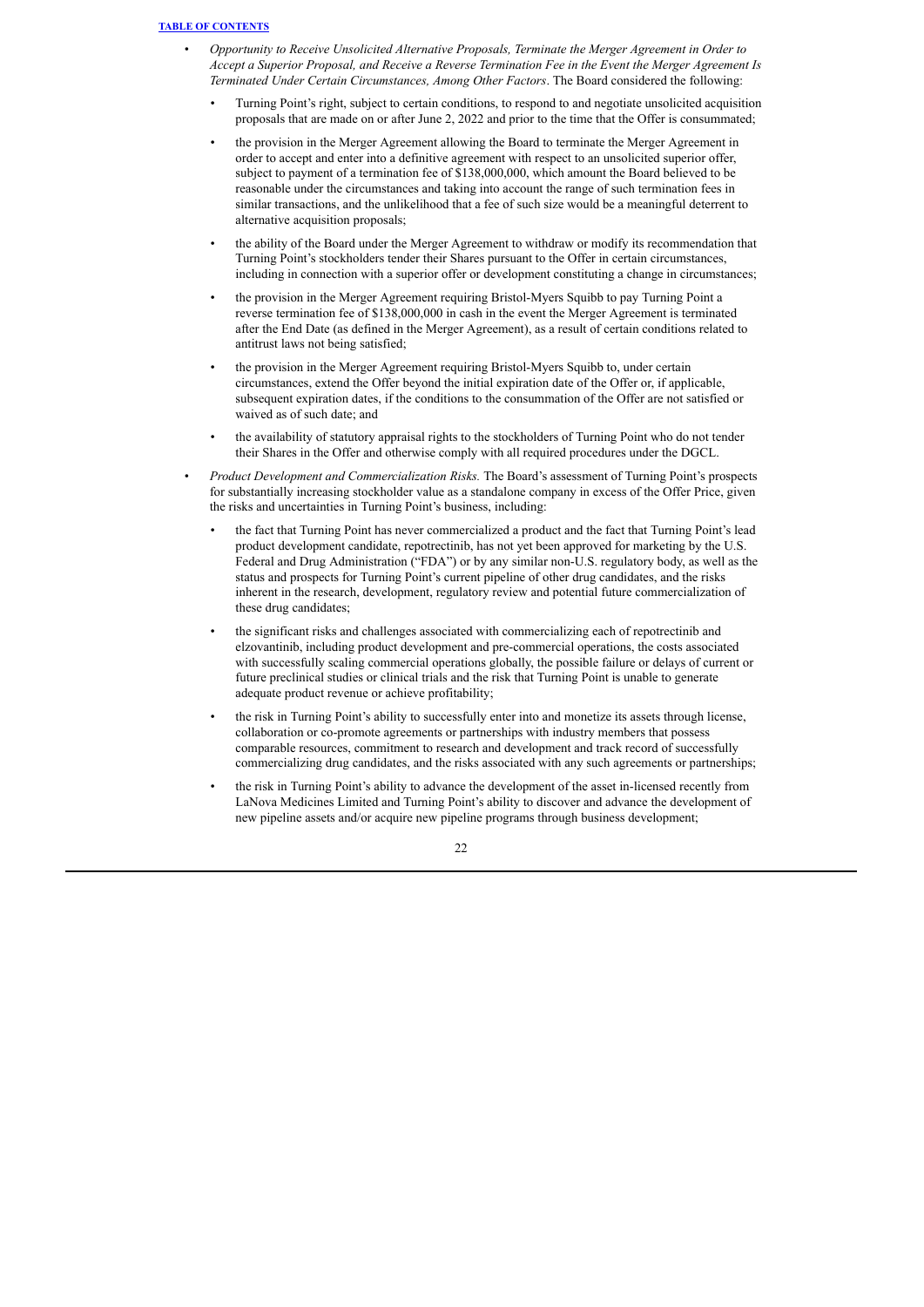- the outcome, timing and costs of bringing repotrectinib to market and risks if Turning Point is unable to maximize its potential across a range of oncology indications;
- the reliance on third parties or partners to conduct clinical trials and the risks and costs of hiring additional personnel as Turning Point's pre-commercial and clinical activities increase;
- the risks and costs of developing a commercial infrastructure in anticipation of obtaining marketing approval of repotrectinib;
- adverse side effects or other safety risks associated with repotrectinib, elzovantinib or Turning Point's other drug candidates could delay or preclude approval, cause suspension or discontinuation of clinical trials or abandonment of further development, limit the commercial profile of an approved label, or result in significant negative consequences following marketing approval, if any;
- the risks inherent in obtaining regulatory approvals from regulatory authorities and adequate reimbursement from regulatory authorities and other third party payors to be able to sell repotrectinib and Turning Point's other product candidates;
- the outcome, timing and costs of seeking regulatory and marketing approvals for Turning Point's drug candidates and other product development programs; and
- risks and potential delays relating to the manufacturing and supply of Turning Point's drug candidates and future drug candidates for clinical trials and in preparation for commercialization, and the risk of reliance on suppliers, including due to the failure to comply with manufacturing regulations.

The Board also considered a variety of risks and other potentially negative reasons in determining whether to approve the Merger Agreement and the Transactions, including the following:

- the fact that the Offer Price, while providing relative certainty of value, would not allow Turning Point's stockholders to participate in the possible growth and potential future earnings of Turning Point following the completion of the Transactions, including potential positive outcomes in Turning Point's drug candidates, which could result if Turning Point remained an independent, publicly traded company;
- the fact that the pendency of the Merger may cause Turning Point to experience disruptions to its business operations and future prospects, including its relationships with its employees, vendors and partners and others that do business or may do business in the future with Turning Point and the effect of such disruptions on Turning Point's operating results in the event that the Transactions are not consummated in a timely manner;
- the potential risk of diverting management attention and resources from the operation of Turning Point's business and towards completion of the Offer and the Merger;
- the interests of Turning Point's executive officers and directors and the fact that Turning Point's executive officers and directors may be deemed to have interests in the Transactions, including the Offer and the Merger, that may be different from or in addition to those of Turning Point's stockholders, generally, as described in the section above titled "*Item 3. Past Contacts, Transactions, Negotiations and Agreements— Arrangements between Turning Point and its Executive Of icers, Directors and Af iliates*";
- the costs involved in connection with entering into and completing the Transactions and related actions;
- the risk that the Offer and other Transactions are not consummated in a timely manner or at all, and the effect of a resulting public announcement of the termination of the Merger Agreement (other than in connection with a superior offer) on:
	- the trading price of Turning Point's common stock, which could be adversely affected by many factors, including (i) the reason the Merger Agreement was terminated and whether such termination results from factors adversely affecting Turning Point, (ii) the possibility that the marketplace would consider Turning Point to be an unattractive acquisition candidate and (iii) the possible sale of Shares by investors following the announcement of a termination of the Merger Agreement;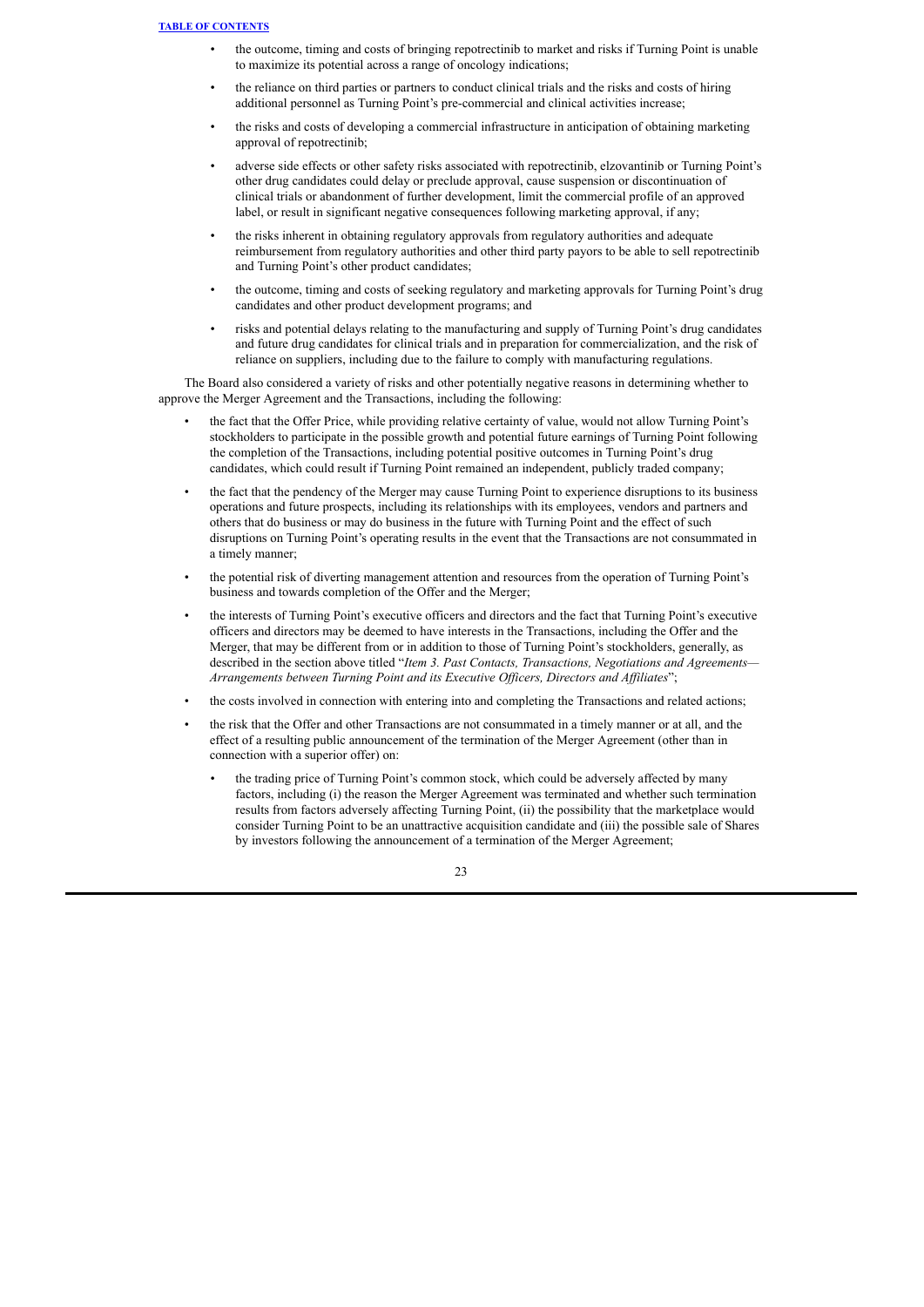- Turning Point's ability to attract and retain key personnel and other employees and the possible loss of key management or other personnel during the pendency of the Merger; and
- Turning Point's operating results, particularly in light of the significant transaction and opportunity costs expended attempting to consummate the Transactions;
- the effect of the non-solicitation provisions of the Merger Agreement that restrict Turning Point's ability to solicit or, subject to certain exceptions, engage in discussions or negotiations with third parties regarding a proposal to acquire Turning Point, and the fact that, upon termination of the Merger Agreement under certain specified circumstances, Turning Point will be required to pay a termination fee of \$138,000,000, which could discourage certain alternative proposals for an acquisition of Turning Point within 12 months of the date of termination of the Merger Agreement or adversely affect the valuation that might be proposed by a third party;
- the fact that the gain realized by Turning Point's stockholders as a result of the Offer and the Merger generally will be taxable to the stockholders for U.S. federal income tax purposes;
- the effect of the restrictions in the Merger Agreement on the conduct of Turning Point's business prior to the consummation of the Merger, which may delay or prevent Turning Point from undertaking business opportunities that may arise prior to the consummation of the Merger or any other action Turning Point would otherwise take with respect to the operations of Turning Point absent the pending Merger;
- the fact that the completion of the Merger will require certain antitrust clearance and consents, which clearances and consents could subject the Merger to unforeseen delays and risks; and
- other risks of the type and nature as further described below in the section titled "*Item 8. Additional Information—Cautionary Note Regarding Forward-Looking Statements*."

In light of these various factors and having weighed the risks, uncertainties, restrictions and potentially negative factors associated with the Offer and Merger with the potential benefits of the Transactions, the Board unanimously (i) determined that the Merger Agreement and the Transactions are advisable to, and in the best interest of, Turning Point and its stockholders, (ii) approved the execution, delivery and performance by Turning Point of the Merger Agreement and the consummation of the Transactions, (iii) agreed that the Agreement is subject to Section 251(h) of the DGCL, and (iv) resolved to recommend that the stockholders of Turning Point tender their Shares pursuant to the Offer for the foregoing reasons.

The foregoing discussion of the Board's reasons for its recommendation that Turning Point's stockholders tender their Shares to Purchaser pursuant to the Offer is not meant to be exhaustive, but addresses the material information and reasons considered by the Board in connection with its recommendation. In view of the wide variety of factors considered by the Board in connection with the evaluation of the Offer and the complexity of these matters, the Board did not find it practicable to, and did not, quantify or otherwise assign relative weights to the specific reasons considered in reaching its determination and recommendation. Rather, Turning Point's directors made their determinations and recommendations based on the totality of the information presented to them, and the judgments of individual members of the Board may have been influenced to a greater or lesser degree by different reasons. In arriving at their respective recommendations, the members of the Board considered the interests of Turning Point's executive officers and directors as described under "*Item 3. Past Contacts, Transactions, Negotiations and Agreements—Arrangements between Turning Point and its Executive Of icers, Directors and Af iliates*."

#### (iii) *Certain Financial Projections*

Turning Point does not, as a matter of course, regularly prepare long-range projections or publicly disclose forecasts or internal projections as to future performance or results of operations due to the inherent unpredictability of the underlying assumptions and projections.

However, in connection with the review of potential strategic alternatives, including partnering discussions, Turning Point senior management, at the direction of the Board, prepared unaudited financial projections. Beginning in April 2022, Turning Point senior management prepared draft forecasts for 2022 through 2044 in connection with the partnering process, which were approved by the Board on May 9, 2022 (the "May Forecasts") and described more fully in the section above titled "—Background of the Offer and the

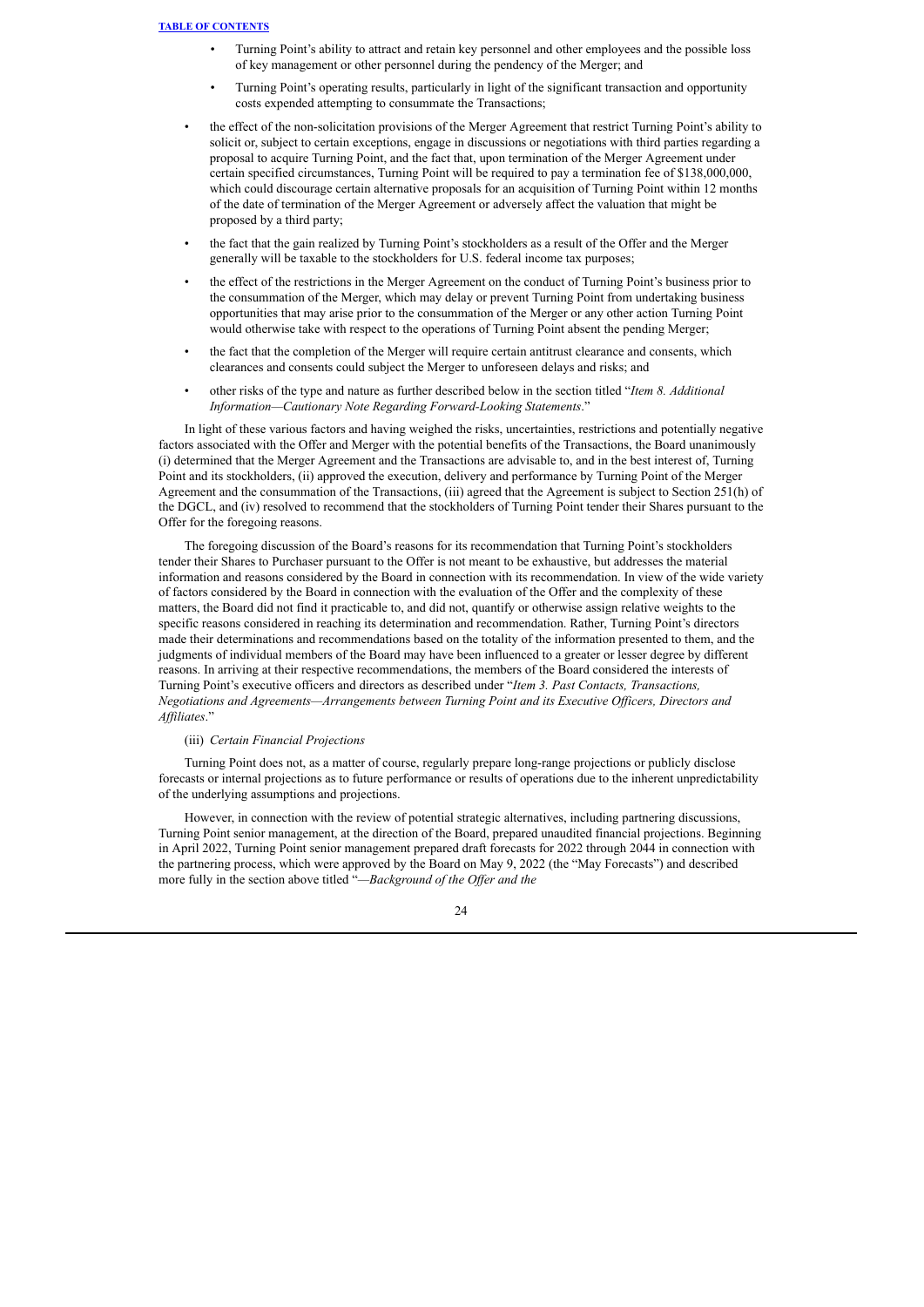*Merger*." Thereafter, Turning Point senior management updated the May Forecasts to (1) include the effect of capital expenditures and depreciation and amortization on cash flows; (2) extend the years covered in the projections from 2044 to 2046; (3) update revenue estimates for new assets generated by the Company; and (4) include stock-based compensation as a cash expense. On June 2, 2022, Turning Point senior management provided the final projections, as summarized below (the "Projections"), and Turning Point's projected tax savings from the use of Turning Point's historical net operating losses ("NOLs"), as summarized below (the "NOL Forecasts"), to the Board and to Goldman Sachs and, consistent with the view of Turning Point senior management that the Projections then reflected the best currently available estimates and good faith judgments of senior management as to the future financial performance of Turning Point on a risk adjusted basis, the Board approved the Projections and the NOL Forecasts on June 2, 2022 and directed Goldman Sachs to use the Projections and the NOL Forecasts in connection with the rendering of its fairness opinion to the Board and performing its related financial analyses.

The Projections reflect estimates and assumptions made by Turning Point senior management with respect to product launch years, peak sales, and patent and regulatory exclusivity for both identified pipeline assets and future pipeline projects, general business, economic, competitive, regulatory and other market and financial conditions and other future events, all of which are difficult to predict and many of which are beyond Turning Point's control. The May Forecasts, the Projections and the NOL Forecasts assume that Turning Point commercializes all of its assets under development in the United States and partners all assets outside the United States. In particular, the May Forecasts, the Projections and the NOL Forecasts, while presented with numerical specificity, necessarily were based on numerous variables and assumptions that are inherently uncertain. Because the May Forecasts, the Projections and the NOL Forecasts cover multiple years, by their nature, they become subject to greater uncertainty with each successive year and are unlikely to anticipate each and every circumstance that could have an effect on Turning Point's business and its results of operations. The May Forecasts, the Projections and the NOL Forecasts were developed solely using the information available to Turning Point senior management at the time they were created and reflect assumptions as to certain business decisions that are subject to change. Important factors that may affect actual results or that may result in the May Forecasts, the Projections and the NOL Forecasts not being achieved include the ability to generate revenue for repotrectinib, elzovantinib, and other Turning Point pipeline assets, the effectiveness of Turning Point's commercial execution, the effect of regulatory actions, including the impact on product launch years, the decisions of third-party partners and potential third-party partners, the ability to partner and terms of any such partnering transactions in ex-US jurisdictions, the success of clinical testing and development, manufacturing and supply availability, patent life and other exclusivity, the effect of global economic conditions, including COVID-19, and increases in regulatory oversight and other risk factors described in Turning Point's annual report on Form 10-K for the fiscal year ended December 31, 2021, subsequent quarterly reports on Form 10-Q and current reports on Form 8-K. The May Forecasts, the Projections and the NOL Forecasts also reflect assumptions as to certain business decisions that are subject to change. Modeling and forecasting the future in the biopharmaceutical industry, in particular, is a highly speculative endeavor.

None of Turning Point, Bristol-Myers Squibb or any of their respective affiliates, advisors or other representatives makes any representation to any stockholder regarding the validity, reasonableness, accuracy or completeness of the May Forecasts, the Projections or the NOL Forecasts or the ultimate performance of Turning Point relative to the May Forecasts, the Projections or the NOL Forecasts. The May Forecasts, the Projections and the NOL Forecasts were not prepared with a view toward public disclosure or toward complying with U.S. GAAP, the published guidelines of the SEC regarding projections or the guidelines established by the American Institute of Certified Public Accountants for preparation and presentation of prospective financial information. Neither Turning Point's independent registered public accounting firm, nor any other independent accountants, has audited, reviewed, compiled or performed any procedures with respect to the May Forecasts, the Projections and the NOL Forecasts or expressed any opinion or any form of assurance related thereto. The inclusion of the May Forecasts, the Projections and the NOL Forecasts in this Schedule 14D-9 does not constitute an admission or representation of Turning Point that the May Forecasts, the Projections or the NOL Forecasts or the information contained therein is material. Except as required by applicable law, neither Turning Point nor any of its affiliates intends to, and each of them disclaims any obligation to, update, correct or otherwise revise the May Forecasts, the Projections or the NOL Forecasts if any or all of them have changed or change or otherwise have become, are or become inappropriate (even in the short term). These considerations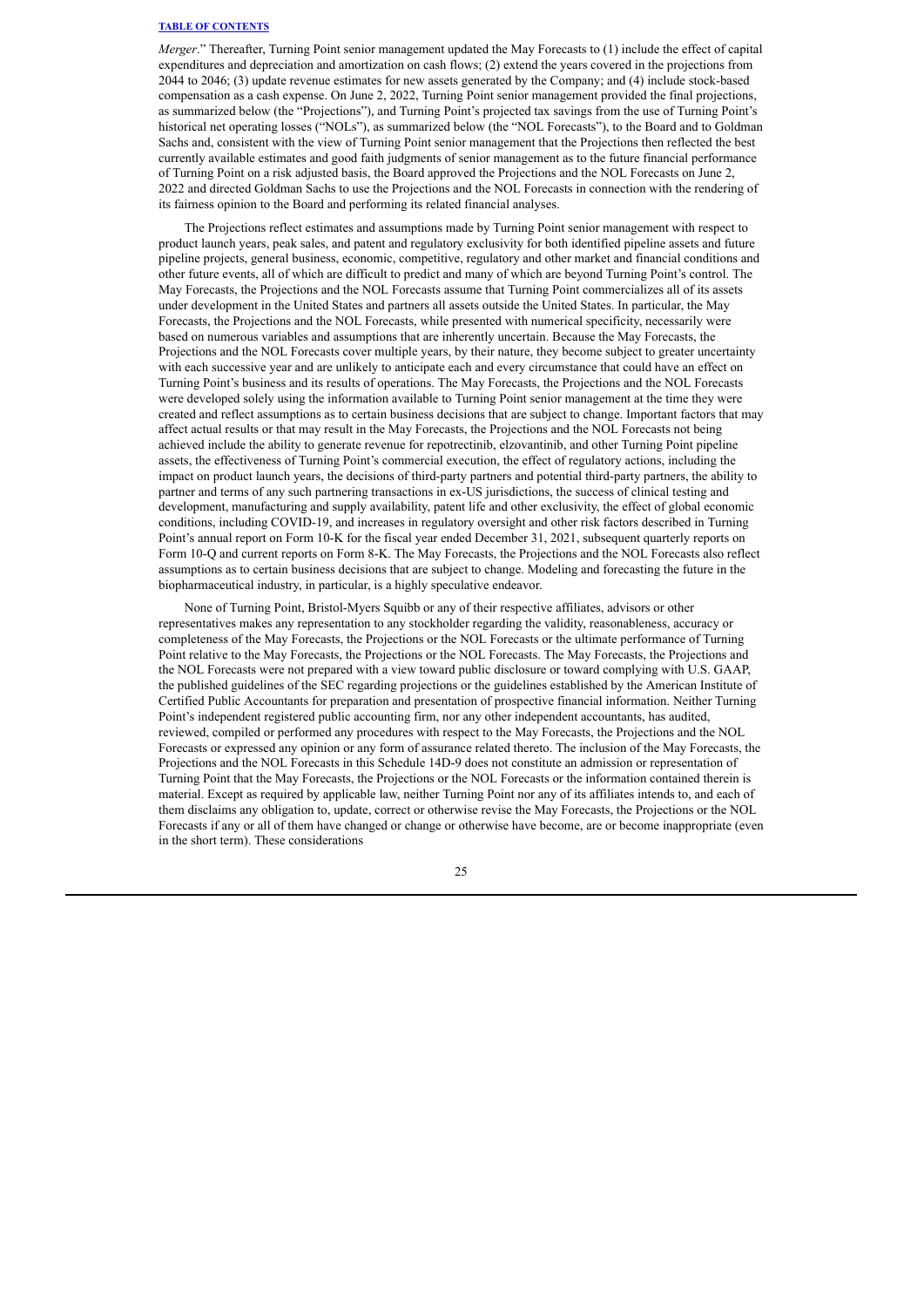should be taken into account if evaluating the May Forecasts, the Projections and the NOL Forecasts, which were prepared as of an earlier date.

The May Forecasts, the Projections and the NOL Forecasts should be evaluated, if at all, in conjunction with the historical financial statements and other information regarding Turning Point in its public filings with the SEC. The May Forecasts, the Projections and the NOL Forecasts were developed by Turning Point senior management on a standalone basis without giving effect to the Merger, the Offer or the other transactions contemplated by the Merger Agreement, and therefore the May Forecasts, the Projections and the NOL Forecasts do not give effect to the proposed Merger or any changes to Turning Point's operations or strategy that may be implemented after the consummation of the Merger, including any costs incurred in connection with the proposed Merger and the Offer. Furthermore, the May Forecasts, the Projections and the NOL Forecasts do not take into account the effect of any failure of the proposed Merger to be completed and should not be viewed as accurate or continuing in that context.

The May Forecasts, the Projections and the NOL Forecasts further reflect subjective judgment in many respects and, therefore, are susceptible to multiple interpretations and periodic revisions based on actual experience and business developments. The inclusion of the May Forecasts, the Projections and the NOL Forecasts should not be regarded as an indication that Turning Point or anyone who received the May Forecasts, the Projections or the NOL Forecasts then considered, or now considers, the May Forecasts, the Projections or the NOL Forecasts to be necessarily predictive of actual future events, and this information should not be relied upon as such. Turning Point senior management views the May Forecasts, the Projections or the NOL Forecasts as being subject to inherent risks and uncertainties associated with such long-range projections.

The unlevered free cash flow measure, total adjusted revenue and NOPAT contained in the May Forecasts and the Projections set forth below are "non-GAAP financial measures," which are financial performance measures that are not calculated in accordance with GAAP. Non-GAAP financial measures should not be viewed as a substitute for GAAP financial measures and may be different from non-GAAP financial measures used by other companies. Furthermore, there are limitations inherent in non-GAAP financial measures because they exclude charges and credits that are required to be included in a GAAP presentation. Accordingly, non-GAAP financial measures should be considered together with, and not as an alternative to, financial measures prepared in accordance with GAAP. The SEC rules, which otherwise would require a reconciliation of a non-GAAP financial measure to a GAAP financial measure, do not apply to non-GAAP financial measures provided to a board of directors or financial advisors in connection with a proposed business combination transaction such as the proposed Merger if the disclosure is included in a document such as this Schedule 14D-9. In addition, reconciliations of non-GAAP financial measures to a GAAP financial measure were not provided to or relied upon by the Board or Goldman Sachs in connection with the Offer or the Merger. Accordingly, the Company has not provided a reconciliation of the financial measures included in the May Forecasts and the Projections to the relevant GAAP financial measures. The May Forecasts, the Projections and the NOL Forecasts may differ from published analyst estimates and forecasts and do not take into account any events or circumstances after the date they were prepared, including the announcement of the Merger and the Offer.

In light of the foregoing factors and uncertainties inherent in the May Forecasts, the Projections and the NOL Forecasts, holders of Shares are cautioned not to place undue, if any, reliance on the summary of the May Forecasts, the Projections and the NOL Forecasts set forth below. The information and tables set forth below are included solely to give Turning Point stockholders access to a summary of the May Forecasts, the Projections or the NOL Forecast that were made available to the Board and Goldman Sachs and is not included in this Schedule 14D-9 in order to influence any stockholder's decision to tender shares pursuant to the Offer or for any other purpose: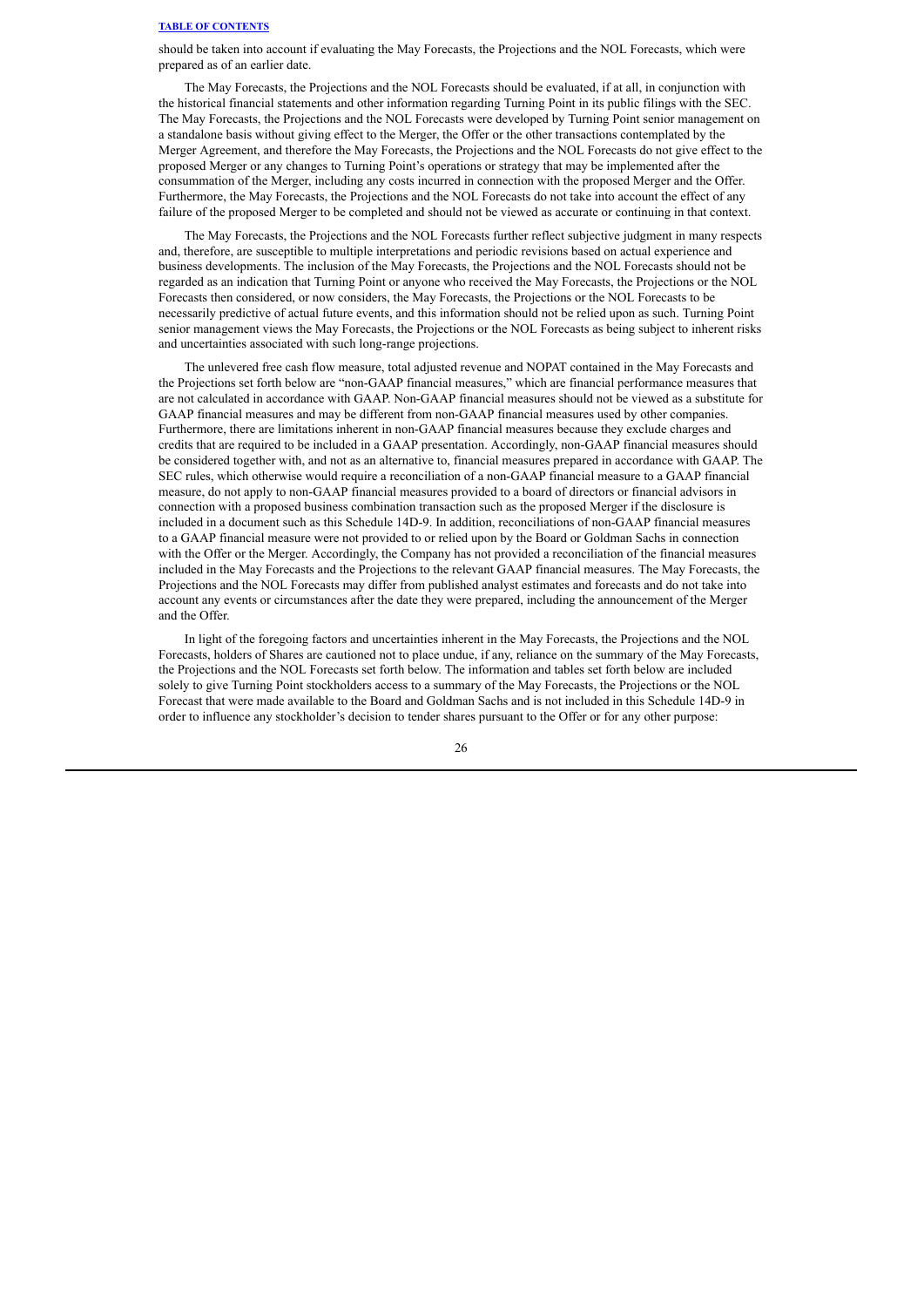#### *May Forecasts*

The following May Forecasts do not reflect the adjustments that were made as described above between the May Forecasts and the Projections:

#### **(dollars in millions)**

|                                                     | <b>O2-O4</b><br>2022 | 2023                                                                           | 2024 | 2025 | 2026 | 2027 | 2028 | 2029 | 2030 | 2031 | 2032 | 2033 | 2034                 | 2035 | 2036 | 2037 | 2038                                  | 2039 | 2040  | 2041  | 2042  | 2043  | 2044 |
|-----------------------------------------------------|----------------------|--------------------------------------------------------------------------------|------|------|------|------|------|------|------|------|------|------|----------------------|------|------|------|---------------------------------------|------|-------|-------|-------|-------|------|
| Unlevered Free<br>$\mathbf{Cash}\ \mathbf{Flow}(1)$ | \$12                 | $(2526)$ $(250)$ $(128)$ $170$ $18180$ $15348$ $15406$ $15458$ $15485$ $15555$ |      |      |      |      |      |      |      |      |      |      | $$648$ $$766$ $$899$ |      |      |      | $\frac{1}{2}$ \$799 \$728 \$762 \$714 |      | \$697 | \$701 | \$670 | \$599 | S538 |

(1) Unlevered free cash flow is calculated as NOPAT as adjusted for changes in working capital. The calculation did not reflect any depreciation and amortization or capital expenditures, and NOPAT did not reflect any stock based compensation expense. As instructed by Turning Point senior management, Goldman Sachs did not offset Turning Point's taxes by NOLs, resulting in a decrease to unlevered free<br>cash flow of \$30 million

#### *Projections*

|                                               |                                                                              |                                 |                          |                   |                      |                   |                                |                                       |                                 |                    |          | (dollars in millions) |                            |                                       |                     |                     |                          |                 |                                         |                      |                     |                    |                  |                          |                                 |
|-----------------------------------------------|------------------------------------------------------------------------------|---------------------------------|--------------------------|-------------------|----------------------|-------------------|--------------------------------|---------------------------------------|---------------------------------|--------------------|----------|-----------------------|----------------------------|---------------------------------------|---------------------|---------------------|--------------------------|-----------------|-----------------------------------------|----------------------|---------------------|--------------------|------------------|--------------------------|---------------------------------|
|                                               | <b>Q2-Q4</b><br>2022                                                         | 2023                            | 2024                     | 2025              | 2026                 | 2027              | 2028                           | 2029                                  | 2030                            | 2031               | 2032     | 2033                  | 2034                       | 2035                                  | 2036                | 2037                | 2038                     | 2039            | 2040                                    | 2041                 | 2042                | 2043               | 2044             | 2045                     | 2046                            |
| <b>Total</b><br>Unadjusted<br>Revenue         | \$350                                                                        | S <sub>4</sub>                  | \$83                     | <b>\$237</b>      | \$1,027              | \$755             | \$1,353                        | \$1,430                               | \$1,794                         | \$2,398            | \$3,325  | \$4,524               | \$6,080                    | \$7,951                               | \$9,367             | \$10,656            | \$12,116 \$13,241        |                 | \$14,527 \$15,644                       |                      | \$15,636            | \$14,766           | \$14,152         | \$14,258                 | \$14,535                        |
| Adjusted<br>Revnue by<br>Product              |                                                                              |                                 |                          |                   |                      |                   |                                |                                       |                                 |                    |          |                       |                            |                                       |                     |                     |                          |                 |                                         |                      |                     |                    |                  |                          |                                 |
| Repotrectinib<br>$ROS1+$<br><b>NSCLC</b>      |                                                                              | S <sub>4</sub>                  | \$73                     | \$200             | \$ 307               | \$379             | \$422                          | \$447                                 | \$452                           | $S$ 394            | \$ 398   | \$411                 | $\vert$ \$ 427             | \$443                                 | $S$ 222             | 55<br>$\mathbf{s}$  | S<br>$\overline{3}$      |                 |                                         |                      |                     |                    |                  |                          |                                 |
| Repotrectinib<br>NTRK+ Solid<br><b>Tumors</b> | $\overline{\phantom{m}}$                                                     | $\overline{\phantom{m}}$        | S <sub>1</sub>           | S <sub>12</sub>   | $S$ 37               | \$62              | S<br>76                        | $S$ 85                                | $S$ 92                          | $S$ 94             | $S$ 98   | $S$ 103               | $S$ 107                    | \$111                                 | $S = 56$            | 14S<br>IS.          |                          |                 | $\overline{\phantom{a}}$                | -                    | -                   |                    |                  |                          |                                 |
| Repotrectinib<br>Zai Royalties                |                                                                              | -                               | S <sub>0</sub>           | S <sub>2</sub>    | s.<br>$\overline{4}$ | S <sub>5</sub>    | -S<br>-6                       | S<br>$\overline{5}$                   | $\sqrt{5}$<br>IS.               | -S<br>- 5          | S.<br>-5 | S<br>-5               | $\mathsf{S}$<br>$\sqrt{5}$ | $\overline{5}$<br>l S                 | l S<br><sup>2</sup> | IS.<br>$\mathbf{1}$ | $\mathbf{s}$<br>$\Omega$ |                 |                                         |                      |                     |                    |                  |                          |                                 |
| Elzovantinib                                  | $\hspace{0.1mm}-\hspace{0.1mm}$                                              | $\overline{\phantom{m}}$        | $\overline{\phantom{a}}$ | $\qquad \qquad$   | 12<br>s              | \$ 72             | \$144                          | \$175                                 | \$191                           | \$199              | \$ 205   | \$ 213                | \$221                      | \$ 229                                | \$238               | 246                 | 256<br>\$                | 128             | 32                                      | $\overline{2}$<br>\$ | -                   | -                  |                  | $\overline{\phantom{a}}$ | $\hspace{0.1mm}-\hspace{0.1mm}$ |
| <b>TPX-0046</b>                               | $\hspace{0.1mm}-\hspace{0.1mm}$                                              |                                 |                          |                   | $\mathbf{s}$         | S <sub>12</sub>   | $\mathbf{s}$<br>38             | 58<br>$\mathbf{s}$                    | 63<br>$\mathbf{s}$              | $\mathbf{s}$<br>65 | $S = 67$ | S<br>- 69             | $\mathbf{s}$<br>72         | 75<br>$\mathbf{s}$                    | $\mathbf{s}$<br>77  | 80                  | 83                       | 41              | 10 <sup>10</sup><br>$\mathbf{S}$        | $\mathbf{\hat{S}}$   |                     |                    |                  |                          |                                 |
| TPX-0131                                      | $\hspace{0.1mm}-\hspace{0.1mm}$                                              | —                               |                          | -                 | s<br>$\overline{2}$  | S <sub>13</sub>   | 28<br>s                        | 31<br>s.                              | 32<br>s.                        | 33<br>S.           | $S$ 34   | 35<br>$\cdot$ S       | 37<br>s.                   | $S$ 38                                | 39<br>s.            | 41                  | 43<br>\$                 | 44              | 46<br>l \$                              | 23<br>\$.            | 6                   | $\Omega$<br>\$     |                  |                          | $\overline{\phantom{0}}$        |
| <b>TPX-4589</b>                               |                                                                              |                                 |                          |                   |                      |                   | $\mathbf{s}$<br>$\overline{2}$ | $\mathbf{s}$<br>12                    | <sup>18</sup><br>$\mathbf{s}$   | $\mathbf{s}$<br>18 | \$19     | 29<br>S               | S.<br>- 60                 | -80<br>$\mathbf{s}$                   | $\mathbf{s}$<br>85  | 88                  | 91<br>$\mathbf{S}$       | 94              | 97S<br>$\mathbf{\hat{s}}$               | 60                   | 36                  | 27<br>$\mathbf{s}$ |                  |                          |                                 |
| Platform <sup>(1)</sup>                       | $\qquad \qquad$                                                              | -                               |                          |                   | -                    |                   |                                |                                       | 19<br>s                         | s<br>66            | $S$ 133  | $S$ 213               | \$ 307                     | \$431                                 | \$ 555              | 664<br>S.           | \$<br>775                | 889             | \$1.006                                 | \$1.128              | \$1.149             | \$1.091            | \$1.061          | \$1.069                  | \$1.090                         |
| Upfront<br>Royalty<br>Payments                | \$350                                                                        | $\hspace{0.1mm}-\hspace{0.1mm}$ | $\overline{\phantom{a}}$ | $\qquad \qquad -$ | $S$ 190              | $\qquad \qquad -$ | S<br>- 25                      | $\hspace{1.0cm} \rule{1.5cm}{0.15cm}$ | $\hspace{0.1mm}-\hspace{0.1mm}$ |                    |          |                       | $\overline{\phantom{a}}$   | $\hspace{1.0cm} \rule{1.5cm}{0.15cm}$ | —                   |                     |                          |                 |                                         |                      |                     |                    |                  |                          |                                 |
| <b>Total Adjusted</b><br>$Revenue^{(2)}$      | \$350                                                                        | S <sub>4</sub>                  | \$74                     | \$213             | \$553                | \$544             | \$740                          | \$813                                 | \$371                           | \$ 875             | \$959    | \$1,079               | \$1,235                    | \$1,412                               | \$1,274             | \$1,190             |                          |                 | \$1,250 \$1,196 \$1,191 \$1,213 \$1,191 |                      |                     | \$1,118            | \$1,061          | \$1,069                  | \$1,090                         |
| NOPAT <sup>(3)</sup>                          | S 98                                                                         | (S356)                          | (S268)                   | (S136)            | S 170                | <b>S180</b>       | \$ 347                         | \$401                                 | \$452                           | \$478              | \$551    | \$647                 | \$768                      | $S$ 904                               | \$800               | 736<br>$\mathbf{s}$ | $\mathbf{s}$<br>782      | 739             | 734<br>S                                | $\mathbf{s}$<br>750  | 732<br>$\mathbf{s}$ | S.<br>674          | 628<br>S         | 634                      | 653<br>$\mathbf{s}$             |
| <b>Unlevered Free</b><br>Cash $Flow(4)$       | S 90                                                                         | (S366)                          | (S275)                   | (S144)            | \$162                | \$173             | \$ 341                         | \$ 399                                | \$451                           | S 478              | \$549    | \$ 643                | \$763                      | \$898                                 | $S$ 803             | \$738               | \$779                    | 740<br><b>S</b> | $S$ 733                                 | 749<br>$\mathbf{s}$  | 732<br>S.           | 675<br>s           | 630<br>$\cdot$ S | 634<br>IS.               | $S = 652$                       |
| (1)                                           | Includes two INDs per year in 2023 and 2024 and one IND per year thereafter. |                                 |                          |                   |                      |                   |                                |                                       |                                 |                    |          |                       |                            |                                       |                     |                     |                          |                 |                                         |                      |                     |                    |                  |                          |                                 |

(2) Total adjusted revenue assumes probability of success rates as follows: 90% for repotrectinib - ROS1+ NSCLC; 90% for repotrectinib - NTRK+ Solid Tumors; 90% for repotrectinib - Zai Royalties; 50% for elzovantinib; 25%

(3) NOPAT is calculated as total adjusted revenue less (i) cost of goods sold, less (ii) total operating expenses, which include the impact of research and development expenses, general and administrative expenses, commerc

(4) Unlevered free cash flow is calculated as NOPAT *plus* (i) depreciation and amortization, less (ii) capital expenditures, adjusted for (iii) changes in working capital. As instructed by Turning Point senior management,

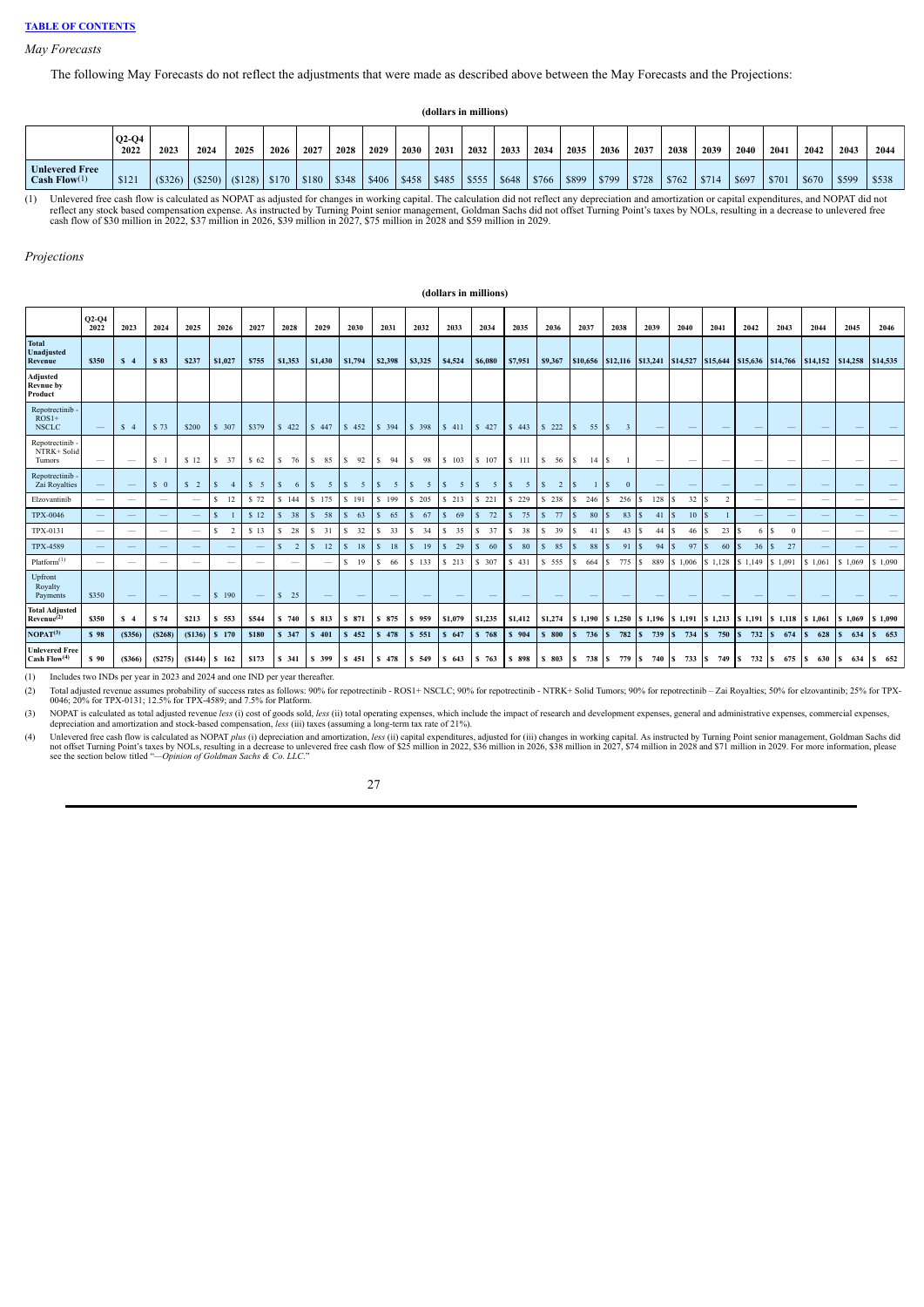#### *NOL Forecasts*

The NOL Forecasts were prepared by Turning Point senior management and were made available to the Board and Goldman Sachs. As instructed by Turning Point senior management, Goldman Sachs separately calculated the present value of the tax savings from the NOL Forecasts and included the result in its determination of estimated implied equity values as discussed in the section below titled "—*Opinion of Goldman Sachs & Co. LLC*." The following table assumes a tax rate of 21%. Years 2030-2046 have been omitted from the following table because no further NOLs would be generated or available for use in those years.

|                                           | $Q2-Q4$<br>2022 | 2023  | 2024  | 2025    | 2026  | 2027  | 2028  | 2029  |
|-------------------------------------------|-----------------|-------|-------|---------|-------|-------|-------|-------|
| Post-2017<br><b>NOL Ending</b><br>Balance | \$383           | \$702 | \$937 | \$1,042 | \$870 | \$688 | \$337 |       |
| Total NOL<br>Utilized                     | \$120           |       |       |         | \$172 | \$182 | \$352 | \$337 |
| <b>NOL</b> Tax<br>Savings                 | \$25            |       |       |         | \$36  | \$38  | \$74  | \$71  |

#### **(dollars in millions)**

#### (iv) *Opinion of Goldman Sachs & Co. LLC*

Goldman Sachs rendered its opinion to the Board that, as of June 2, 2022, and based upon and subject to the factors and assumptions set forth therein, the \$76.00 in cash per Share to be paid to the holders (other than Bristol-Myers Squibb and its affiliates) of the Shares pursuant to the Merger Agreement was fair from a financial point of view to such holders.

The full text of the written opinion of Goldman Sachs, dated June 2, 2022, which sets forth assumptions **made, procedures followed, matters considered and limitations on the review undertaken in connection with** the opinion, is attached as Annex I. Goldman Sachs provided its opinion for the information and assistance of the Board in connection with the Board's consideration of the Transactions. Goldman Sachs' opinion is not a recommendation as to whether or not any holder of Shares should tender such Shares in connection with the **Offer or any other matter.**

In connection with rendering the opinion described above and performing its related financial analyses, Goldman Sachs reviewed, among other things:

- the Merger Agreement;
- annual reports to stockholders and Annual Reports on Form 10-K of Turning Point for the three fiscal years ended December 31, 2019, December 31, 2020 and December 31, 2021, respectively;
- Turning Point's Registration Statement on Form S-1, including the prospectus contained therein dated April 8, 2019, relating to an initial public offering of the Shares;
- Turning Point's Registration Statement on Form S-1, including the prospectus contained therein dated September 5, 2019, and Turning Point's Registration Statement on Form S-3, including the prospectus contained therein dated May 15, 2020 and the prospectus supplements dated May 18, 2020 and October 29, 2020, relating to follow-on public offerings of the Shares;
- certain interim reports to stockholders and Quarterly Reports on Form 10-Q of Turning Point;
- certain other communications from Turning Point to its stockholders;
- certain publicly available research analyst reports for Turning Point;
- the Projections; and
- the NOL Forecasts.

Goldman Sachs also held discussions with members of Turning Point senior management regarding their assessment of the past and current business operations, financial condition and future prospects of Turning Point;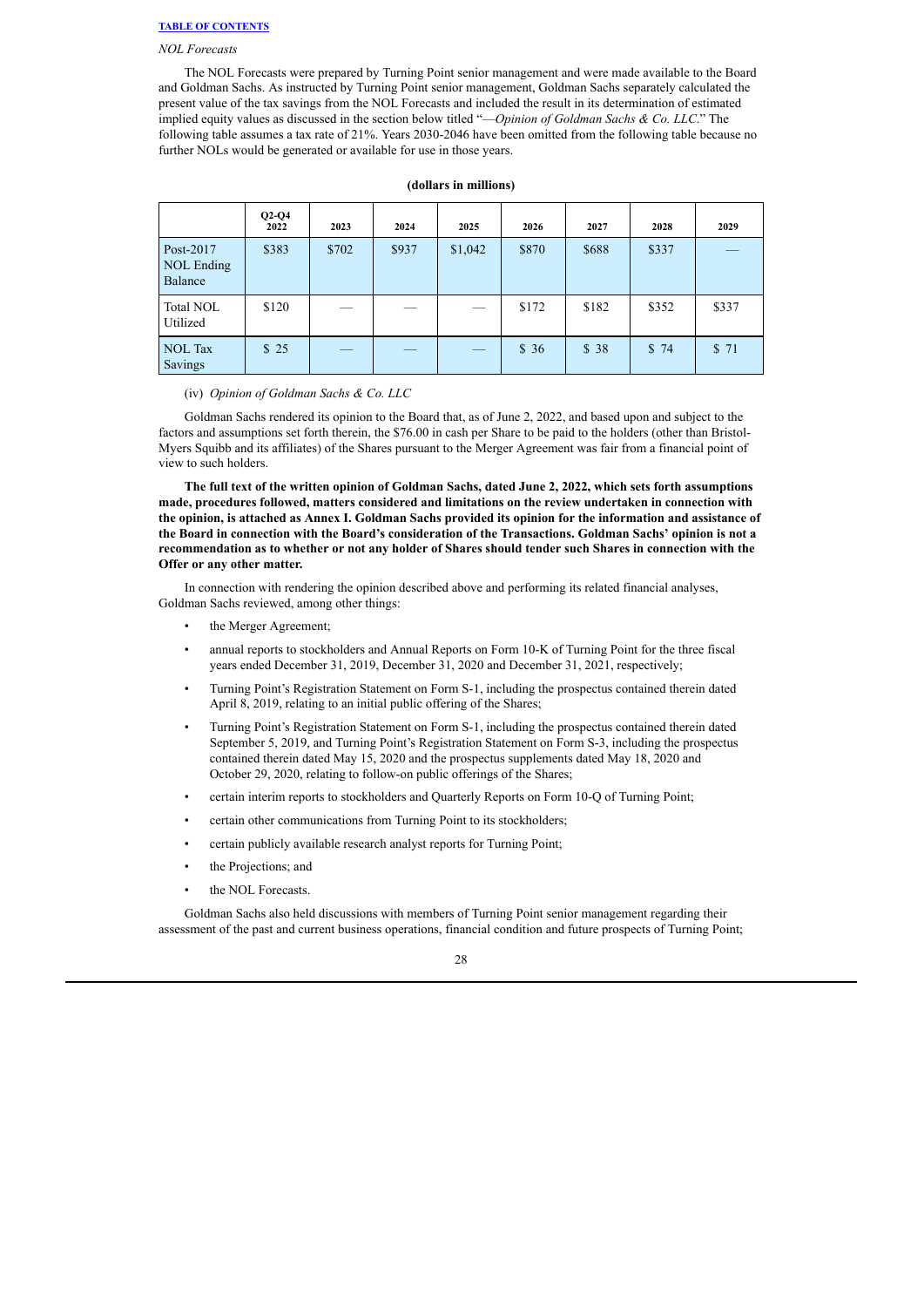reviewed the reported price and trading activity for the Shares; compared certain financial and stock market information for Turning Point with similar information for certain other companies the securities of which are publicly traded; reviewed the financial terms of certain recent business combinations in the biopharmaceutical industry; and performed such other studies and analyses, and considered such other factors, as it deemed appropriate.

For purposes of rendering its opinion, Goldman Sachs, with Turning Point's consent, relied upon and assumed the accuracy and completeness of all of the financial, legal, regulatory, tax, accounting and other information provided to, discussed with or reviewed by, it, without assuming any responsibility for independent verification thereof. In that regard, Goldman Sachs assumed, with Turning Point's consent, that the Projections and the NOL Forecasts were reasonably prepared on a basis reflecting the best currently available estimates and judgments of Turning Point senior management. Goldman Sachs did not make an independent evaluation or appraisal of the assets and liabilities (including any contingent, derivative or other off-balance-sheet assets and liabilities) of Turning Point and Goldman Sachs was not furnished with any such evaluation or appraisal. Goldman Sachs assumed that all governmental, regulatory or other consents and approvals necessary for the consummation of the Transactions will be obtained without any adverse effect on the expected benefits of the Transactions in any way meaningful to its analysis. Goldman Sachs also assumed that the Transactions will be consummated on the terms set forth in the Merger Agreement, without the waiver or modification of any term or condition the effect of which would be in any way meaningful to its analysis.

Goldman Sachs' opinion does not address the underlying business decision of Turning Point to engage in the Transactions or the relative merits of the Transactions as compared to any strategic alternatives that may be available to Turning Point; nor does it address any legal, regulatory, tax or accounting matters. Goldman Sachs was not requested to solicit, and did not solicit, interest from other parties with respect to an acquisition of, or other change of control business combination with, Turning Point. Goldman Sachs' opinion addresses only the fairness from a financial point of view to the holders (other than Bristol-Myers Squibb and its affiliates) of Shares, as of the date of the opinion, of the \$76.00 in cash per Share to be paid to such holders pursuant to the Merger Agreement. Goldman Sachs' opinion does not express any view on, and does not address, any other term or aspect of the Merger Agreement or the Transactions or any term or aspect of any other agreement or instrument contemplated by the Merger Agreement or entered into or amended in connection with the Transactions, including the fairness of the Transactions to, or any consideration received in connection therewith by, the holders of any other class of securities, creditors, or other constituencies of Turning Point; nor as to the fairness of the amount or nature of any compensation to be paid or payable to any of the officers, directors or employees of Turning Point, or class of such persons, in connection with the Transactions, whether relative to the \$76.00 in cash per Share to be paid to the holders (other than Bristol-Myers Squibb and its affiliates) of Shares pursuant to the Merger Agreement or otherwise. In addition, Goldman Sachs did not express any opinion as to the prices at which the Shares will trade at any time, as to the potential effects of volatility in the credit, financial and stock markets on Turning Point, Bristol-Myers Squibb or the Transactions, or as to the impact of the Transactions on the solvency or viability of Turning Point or Bristol-Myers Squibb or the ability of Turning Point or Bristol-Myers Squibb to pay their respective obligations when they come due. Goldman Sachs' opinion was necessarily based on economic, monetary, market and other conditions as in effect on, and the information made available to it as of, the date of the opinion, and Goldman Sachs assumed no responsibility for updating, revising or reaffirming its opinion based on circumstances, developments or events occurring after the date of its opinion. Goldman Sachs' advisory services and the opinion expressed herein are provided for the information and assistance of the Board in connection with its consideration of the Transactions and such opinion does not constitute a recommendation as to whether or not any holder of Shares should tender such Shares in connection with the Offer or any other matter. Goldman Sachs' opinion was approved by a fairness committee of Goldman Sachs.

The following is a summary of the material financial analyses delivered by Goldman Sachs to the Board in connection with rendering the opinion described above. The following summary, however, does not purport to be a complete description of the financial analyses performed by Goldman Sachs, nor does the order of analyses described represent relative importance or weight given to those analyses by Goldman Sachs. Some of the summaries of the financial analyses include information presented in tabular format. The tables must be read together with the full text of each summary and are alone not a complete description of Goldman Sachs'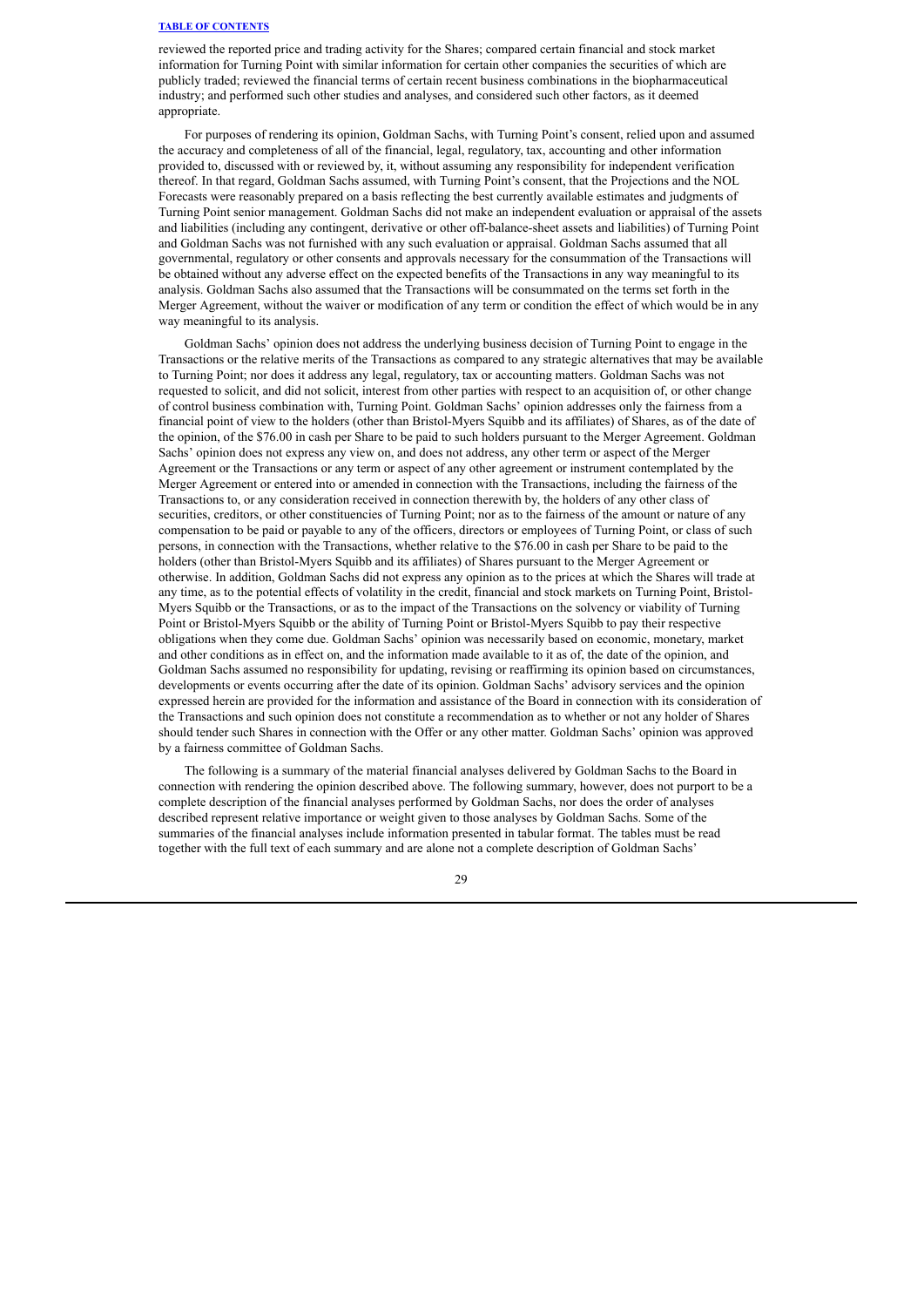financial analyses. Except as otherwise noted, the following quantitative information, to the extent that it is based on market data, is based on market data as it existed on or before June 2, 2022, the last trading day before the public announcement of the Transactions, and is not necessarily indicative of current market conditions.

*Historical Stock Trading Analysis*. Goldman Sachs reviewed the historical trading prices and volumes for the Shares for the one-year period ended June 2, 2022. In addition, Goldman Sachs analyzed the consideration to be paid to holders of Shares pursuant to the Merger Agreement in relation to (i) the closing price per Share on June 2, 2022, the last trading day before public announcement of the Transactions, (ii) the high closing price per Share for the 52-week period ended June 2, 2022, (iii) the volume weighted average price (the "VWAP") per Share for the preceding thirty-, sixty- and ninety-calendar day periods ended June 2, 2022, and (iv) the VWAP per Share for the period beginning April 13, 2022, the day after the Blinded Independent Central Review Data was released after market close on April 12, 2022, and ended June 2, 2022.

This analysis indicated that the price per share to be paid to Turning Point's stockholders pursuant to the Merger Agreement represented:

- a premium of approximately 122% based on the closing price per Share of \$34.16 on June 2, 2022, the last trading day before public announcement of the Transactions;
- a discount of approximately 7% based on the highest closing price per Share of \$81.99 for the 52-week period ended June 2, 2022;
- a premium of approximately 144% based on the VWAP per Share of \$31.13 for the thirty-calendar day period ended June 2, 2022;
- a premium of approximately 147% based on the VWAP per Share of \$30.74 for the sixty-calendar day period ended June 2, 2022;
- a premium of approximately 155% based on the VWAP per Share of \$29.82 for the ninety-calendar day period ended June 2, 2022; and
- a premium of approximately 144% based on the VWAP per Share of \$31.18 for the period beginning April 13, 2022, the day after the Blinded Independent Central Review Data was released after market close on April 12, 2022, and ended June 2, 2022.

*Illustrative Discounted Cash Flow Analysis*. Using the Projections and the NOL Forecasts, Goldman Sachs performed an illustrative discounted cash flow analysis on Turning Point. Using a mid-year convention and discount rates ranging from 10.5% to 12.5%, reflecting estimates of Turning Point's weighted average cost of capital, Goldman Sachs discounted to present value as of March 31, 2022 (i) estimates of unlevered free cash flow for Turning Point for the second, third and fourth quarters of 2022 and the years 2023 through 2046 as reflected in the Projections and (ii) a range of illustrative terminal values for Turning Point, which were calculated by applying perpetuity growth rates ranging from 1.0% to 3.0%, to a terminal year estimate of the free cash flow to be generated by Turning Point, as reflected in the Projections. Goldman Sachs derived such discount rates by application of the Capital Asset Pricing Model (the "CAPM"), which requires certain company-specific inputs, including the company's target capital structure weightings, the after-tax yield on permanent excess cash, if any, future applicable marginal cash tax rate and a beta for the company, as well as certain financial metrics for the United States financial markets generally. The range of perpetuity growth rates was estimated by Goldman Sachs utilizing its professional judgment and experience, taking into account the Projections and market expectations regarding long-term real growth of United States gross domestic product and inflation. In addition, assuming a 21% tax rate and using discount rates ranging from 10.5% to 12.5%, reflecting estimates of Turning Point's weighted average cost of capital, Goldman Sachs discounted to present value as of March 31, 2022 the estimated benefits of Turning Point's NOLs for the years 2022 through 2046, as reflected in the NOL Forecasts.

Goldman Sachs derived ranges of illustrative enterprise values for Turning Point by adding the ranges of present values it derived above. Goldman Sachs then added to the range of illustrative enterprise values it derived for Turning Point the net cash balance of Turning Point as of March 31, 2022 pro forma for in-license on TPX-4589, as provided by Turning Point senior management and approved for Goldman Sachs' use by Turning Point senior management, and the value of Turning Point's NOLs as of March 31, 2022 based on the NOL Forecasts, to derive a range of illustrative equity values for Turning Point. Goldman Sachs then divided the range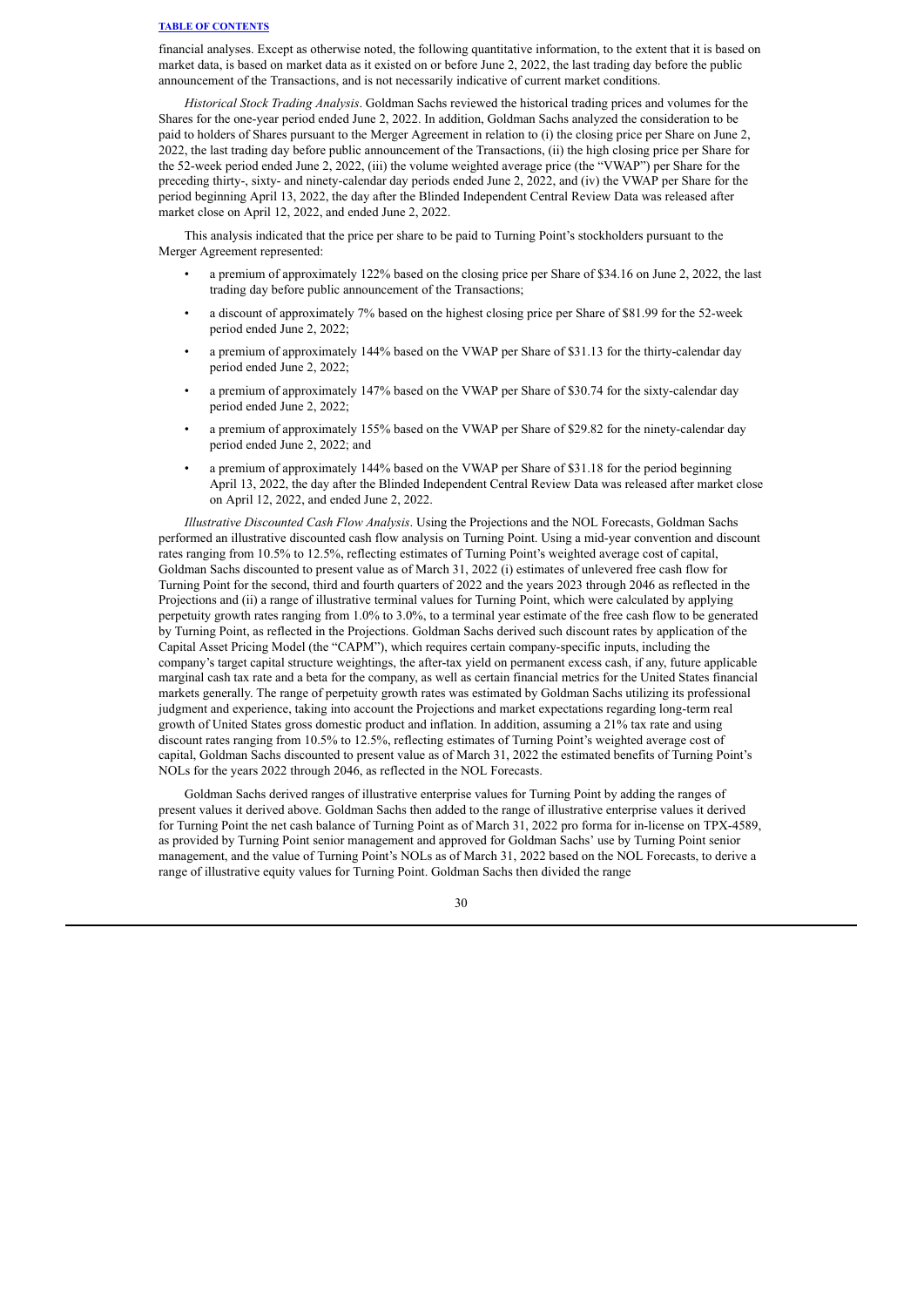of illustrative equity values it derived by the number of fully diluted outstanding shares of Turning Point as of June 1, 2022, as provided by Turning Point senior management and approved for Goldman Sachs' use by Turning Point senior management, using the treasury stock method, to derive a range of illustrative present values per Share ranging from \$61.10 to \$80.30.

*Premia Analysis.* Goldman Sachs reviewed and analyzed, using publicly available information, the acquisition premia for 14 all-cash acquisition transactions announced during the time period from January 1, 2018 through June 2, 2022 involving a public company in the biotechnology industry as the target where the disclosed enterprise value for the transaction was between \$2 billion and \$5 billion.

| <b>Date Announced</b>  | <b>Target</b>                                    | Acquirer                                              | <b>Premium To Target's</b><br><b>Last Undisturbed</b><br><b>Closing Share Price</b> |
|------------------------|--------------------------------------------------|-------------------------------------------------------|-------------------------------------------------------------------------------------|
| November 18, 2021      | Dicerna Pharmaceuticals.<br>Inc.                 | Novo Nordisk A/S                                      | 80%                                                                                 |
| August 23, 2021        | Trillium Therapeutics Inc.                       | Pfizer Inc.                                           | 204%                                                                                |
| August 3, 2021         | Translate Bio, Inc.                              | Sanofi S.A.                                           | 30%                                                                                 |
| February 1, 2021       | Viela Bio, Inc.                                  | Horizon Therapeutics<br><b>Public Limited Company</b> | 53%                                                                                 |
| August 31, 2020        | Aimmune Therapeutics.<br>Inc.                    | Nestle S.A.                                           | 174%                                                                                |
| August 17, 2020        | Principia BioPharma Inc. <sup>(1)</sup>          | Sanofi S.A.                                           | 35%                                                                                 |
| March 2, 2020          | Forty Seven, Inc.                                | Gilead Sciences, Inc.                                 | 96%                                                                                 |
| December 9, 2019       | Synthorx, Inc.                                   | Sanofi S.A.                                           | 172%                                                                                |
| December 9, 2019       | ArOule, Inc.                                     | Merck Sharp & Dohme<br>Corp.                          | 107%                                                                                |
| December 2, 2019       | Audentes Therapeutics, Inc. Astellas Pharma Inc. |                                                       | 107%                                                                                |
| October 10, 2019       | Ra Pharmaceuticals, Inc.                         | UCB S.A.                                              | 112%                                                                                |
| February 22, 2019      | Spark Therapeutics, Inc.                         | Roche Holding Ltd.                                    | 122%                                                                                |
| October 17, 2018       | Endocyte, Inc.                                   | Navortis AG                                           | 50%                                                                                 |
| January 28, 2018       | Ablynx $NV(1)$                                   | Sanofi S.A.                                           | 118%                                                                                |
| <b>75th Percentile</b> |                                                  |                                                       | 121%                                                                                |
| Median                 |                                                  |                                                       | 107%                                                                                |
| 25th Percentile        |                                                  |                                                       | 60%                                                                                 |

(1) Reflects an undisturbed price that is not the closing price the day prior to announcement.

For the entire period, using publicly available information, Goldman Sachs calculated the median, 25th percentile and 75th percentile premiums of the price paid in the 14 transactions relative to the target's last undisturbed closing stock price prior to announcement of the transaction. The results of this analysis are presented in the table above. Using this analysis, Goldman Sachs applied a reference range of illustrative premia of 60% to 121% to the undisturbed closing price per Share of \$34.16 as of June 2, 2022 and calculated a range of implied equity values per Share of \$54.66 to \$75.49.

The preparation of a fairness opinion is a complex process and is not necessarily susceptible to partial analysis or summary description. Selecting portions of the analyses or of the summary set forth above, without considering the analyses as a whole, could create an incomplete view of the processes underlying Goldman Sachs' opinion. In arriving at its fairness determination, Goldman Sachs considered the results of all of its analyses and did not attribute any particular weight to any factor or analysis considered by it. Rather, Goldman Sachs made its determination as to fairness on the basis of its experience and professional judgment after considering the results of all of its analyses. No company or transaction used in the above analyses as a comparison is directly comparable to Turning Point or Bristol-Myers Squibb or the contemplated Transactions.

Goldman Sachs prepared these analyses for purposes of Goldman Sachs' providing its opinion to the Board as to the fairness from a financial point of view of the \$76.00 in cash per Share to be paid to the holders (other than Bristol-Myers Squibb and its affiliates) of Shares pursuant to the Merger Agreement. These analyses do not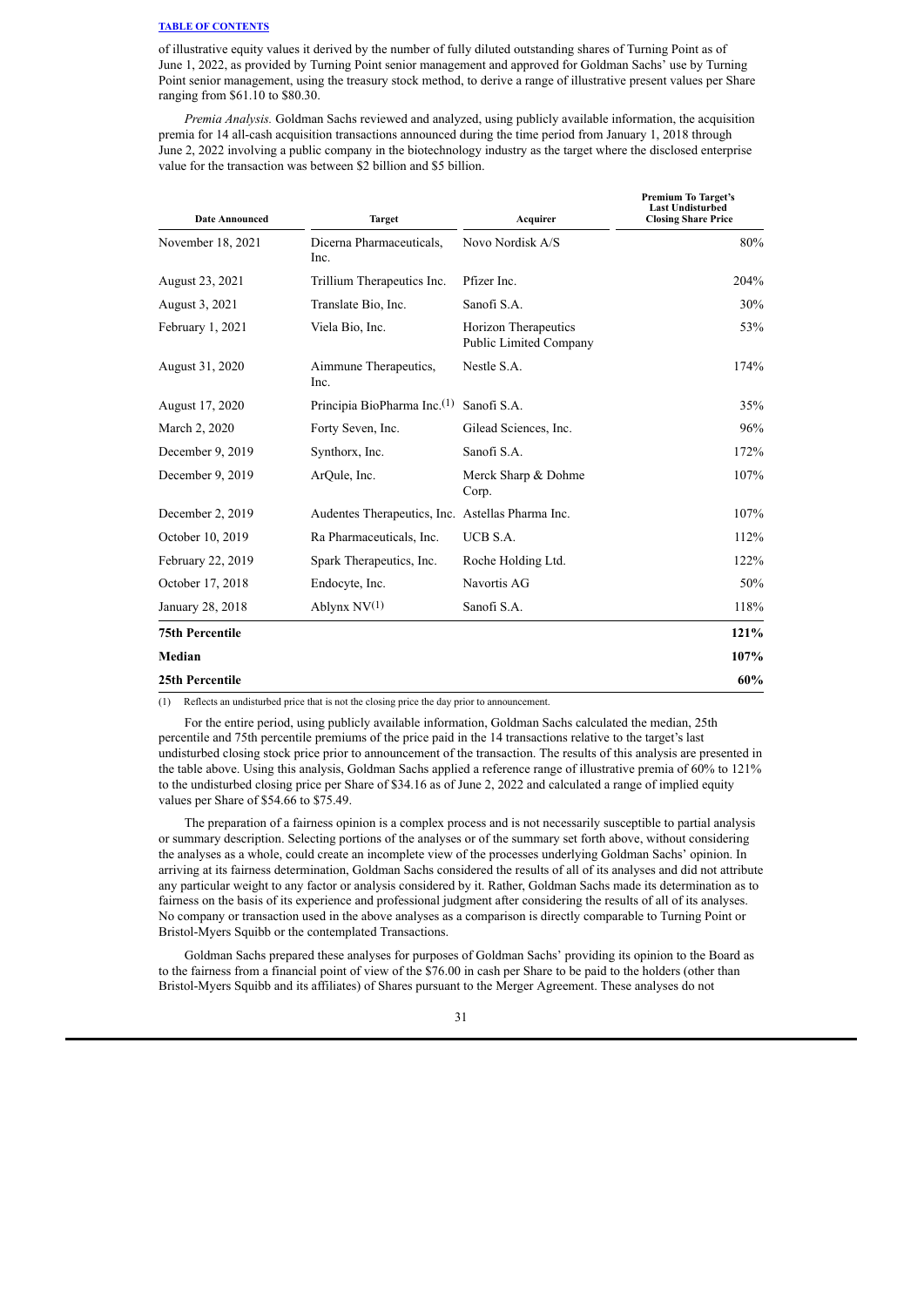purport to be appraisals nor do they necessarily reflect the prices at which businesses or securities actually may be sold. Analyses based upon forecasts of future results are not necessarily indicative of actual future results, which may be significantly more or less favorable than suggested by these analyses. Because these analyses are inherently subject to uncertainty, being based upon numerous factors or events beyond the control of the parties or their respective advisors, none of Turning Point, Bristol-Myers Squibb, Goldman Sachs or any other person assumes responsibility if future results are materially different from those forecast.

The Offer Price was determined through arm's-length negotiations between Turning Point and Bristol-Myers Squibb and was approved by the Board. Goldman Sachs provided advice to Turning Point during these negotiations. Goldman Sachs did not, however, recommend any specific amount of consideration to Turning Point or the Board or that any specific amount of consideration constituted the only appropriate consideration for the Transactions.

As described above in the section titled "*—Reasons for Recommendation*," Goldman Sachs' opinion to the Board was one of many factors taken into consideration by the Board in making its determination to approve the Merger Agreement. The foregoing summary does not purport to be a complete description of the analyses performed by Goldman Sachs in connection with the fairness opinion and is qualified in its entirety by reference to the written opinion of Goldman Sachs attached as Annex I.

Goldman Sachs and its affiliates are engaged in advisory, underwriting and financing, principal investing, sales and trading, research, investment management and other financial and non-financial activities and services for various persons and entities. Goldman Sachs and its affiliates and employees, and funds or other entities in which they invest or with which they co-invest, may at any time purchase, sell, hold or vote long or short positions and investments in securities, derivatives, loans, commodities, currencies, credit default swaps and other financial instruments of Turning Point, Bristol-Myers Squibb, any of their respective affiliates and third parties, or any currency or commodity that may be involved in the Transactions contemplated by the Merger Agreement. Goldman Sachs acted as financial advisor to Turning Point in connection with, and participated in certain of the negotiations leading to, the Transactions contemplated by the Merger Agreement. Goldman Sachs has provided certain financial advisory and/or underwriting services to Turning Point and/or its affiliates from time to time for which its Investment Banking Division has received, and may receive, compensation, including having acted as left lead bookrunner with respect to a follow-on public offering of 4,597,702 Shares in October 2020. During the two year period ended June 2, 2022, Goldman Sachs has recognized compensation for financial advisory and/or underwriting services provided by its Investment Banking Division to Turning Point and/or its affiliates of approximately \$12.2 million. Goldman Sachs has also provided certain financial advisory and/or underwriting services to Bristol-Myers Squibb and/or its affiliates from time to time for which its Investment Banking Division has received, and may receive, compensation, including having acted as co-manager with respect to the public offering of Bristol-Myers Squibb's 0.537% senior unsecured notes due 2023, 0.750% senior unsecured notes due 2025, 1.125% senior unsecured notes due 2027, 1.450% senior unsecured notes due 2030, 2.350% senior unsecured notes due 2040, and 2.550% senior unsecured notes due 2050 (aggregate principal amount \$7,000,000,000) in November 2020; as joint bookrunner with respect to the public offering of Bristol-Myers Squibb's 2.950% senior unsecured notes due 2032, 3.550% senior unsecured notes due 2042, 3.700% senior unsecured notes due 2052, and 3.900% senior unsecured notes due 2062 (aggregate principal amount \$6,000,000,000) in February 2022; and as dealer manager with respect to the repurchase by Bristol-Myers Squibb and Celgene Corporation, a wholly owned subsidiary of Bristol-Myers Squibb, of notes (aggregate principal amount \$5,200,000,000) in March 2022. During the two year period ended June 2, 2022, Goldman Sachs has recognized compensation for financial advisory and/or underwriting services provided by its Investment Banking Division to Bristol-Myers Squibb and/or its affiliates of approximately \$8.9 million. Goldman Sachs may also in the future provide financial advisory and/or underwriting services to Turning Point, Bristol-Myers Squibb and their respective affiliates for which the Investment Banking Division of Goldman Sachs may receive compensation.

The Board selected Goldman Sachs as its financial advisor because it is an internationally recognized investment banking firm that has substantial experience in transactions similar to the Transactions. Pursuant to a letter agreement dated May 27, 2022, Turning Point engaged Goldman Sachs to act as its financial advisor in connection with the Transactions. The engagement letter between Turning Point and Goldman Sachs provides for a fee in connection with the Transactions that is estimated, based on the information available as of the date of announcement, at approximately \$57.5 million, \$15 million of which became payable at announcement of the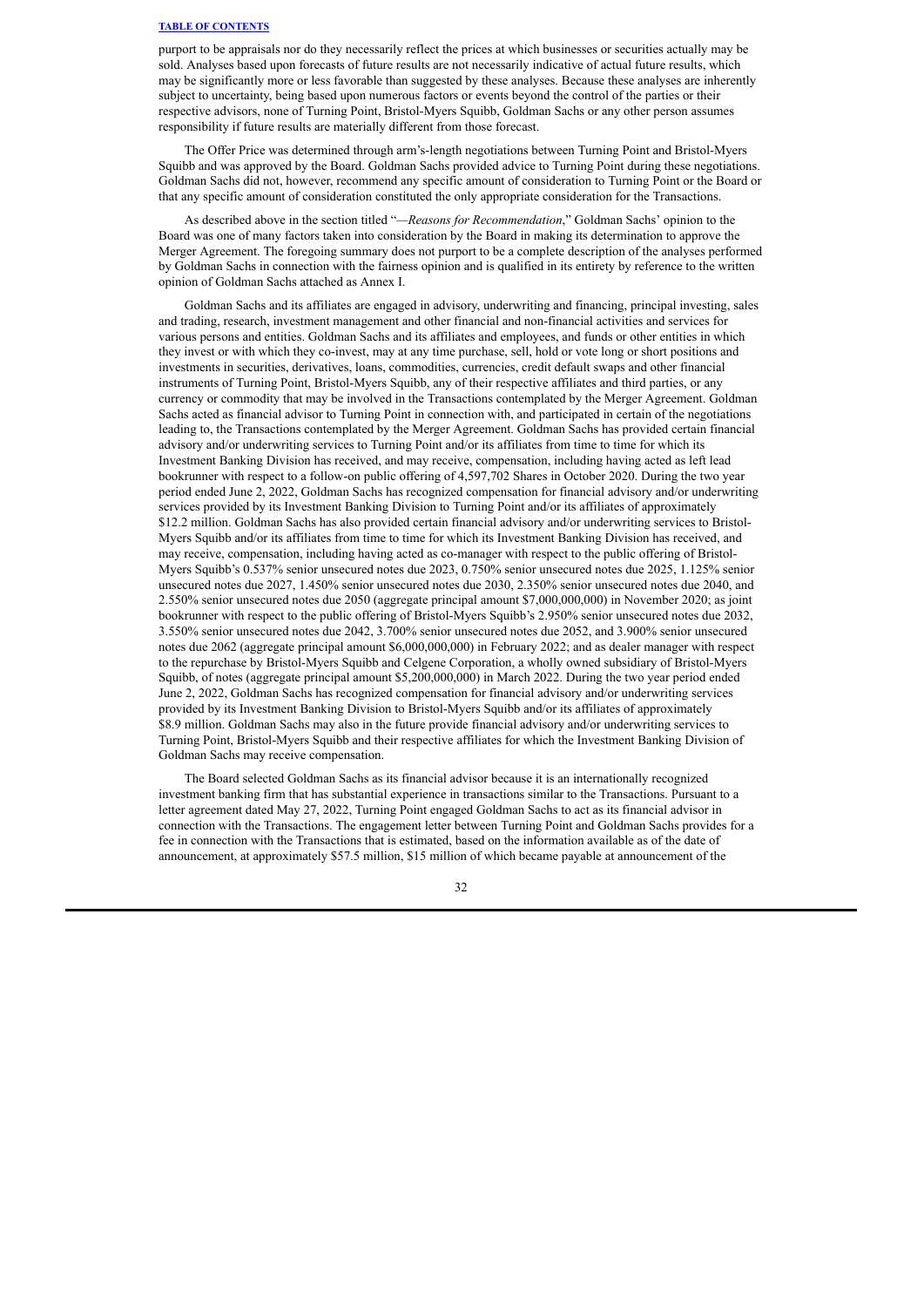Transactions, and the remainder of which is contingent upon consummation of the Transactions. In addition, Turning Point has agreed to reimburse Goldman Sachs for certain of its expenses, including attorneys' fees and disbursements, and to indemnify Goldman Sachs and related persons against certain liabilities that may arise out of its engagement, including certain liabilities under the federal securities laws.

#### (v) *Intent to Tender*

As of June 10, 2022, our directors and executive officers, as a group, beneficially owned 2,290,774 Shares (excluding Shares issuable upon exercise of Options, vesting of RSUs or PSUs and the aggregate transaction consideration payable for such shares), representing approximately 4.60% of the then outstanding Shares. To our knowledge, after making reasonable inquiry, all of our executive officers and directors currently intend to tender, or cause to be tendered, pursuant to the Offer all Shares held of record and beneficially owned by such persons immediately prior to the Expiration Time. The foregoing does not include any Shares over which, or with respect to which, any such executive officer or director acts in a fiduciary or representative capacity or is subject to the instructions of a third party with respect to such tender.

#### <span id="page-34-0"></span>**Item 5. Person/Assets Retained, Employed, Compensated or Used.**

Pursuant to Goldman Sachs' engagement letter with Turning Point, Turning Point retained Goldman Sachs as its financial advisor in connection with the Offer and the Merger and, in connection with such engagement, Goldman Sachs provided to the Board Goldman Sachs' opinion as further described in the section above titled "*Item 4. The Solicitation or Recommendation,*" which is filed as Annex I hereto and incorporated herein by reference. In connection with Goldman Sachs' services as a financial advisor to Turning Point, Turning Point has agreed to pay Goldman Sachs an aggregate fee currently estimated to be approximately \$57,500,000, of which \$15,000,000 was payable upon announcement of the Transaction and the balance is payable contingent upon consummation of the Transactions. In addition, Turning Point has agreed to reimburse certain of Goldman Sachs' reasonable and documented expenses arising, and to indemnify Goldman Sachs and related parties against certain liabilities that may arise, out of Goldman Sachs' engagement.

Neither Turning Point nor any person acting on its behalf has or currently intends to employ, retain or compensate any person to make solicitations or recommendations to the stockholders of Turning Point on its behalf with respect to the Offer or the Merger.

#### <span id="page-34-1"></span>**Item 6. Interest in Securities of the Subject Company.**

No transactions with respect to the Shares have been effected by the Company, or, to the Company's knowledge after making reasonable inquiry, any of the directors, executive officers or affiliates of the Company, during the 60 days prior to the date of this Schedule 14D-9, except for the following:

| Name        | Date of<br>Transaction | <b>Nature of Transaction</b>                                               | Number of Price Per<br><b>Shares</b> | Share  |
|-------------|------------------------|----------------------------------------------------------------------------|--------------------------------------|--------|
| Brian Sun   |                        | April 11, 2022 RSUs acquired pursuant to an existing Equity Incentive Plan | 45,000                               | \$0.00 |
| Brian Sun   |                        | April 11, 2022 Options granted                                             | 195,000                              | \$0.00 |
| Steve Sabus | May 31, 2022           | RSUs acquired pursuant to an existing Equity Incentive Plan                | 36.667                               | \$0.00 |
| Steve Sabus | May 31, 2022           | Options granted                                                            | 165,000                              | \$0.00 |

#### <span id="page-34-2"></span>**Item 7. Purposes of the Transaction and Plans or Proposals.**

Except as indicated in this Schedule 14D-9 (including the exhibits hereto), Turning Point is not undertaking or engaging in any negotiations in response to the Offer that relate to (i) any tender offer for or other acquisition of Turning Point's securities by Turning Point, Turning Point's affiliates or any other person, (ii) any extraordinary transaction, such as a merger, reorganization or liquidation, involving Turning Point or Turning Point's affiliates, (iii) any purchase, sale or transfer of a material amount of assets of Turning Point or any affiliate of Turning Point, or (iv) any material change in the present dividend rate or policy, indebtedness or capitalization of Turning Point.

As described in the Merger Agreement, the Board, in connection with the exercise of its fiduciary duties, is permitted under certain conditions to engage in negotiations in response to an unsolicited acquisition proposal, as described in more detail in Section 13 (*The Transaction Documents*) of the Offer to Purchase.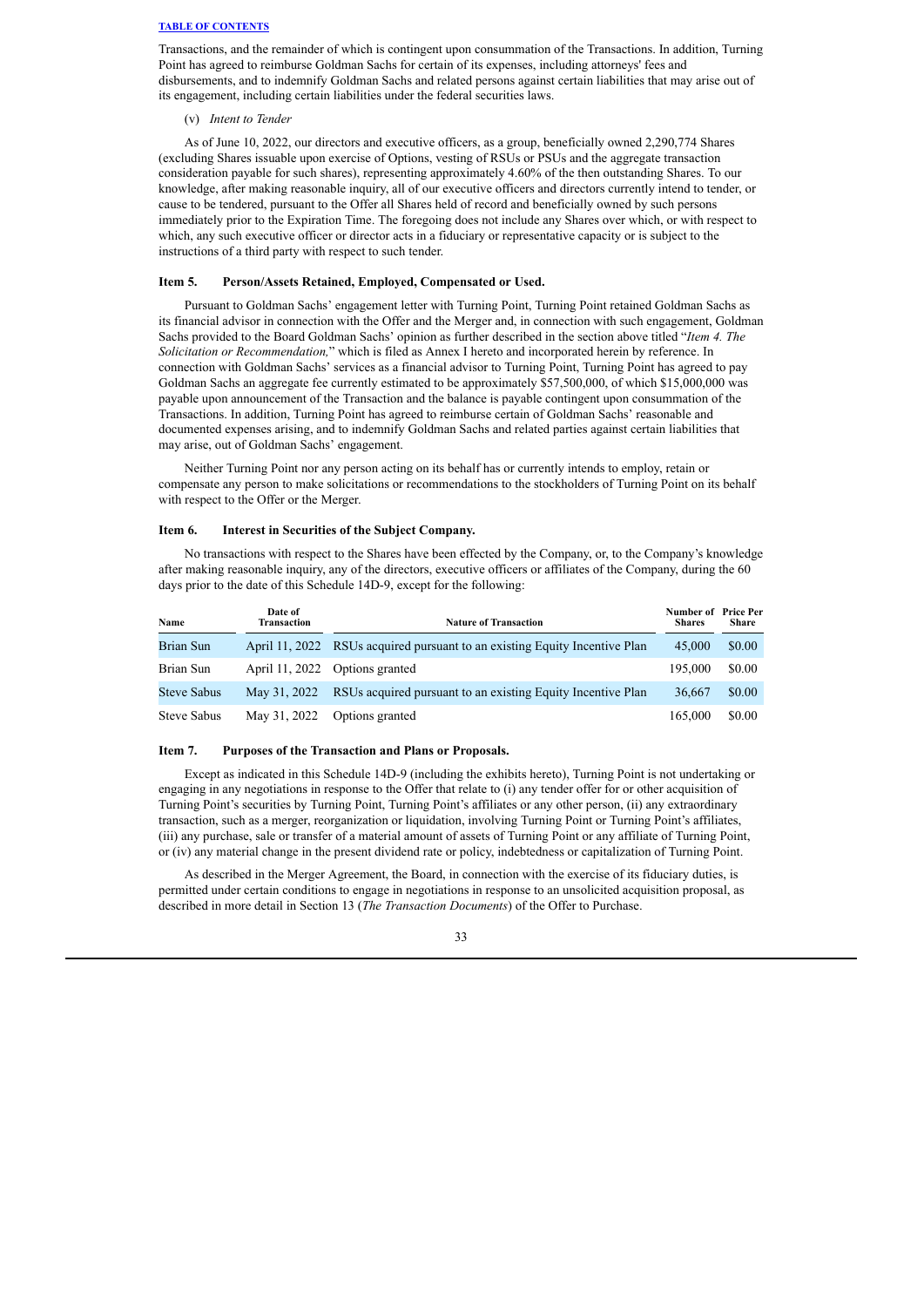#### <span id="page-35-0"></span>**Item 8. Additional Information.**

#### *Golden Parachute Compensation*

See "*Item 3. Past Contacts, Transactions, Negotiations and Agreements—Arrangements between Turning Point and its Executive Of icers, Directors and Af iliates—Golden Parachute Compensation*" above.

#### *Conditions to the Of er*

The information set forth in Section 15 (*Conditions to the Offer*) of the Offer to Purchase is incorporated herein by reference.

#### *Stockholder Approval Not Required*

On June 2, 2022, our Board unanimously (i) determined that the Merger Agreement and the Transactions are advisable to, and in the best interest of, Turning Point and its stockholders, (ii) approved the execution, delivery and performance by Turning Point of the Merger Agreement and the consummation of the Transactions, (iii) agreed that the Merger Agreement is to be subject to Section 251(h) of the DGCL, and (iv) resolved to recommend that the stockholders of Turning Point tender their Shares pursuant to the Offer. If Purchaser acquires, pursuant to the Offer, a number of Shares that, when considered together with all other Shares (if any) beneficially owned by Bristol-Myers Squibb or any of its wholly owned subsidiaries (including Purchaser) (but excluding Shares tendered pursuant to guaranteed delivery procedures that have not yet been received, as defined by Section 251(h)(6) of the DGCL), would represent a majority of Shares outstanding at the time of the expiration of the Offer (the "Minimum Condition"), Purchaser will be able to effect the Merger after consummation of the Offer pursuant to Section 251(h) of the DGCL without a vote by our stockholders.

#### *State Takeover Laws*

A number of states (including Delaware, where we are incorporated) have adopted takeover laws and regulations which purport, to varying degrees, to be applicable to attempts to acquire securities of corporations which are incorporated in such states or which have substantial assets, stockholders, principal executive offices or principal places of business therein.

In general, Section 203 of the DGCL prevents a Delaware corporation from engaging in a "business combination" (defined to include mergers and certain other actions) with an "interested stockholder" (including a person who owns or has the right to acquire 15% or more of a corporation's outstanding voting stock) for a period of three years following the time such person became an "interested stockholder" unless, among other things, the "business combination" is approved by the board of directors of such corporation before such person became an "interested stockholder."

In accordance with the provisions of Section 203 of the DGCL, our Board has approved the Merger Agreement and the Transactions, as further described in the section above titled "*Item 4. The Solicitation or Recommendation*" above, for purposes of Section 203 of the DGCL.

#### *Notice of Appraisal Rights*

No appraisal rights are available in connection with the Offer. However, if the Offer is successful and the Merger is consummated, stockholders of Turning Point who (i) did not tender their Shares in the Offer; (ii) follow the procedures set forth in Section 262 of the DGCL; and (iii) do not thereafter withdraw their demand for appraisal of such Shares or otherwise lose their appraisal rights, in each case in accordance with the DGCL, will be entitled to receive appraisal rights for the "fair value" of their Shares in accordance with Section 262 of the DGCL. Stockholders should be aware that the fair value of their Shares could be more than, the same as or less than the consideration to be received pursuant to the Merger and that an investment banking opinion as to the fairness, from a financial point of view, of the consideration payable in a sale transaction, such as the Offer and the Merger, is not an opinion as to, and does not otherwise address, fair value under Section 262 of the DGCL. Any stockholder contemplating the exercise of such appraisal rights should review carefully the provisions of Section 262 of the DGCL, particularly the procedural steps required to perfect such rights.

The following is a summary of the procedures to be followed by stockholders that wish to exercise their appraisal rights under Section 262 of the DGCL, the full text of which is attached to this Schedule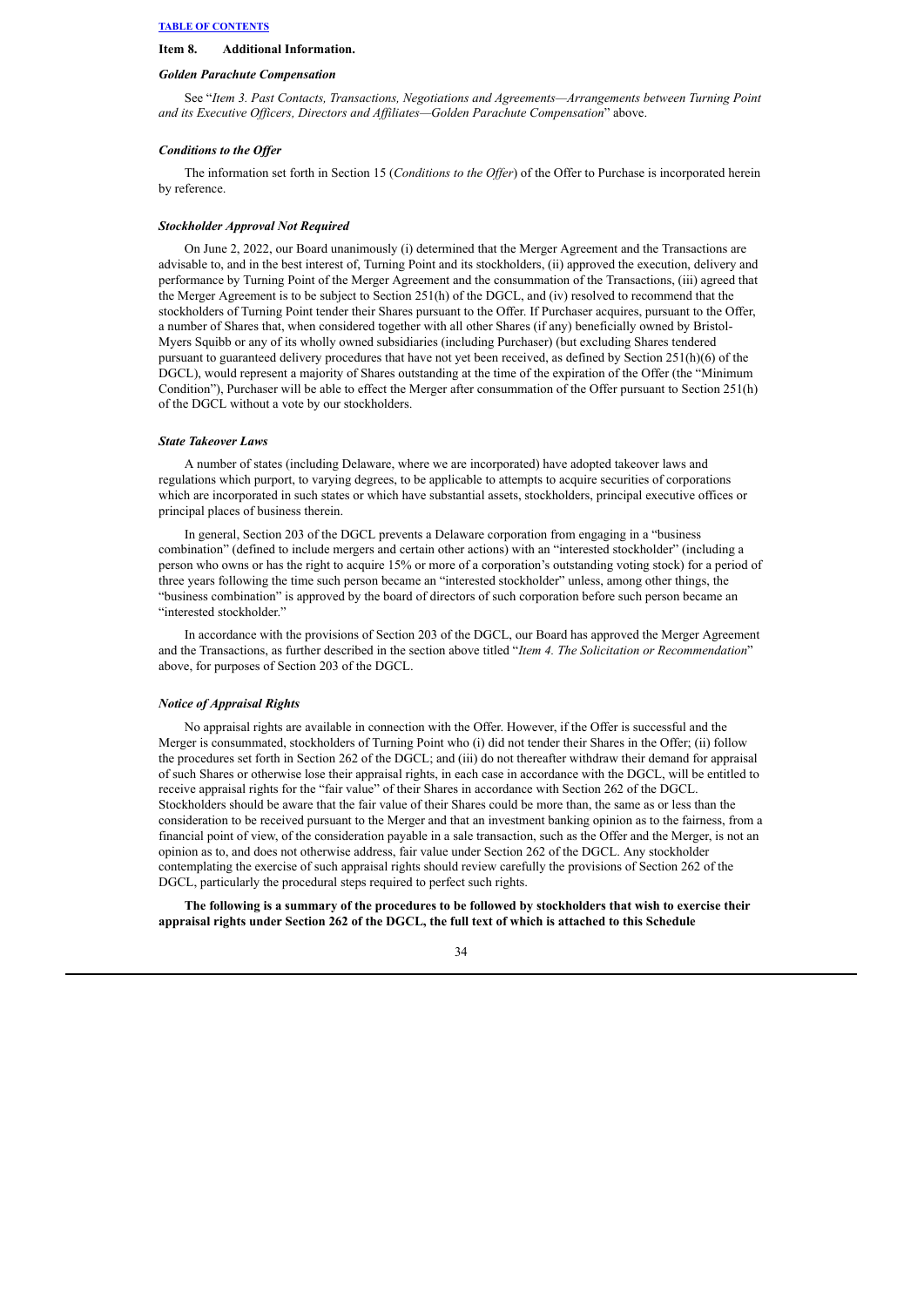**14D-9 as Annex II.** This summary is qualified in its entirety by reference to Section 262 of the DGCL and to any amendments to such section adopted or otherwise made effective after the date of this Schedule 14D-9. **Failure to** follow any of the procedures of Section 262 of the DGCL may result in termination or waiver of appraisal **rights under Section 262 of the DGCL.** Stockholders should assume that Turning Point will take no action to perfect any appraisal rights of any stockholder.

#### **Any stockholder who desires to exercise his, her or its appraisal rights should review carefully Section** 262 of the DGCL and is urged to consult his, her or its legal advisor before electing or attempting to exercise **such rights.**

Under Section 262 of the DGCL, where a merger is approved under Section 251(h), either a constituent corporation before the effective date of the merger, or the surviving corporation within ten days thereafter, shall notify each of the holders of any class or series of stock of such constituent corporation who are entitled to appraisal rights of the approval of the merger or consolidation and that appraisal rights are available for any or all shares of such class or series of stock of such constituent corporation, and shall include in such notice a copy of Section 262. **This Schedule 14D-9 constitutes the formal notice of appraisal rights under Section 262 of the DGCL**. Any holder of Shares who wishes to exercise such appraisal rights or who wishes to preserve his, her or its right to do so should review the following discussion and Annex II carefully because failure to timely and properly comply with the procedures specified will result in the loss of appraisal rights under the DGCL.

If a stockholder elects to exercise appraisal rights under Section 262 of the DGCL, such stockholder must do all of the following:

- prior to the later of the consummation of the Offer and 20 days after the mailing of this Schedule 14D-9, deliver to Turning Point at the address indicated below a written demand for appraisal of Shares held, which demand must reasonably inform Turning Point of the identity of the stockholder and that the stockholder is demanding appraisal;
- not tender such stockholder's Shares in the Offer;
- continuously hold of record the Shares from the date on which the written demand for appraisal is made through the Effective Time; and
- comply with the procedures of Section 262 of the DGCL for perfecting appraisal rights thereafter.

#### *Written Demand by the Record Holder*

All written demands for appraisal should be addressed to Turning Point Therapeutics, Inc., 10628 Science Center Drive, Ste. 200, San Diego, California 92121, Attention: Brian Sun, Senior Vice President and General Counsel. The demand for appraisal must be executed by or for the stockholder of record, fully and correctly, as such stockholder's name appears on the stockholder's certificates (whether in book entry or on physical certificates) evidencing such stockholder's Shares. If the Shares are owned of record in a fiduciary capacity, such as by a trustee, guardian or custodian, the demand should be made in that capacity, and if the Shares are owned of record by more than one person, as in a joint tenancy or tenancy in common, the demand must be made by or for all owners of record. An authorized agent, including one or more joint owners, may execute the demand for appraisal for a stockholder of record; however, such agent must identify the record owner or owners and expressly disclose in such demand that the agent is acting as agent for the record owner or owners of such Shares.

A record stockholder, such as a broker who holds Shares as a nominee for beneficial owners, some or all of whom desire to demand appraisal, must exercise rights on behalf of such beneficial owners with respect to the Shares held for such beneficial owners. In such case, the written demand for appraisal must set forth the number of Shares covered by such demand. Unless a demand for appraisal specifies a number of Shares, such demand will be presumed to cover all Shares held in the name of such record owner.

#### *Filing a Petition for Appraisal*

Within 120 days after the Effective Time, but not thereafter, the Surviving Corporation, or any holder of Shares who has complied with Section 262 of the DGCL and is entitled to appraisal rights under Section 262 may commence an appraisal proceeding by filing a petition (a "Petition") in the Delaware Court of Chancery (the "Delaware Court") demanding a determination of the fair value of the Shares held by all holders who did

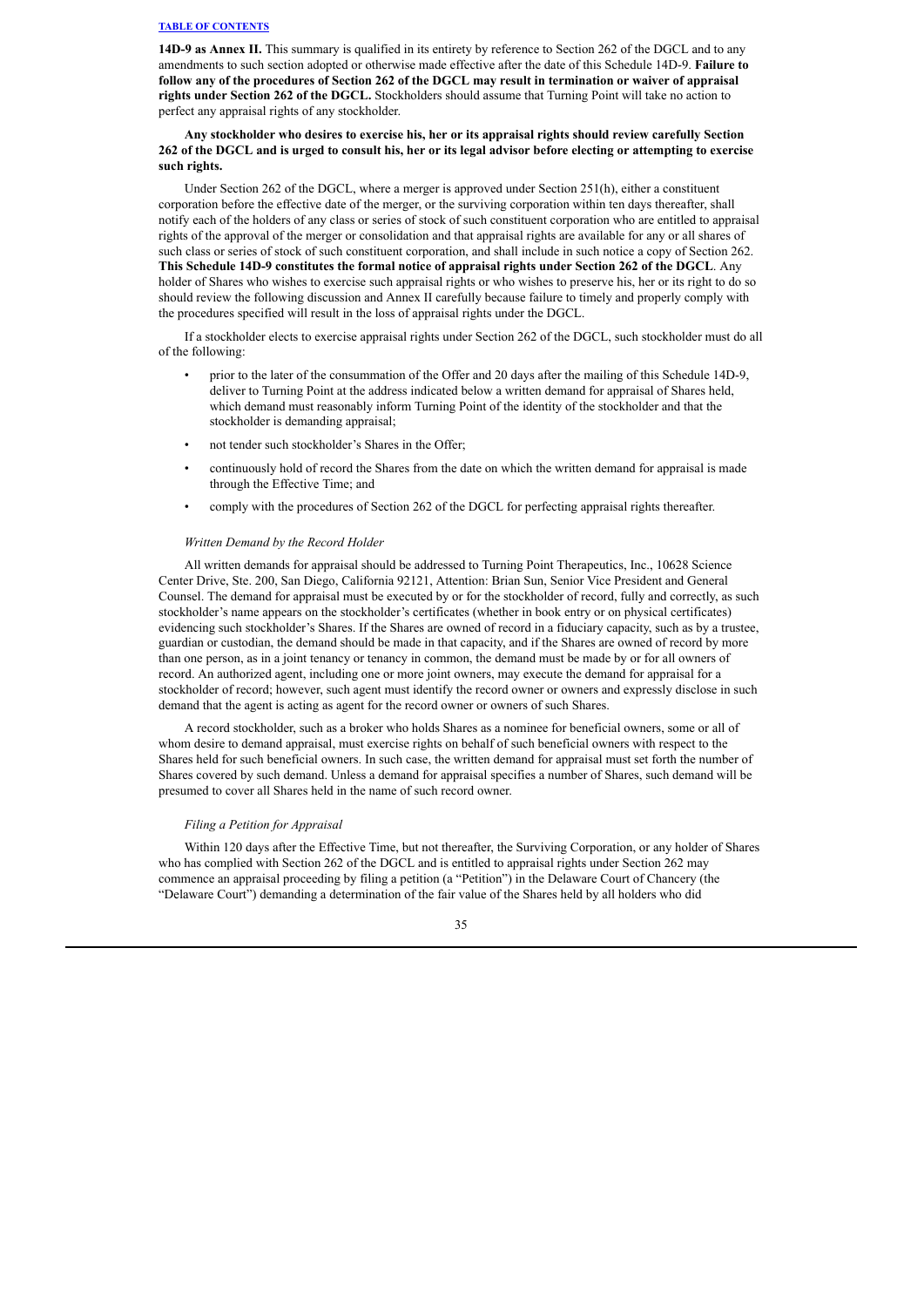not tender in the Offer and demanded appraisal. If no such petition is filed within that 120-day period, appraisal rights will be lost for all holders of Shares who had previously demanded appraisal of their Shares. Turning Point is under no obligation to and has no present intention to file a petition and holders should not assume that Turning Point will file a petition or that it will initiate any negotiations with respect to the fair value of the Shares. Accordingly, it is the obligation of the holders of Shares to initiate all necessary action to perfect their appraisal rights in respect of the Shares within the period prescribed in Section 262 of the DGCL.

Within 120 days after the Effective Time, any holder of Shares who has complied with the requirements for exercise of appraisal rights will be entitled, upon written request, to receive from the Surviving Corporation a statement setting forth the aggregate number of Shares not tendered into, and accepted for purchase or exchange in, the Offer and with respect to which demands for appraisal have been received and the aggregate number of holders of such Shares. Such statement must be mailed within 10 days after a written request therefor has been received by the Surviving Corporation or within 10 days after the expiration of the period for delivery of demands for appraisal, whichever is later. Notwithstanding the foregoing requirement that a demand for appraisal must be made by or on behalf of the record owner of the Shares, a person who is the beneficial owner of Shares held either in a voting trust or by a nominee on behalf of such person, and as to which demand has been properly made and not effectively withdrawn, may, in such person's own name, file a petition for appraisal or request from the Surviving Corporation the statement described in this paragraph.

Upon the filing of such petition by any such holder of Shares (a "Dissenting Stockholder," and such Shares, "Dissenting Shares"), service of a copy thereof must be made upon the Surviving Corporation, which will then be obligated within 20 days to file with the Delaware Register in Chancery a duly verified list containing the names and addresses of all stockholders who have demanded payment for their Shares and with whom agreements as to the value of their Shares has not been reached. Upon the filing of a Petition by a Dissenting Stockholder, the Delaware Court may order a hearing and that notice of the time and place fixed for the hearing on the Petition be mailed to the Surviving Corporation and all the Dissenting Stockholders. Notice will also be published at least one week before the day of the hearing in a newspaper of general circulation published in the City of Wilmington, Delaware, or in another publication deemed advisable by the Delaware Court. The costs relating to these notices will be borne by the Surviving Corporation.

If a hearing on the Petition is held, the Delaware Court is empowered to determine which Dissenting Stockholders have complied with the provisions of Section 262 of the DGCL and are entitled to an appraisal of their Dissenting Shares. The Delaware Court may require that Dissenting Stockholders submit their Share certificates for notation thereon of the pendency of the appraisal proceedings. The Delaware Court is empowered to dismiss the proceedings as to any Dissenting Stockholder who does not comply with such requirement. Accordingly, Dissenting Stockholders are cautioned to retain their Share certificates pending resolution of the appraisal proceedings. In addition, because immediately before the Effective Time the Shares were listed on a national securities exchange, the Delaware Court shall dismiss the proceedings as to all holders of such shares who are otherwise entitled to appraisal rights unless (1) the total number of shares entitled to appraisal exceeds 1% of the outstanding shares of the class or series eligible for appraisal, (2) the value of the consideration provided in the merger or consolidation for such total number of shares exceeds \$1 million, or (3) the merger was approved pursuant to Section 253 or Section 267 of the DGCL.

The Dissenting Shares will be appraised by the Delaware Court at the fair value thereof exclusive of any element of value arising from the accomplishment or expectation of the Merger, together with interest, if any, to be paid upon the amount determined to be the fair value. Unless the Delaware Court in its discretion determines otherwise for good cause shown, interest from the Effective Time through the date of payment of the judgment will be compounded quarterly and will accrue at 5% over the Federal Reserve discount rate (including any surcharge) as established from time to time during the period between the Effective Time and the date of payment of the judgment. In determining the value, the court is to take into account all relevant factors. At any time before the entry of judgment in the proceedings, the Surviving Corporation may pay to each stockholder entitled to appraisal an amount in cash, in which case interest shall accrue thereafter as provided herein only upon the sum of (1) the difference, if any, between the amount so paid and the fair value of the shares as determined by the Delaware Court, and (2) interest theretofore accrued, unless paid at that time.

The Delaware Court may also (i) assess costs of the proceeding among the parties as the Delaware Court deems equitable and (ii) order all or a portion of the expenses incurred by any Dissenting Stockholder in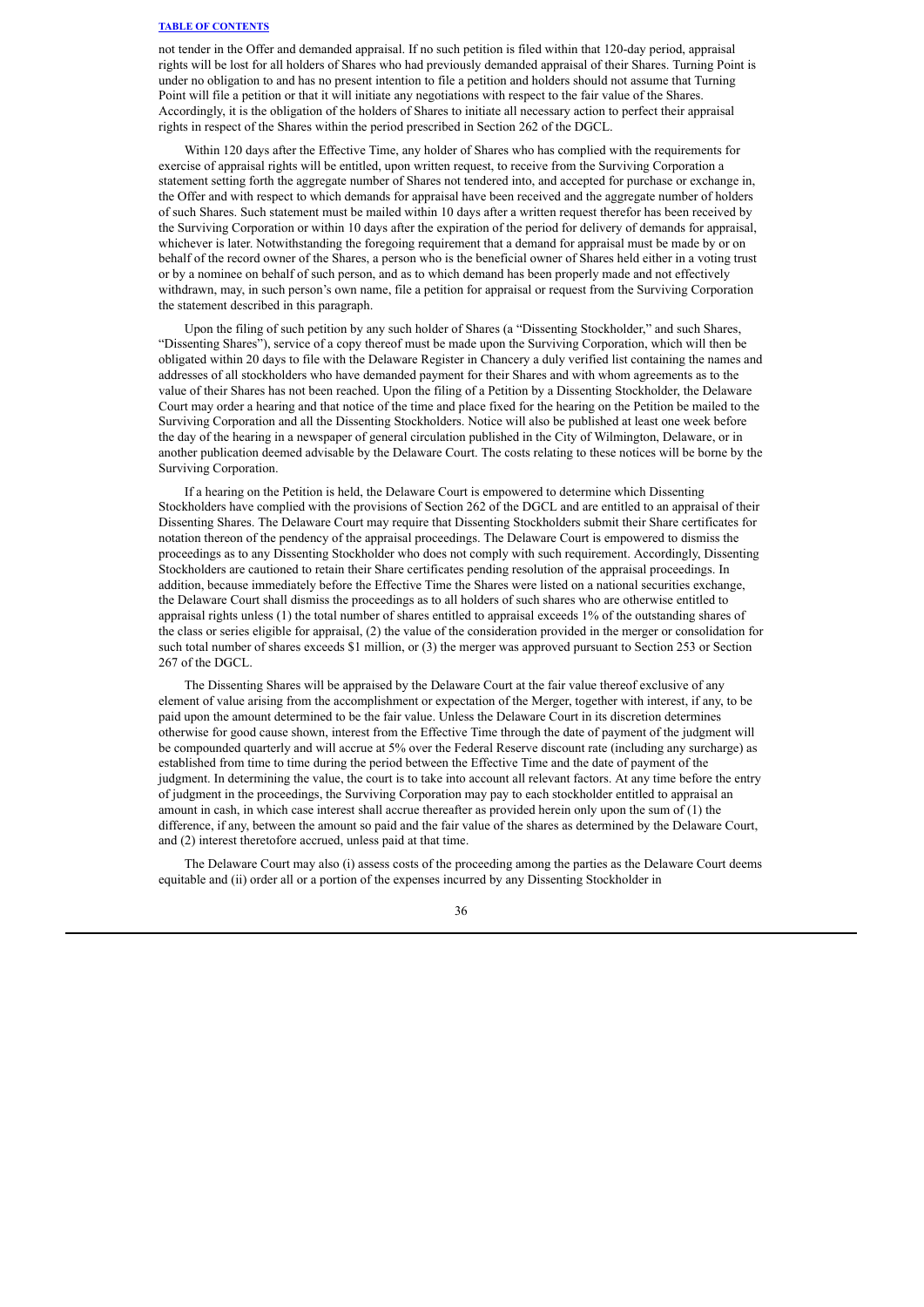connection with the appraisal proceeding, including, without limitation, reasonable attorneys' fees and fees and expenses of experts, to be charged pro rata against the value of all shares entitled to appraisal. Determinations by the Delaware Court are subject to appellate review by the Delaware Supreme Court.

Dissenting Stockholders are generally permitted to participate in the appraisal proceedings. No appraisal proceedings in the Delaware Court shall be dismissed as to any Dissenting Stockholder without the approval of the Delaware Court, and this approval may be conditioned upon terms which the Delaware Court deems just.

Stockholders considering whether to seek appraisal should bear in mind that the fair value of their Shares determined under Section 262 of the DGCL could be more than, the same as, or less than the value of consideration to be issued and paid in the Merger as set forth in the Merger Agreement. Also, the Surviving Corporation may assert in any appraisal proceeding that, for purposes thereof, the "fair value" of the Shares is less than the value of the consideration to be issued and paid in the Merger as set forth in the Merger Agreement.

The process of dissenting and exercising appraisal rights requires strict compliance with technical prerequisites. Stockholders wishing to dissent should consult with their own legal counsel in connection with compliance with Section 262 of the DGCL.

Any stockholder who has duly demanded and perfected appraisal rights in compliance with Section 262 of the DGCL will not, after the Effective Time, be entitled to vote his, her or its Shares for any purpose or be entitled to the payment of dividends or other distributions thereon, except dividends or other distributions payable to holders of record of Shares as of a date prior to the Effective Time.

If any stockholder, who demands appraisal of Shares under Section 262 of the DGCL fails to perfect, successfully withdraws or loses such holder's right to appraisal, such stockholder's Shares will be deemed to have been converted at the Effective Time into the right to receive the Merger Consideration. A stockholder will fail to perfect, or effectively lose, the stockholder's right to appraisal if no petition for appraisal is filed within 120 days after the Effective Time. In addition, as indicated above, a stockholder may withdraw his, her or its demand for appraisal in accordance with Section 262 of the DGCL and accept the Merger Consideration.

This summary of appraisal rights under the DGCL is not complete and is qualified in its entirety by reference to Section 262 of the DGCL and the Offer.

#### **STOCKHOLDERS WHO SELL SHARES IN THE OFFER WILL NOT BE ENTITLED TO EXERCISE APPRAISAL RIGHTS WITH RESPECT THERETO BUT, RATHER, WILL RECEIVE THE OFFER PRICE.**

#### *Legal Proceedings*

There are currently no legal proceedings relating to the Transactions.

#### *U.S. Antitrust*

Under the Hart-Scott-Rodino Antitrust Improvements Act of 1976, as amended (the "HSR Act") and the rules that have been promulgated thereunder, certain acquisition transactions may not be consummated unless Premerger Notification and Report Forms have been filed with the U.S. Federal Trade Commission (the "FTC") and the Antitrust Division of the United States Department of Justice (the "Antitrust Division") and certain waiting period requirements have been satisfied. The purchase of Shares pursuant to the Offer and the Merger is subject to such requirements

Each of Bristol-Myers Squibb and Turning Point will promptly file a Premerger Notification and Report Form under the HSR Act with respect to the Offer and the Merger with the Antitrust Division and the FTC. The waiting period applicable to the purchase of Shares pursuant to the Offer will expire 15 days following the filing of the Premerger Notification and Report Form, but this period may change if Bristol-Myers Squibb voluntarily withdraws and refiles its Premerger Notification and Report Form in order to restart the 15-day waiting period, or if the reviewing agency issues a formal request for additional information and documentary material. If such a request is made, the waiting period will be extended until 11:59 p.m., Eastern Time, ten days after substantial compliance with such request. Thereafter, Bristol-Myers Squibb and Turning Point will be free to complete the Offer and the Merger unless otherwise agreed with the reviewing agency or doing so would prohibited by court order.

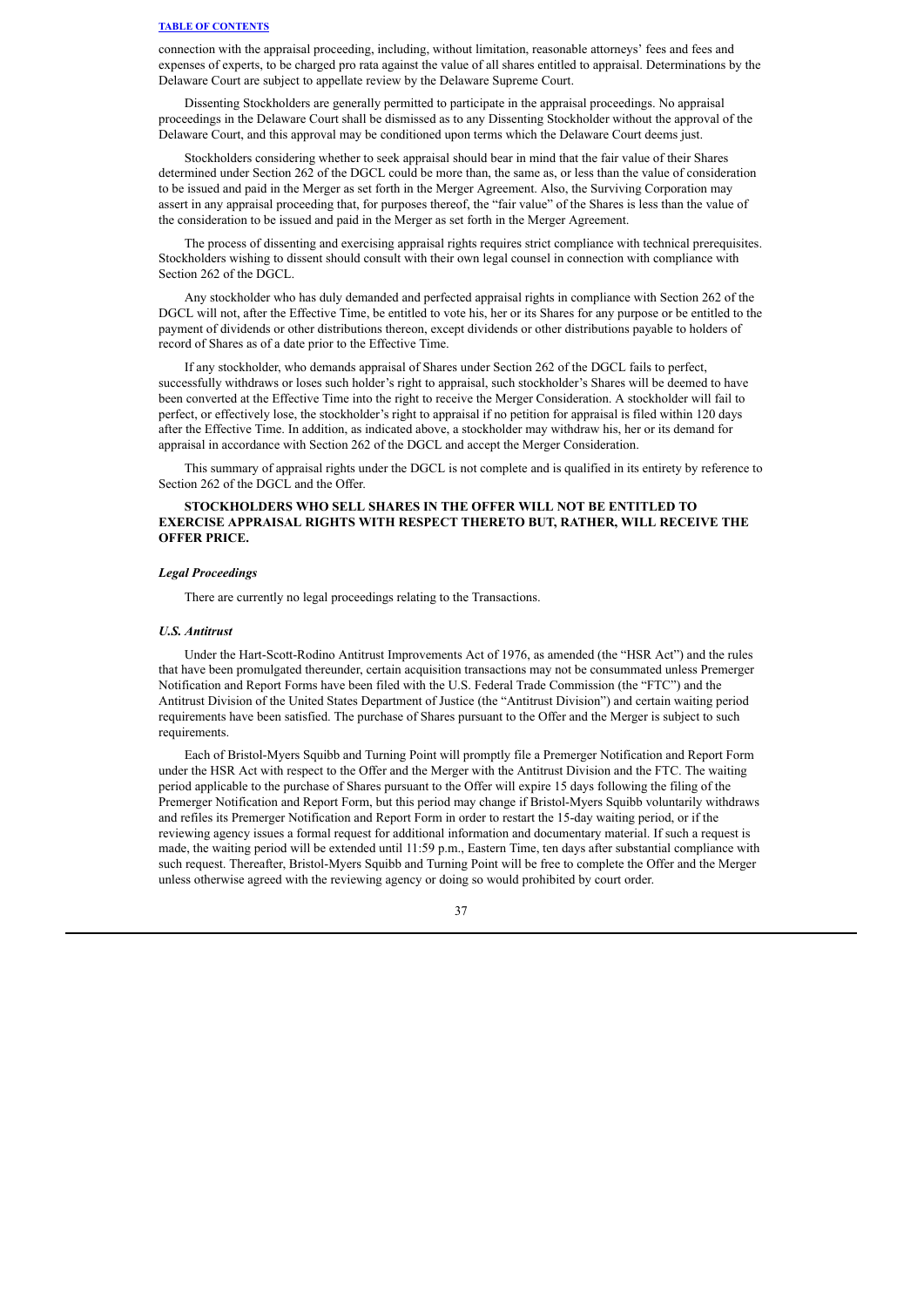#### *Other Antitrust Approvals*

Bristol-Myers Squibb and Turning Point are active outside of the United States. Based on a review of the information currently available about the businesses of Bristol-Myers Squibb and Turning Point, a filing with Germany's Federal Cartel Office ("FCO") under the German Act Against Restraints of Competition is required, which Bristol-Myers Squibb will submit together with Turning Point. The FCO's review period will expire one month after submission of the complete filing, unless the FCO initiates an in-depth investigation during that time period. If the FCO initiates an in-depth investigation, the review period is extended to a total of five months from the date of submission of the initial complete filing, although further extensions are also possible. As a pre-condition to closing the Offer and the Merger, the FCO must have granted approval or the applicable review period must have expired without the FCO having taken a decision, or the FCO must have informed Bristol-Myers Squibb and Turning Point that the transaction is not subject to merger control in Germany, or the FCO must have lost jurisdictions over the case as a result of a referral under Article 22 of Council Regulation (EC) No 139/2004 of 20 January 2004 on the control of concentrations between undertakings (the "EU Merger Regulation").

Bristol-Myers Squibb and Turning Point do not meet the filing thresholds of the EU Merger Regulation. However, the European Commission ("EC") has the authority to examine the Offer if it receives a valid referral request from one or more EU Member State(s). If it receives a valid referral request, the EC may decline the referral request, or it may accept the referral request and start a review under the EU Merger Regulation. The EC has an initial review period of 25 working days (which gets extended to 35 working days in case Bristol-Myers Squibb proposes commitments) following the submission of sufficient information by Bristol-Myers Squibb and Turning Point following the EC's acceptance of the referral request. Before the end of the initial review period, the EC can initiate an in-depth investigation, which would extend the review period by 90 working days, although further extensions are also possible. As a pre-condition to closing the Offer and the Merger, the EC must not have informed Bristol-Myers Squibb or Turning Point of a referral request, or alternatively, the EC must have rejected such a referral request or following acceptance of a referral request, the EC must have granted clearance or the applicable review period must have expired without the EC having taken a decision.

#### *Annual and Quarterly Reports*

For additional information regarding the business and the financial results of Turning Point, please see Turning Point's Annual Report on Form 10-K for the year ended December 31, 2021 and Turning Point's Quarterly Report on Form 10-Q for the quarterly period ended March 31, 2022.

#### *Cautionary Note Regarding Forward-Looking Statements*

Certain statements either contained in or incorporated by reference into this Schedule 14D-9, other than purely historical information, including statements relating to the acquisition of Turning Point by Bristol-Myers Squibb and any statements relating to Turning Point's business and expected operating results, and the assumptions upon which those statements are based, are "forward-looking statements." These forward-looking statements generally include statements that are predictive in nature and depend upon or refer to future events or conditions, and include words such as "believes," "plans," "anticipates," "projects," "estimates," "expects," "intends," "strategy," "future," "opportunity," "may," "will," "should," "could," "potential," or similar expressions. Such forward-looking statements include those relating to the ability to complete and the timing of completion of the Transactions including the parties' ability to satisfy the conditions to the consummation of the Offer and the other conditions set forth in the Merger Agreement and the possibility of any termination of the Merger Agreement. The forward-looking statements contained in this Schedule 14D-9 are based on current expectations and assumptions that are subject to risks and uncertainties which may cause actual results to differ materially from the forward-looking statements. Actual results may differ materially from current expectations because of numerous risks and uncertainties including with respect to the timing of the Offer and Merger; the number of Shares that will be tendered in the Offer; legal proceedings that may be instituted related to the Merger Agreement; any competing offers or acquisition proposals; the possibility that various conditions to the consummation of the Offer or the Merger may not be satisfied or waived, including that a governmental entity may prohibit, delay or refuse to grant approval for the consummation of the Offer or the Merger; and the effects of disruption from the Transactions of Turning Point's business and the fact that the announcement and pendency of the Transactions may make it more difficult to establish or maintain relationships with employees and business partners. The risks and uncertainties may be amplified by the COVID-19 pandemic, which has caused significant

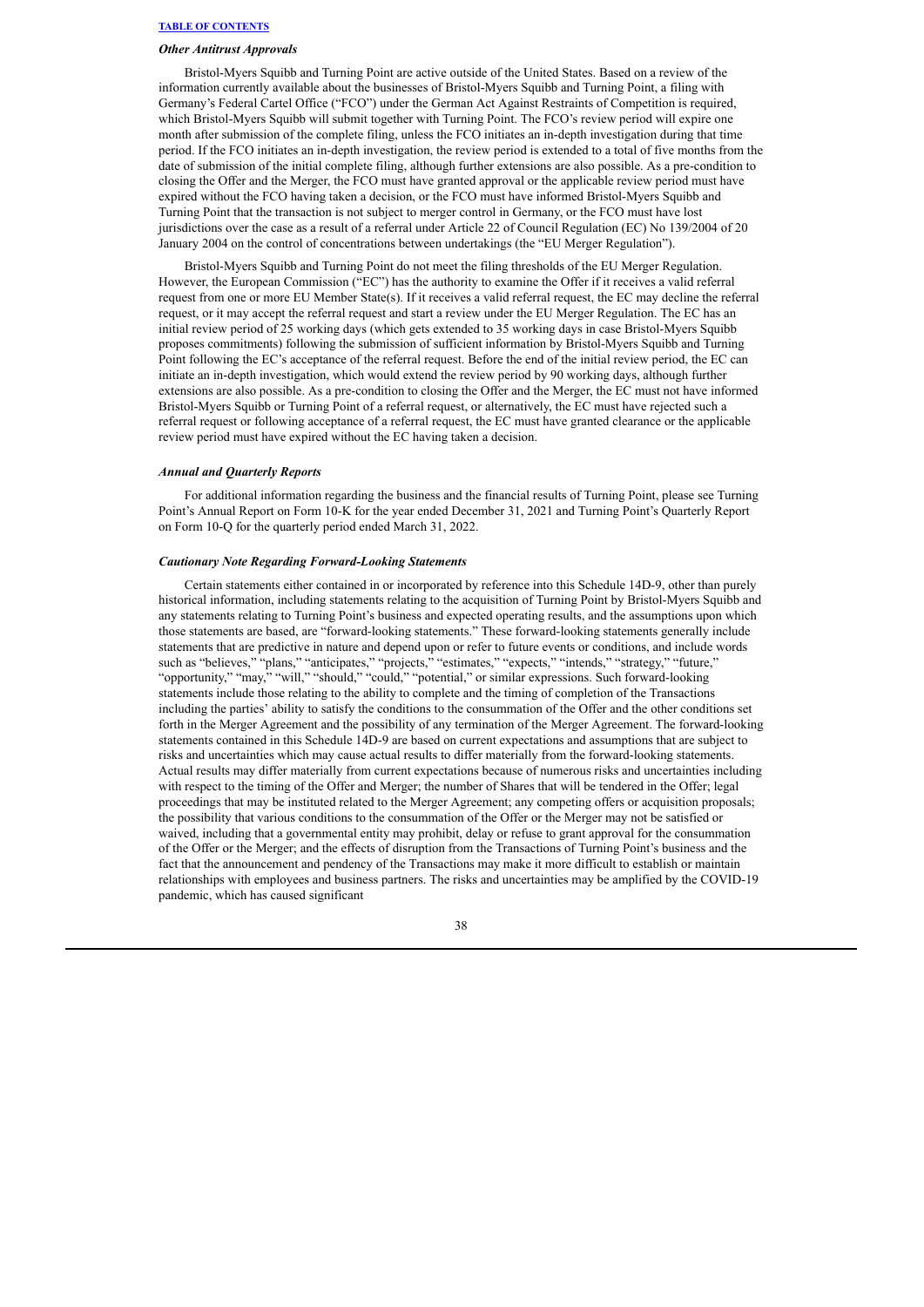economic uncertainty. The extent to which the COVID-19 pandemic impacts Turning Point's businesses, operations, and financial results, including the duration and magnitude of such effects, will depend on numerous factors, which are unpredictable, including, but not limited to, the duration and spread of the outbreak, its severity, the actions to contain the virus or treat its impact, and how quickly and to what extent normal economic and operating conditions can resume. The foregoing factors should be read in conjunction with the risks and cautionary statements discussed or identified in Turning Point's public filings with the SEC from time to time, including Turning Point's most recent Annual Report on Form 10-K for the year ended December 31, 2021, Quarterly Reports on Form 10-Q and Current Reports on Form 8-K. Turning Point's stockholders and investors are cautioned not to unduly rely on these forwardlooking statements. The forward-looking statements speak only as of the date hereof and, other than as required by applicable law, Turning Point expressly disclaims any intent or obligation to update or revise publicly these forwardlooking information or statements.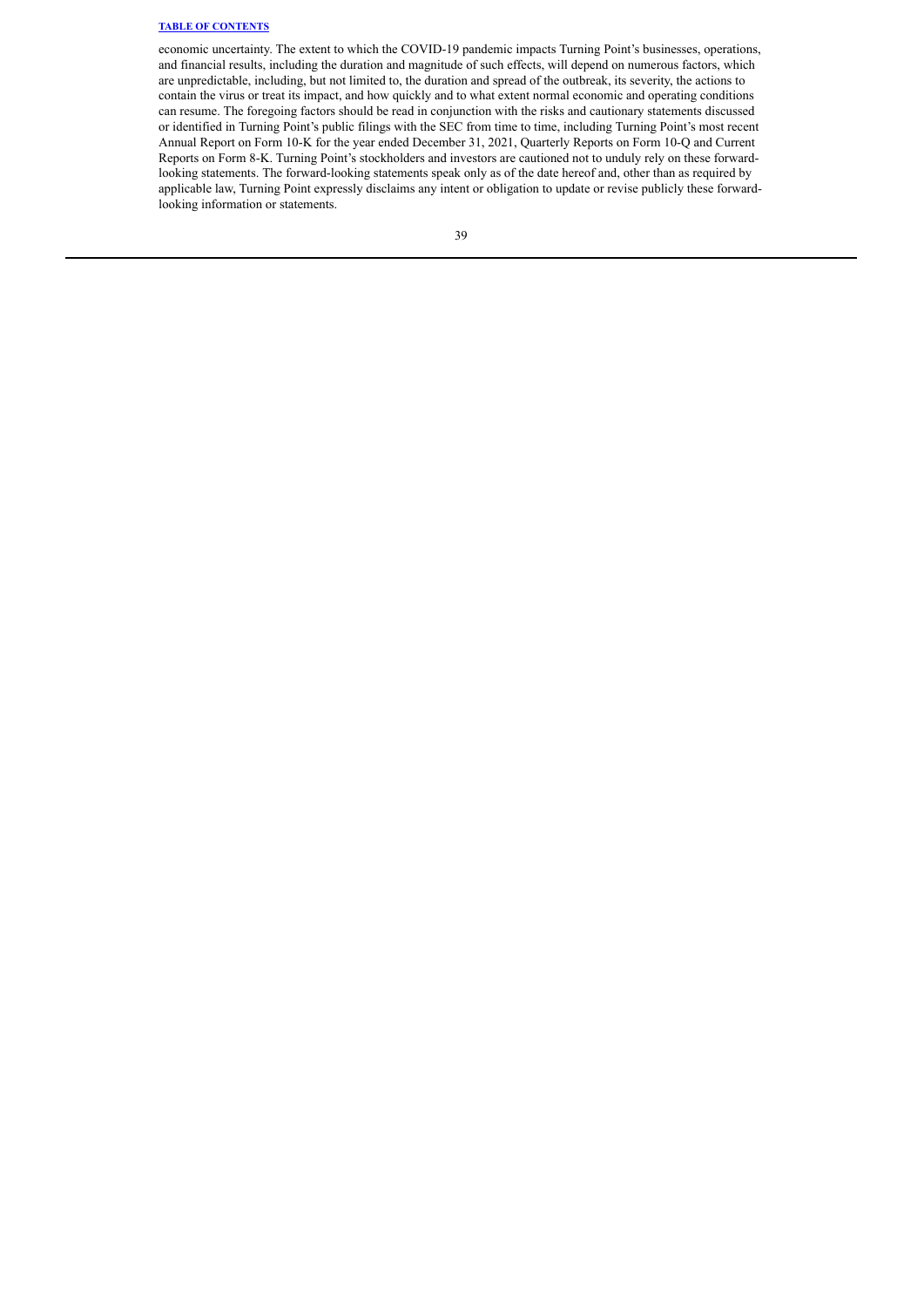<span id="page-41-0"></span>**Item 9. Exhibits.**

| Exhibit<br>No. | Description                                                                                                                                                                                                                                                                                                                                 |
|----------------|---------------------------------------------------------------------------------------------------------------------------------------------------------------------------------------------------------------------------------------------------------------------------------------------------------------------------------------------|
| (a)(1)         | Offer to Purchase, dated June 17, 2022 (incorporated by reference to Exhibit (a)(1)(A) to the Schedule TO<br>of Bristol-Myers Squibb Company and Rhumba Merger Sub Inc., filed June 17, 2022 (the "Schedule<br>$TO")$ ).                                                                                                                    |
| (a)(2)         | Form of Letter of Transmittal (including Guidelines for Certification of Taxpayer Identification Number<br>on IRS Form W-9) (incorporated by reference to Exhibit $(a)(1)(ii)$ to the Schedule TO).                                                                                                                                         |
| (a)(3)         | Form of Notice of Guaranteed Delivery (incorporated by reference to Exhibit (a)(1)(iii) to the<br>Schedule TO).                                                                                                                                                                                                                             |
| (a)(4)         | Form of Letter to Brokers, Dealers, Commercial Banks, Trust Companies and Other Nominees<br>(incorporated by reference to Exhibit $(a)(1)(iv)$ to the Schedule TO).                                                                                                                                                                         |
| (a)(5)         | Form of Letter to Clients for use by Brokers, Dealers, Commercial Banks, Trust Companies and Other<br>Nominees (incorporated by reference to Exhibit $(a)(1)(v)$ to the Schedule TO).                                                                                                                                                       |
| (a)(6)         | Joint Press Release issued by Bristol-Myers Squibb Company and Turning Point Therapeutics, Inc., dated<br>June 3, 2022 (incorporated by reference to Exhibit 99.1 to Bristol-Myers Squibb's Schedule TO-C, filed<br>June 3, 2022 and to Exhibit 99.1 to Turning Point's Current Report on Form 8-K (No. 001-38871), filed<br>June 3, 2022). |
| (a)(7)         | Transaction Infographic issued by Bristol-Myers Squibb Company, dated June 3, 2022 (incorporated by<br>reference to Exhibit 99.2 to Bristol-Myers Squibb's Schedule TO-C filed June 3, 2022).                                                                                                                                               |
| (a)(8)         | Social Media Content issued by Bristol-Myers Squibb Company, dated June 3, 2022 (incorporated by<br>reference to Exhibit 99.3 to Bristol-Myers Squibb's Schedule TO-C, filed June 3, 2022).                                                                                                                                                 |
| (a)(9)         | Enterprise Letter issued by Bristol-Myers Squibb Company, dated June 3, 2022 (incorporated by reference<br>to Exhibit 99.4 to Bristol-Myers Squibb's Schedule TO-C, filed June 3, 2022).                                                                                                                                                    |
| (a)(10)        | Summary Advertisement, as published in The Wall Street Journal on June 17, 2022 (incorporated by<br>reference to Exhibit $(a)(1)(F)$ to the Schedule TO).                                                                                                                                                                                   |
| (a)(11)        | Turning Point Therapeutics, Inc. Employee FAQs, first made available on June 3, 2022 (incorporated by<br>reference to Exhibit 99.1 to Turning Point's Schedule 14D9-C, filed June 3, 2022).                                                                                                                                                 |
| (a)(12)        | Turning Point Therapeutics, Inc. Investor FAQs, first made available on June 3, 2022 incorporated by<br>reference to Exhibit 99.2 to Turning Point's Schedule 14D9-C, filed June 3, 2022).                                                                                                                                                  |
| (a)(13)        | Letter to Turning Point Therapeutics, Inc. employees, first sent on June 3, 2022 (incorporated by reference<br>to Exhibit 99.3 to Turning Point's Schedule 14D9-C, filed June 3, 2022).                                                                                                                                                     |
| (a)(14)        | Opinion of Goldman Sachs & Co. LLC, dated June 2, 2022 (included as Annex I to this Schedule 14D-9).                                                                                                                                                                                                                                        |
| (e)(1)         | Agreement and Plan of Merger, dated as of June 2, 2022, among Turning Point Therapeutics, Inc., Bristol-<br>Myers Squibb Company and Rhumba Merger Sub Inc. (incorporated by reference to Exhibit 2.1 to<br>Turning Point's Current Report on Form 8-K (No. 001-38871), filed June 3, 2022).                                                |
| (e)(2)         | Definitive Proxy Statement of Turning Point Therapeutics, Inc. on Schedule 14A (incorporated by<br>reference to Turning Point's Form DEF 14A (File No. 001-38871), filed April 29, 2022).                                                                                                                                                   |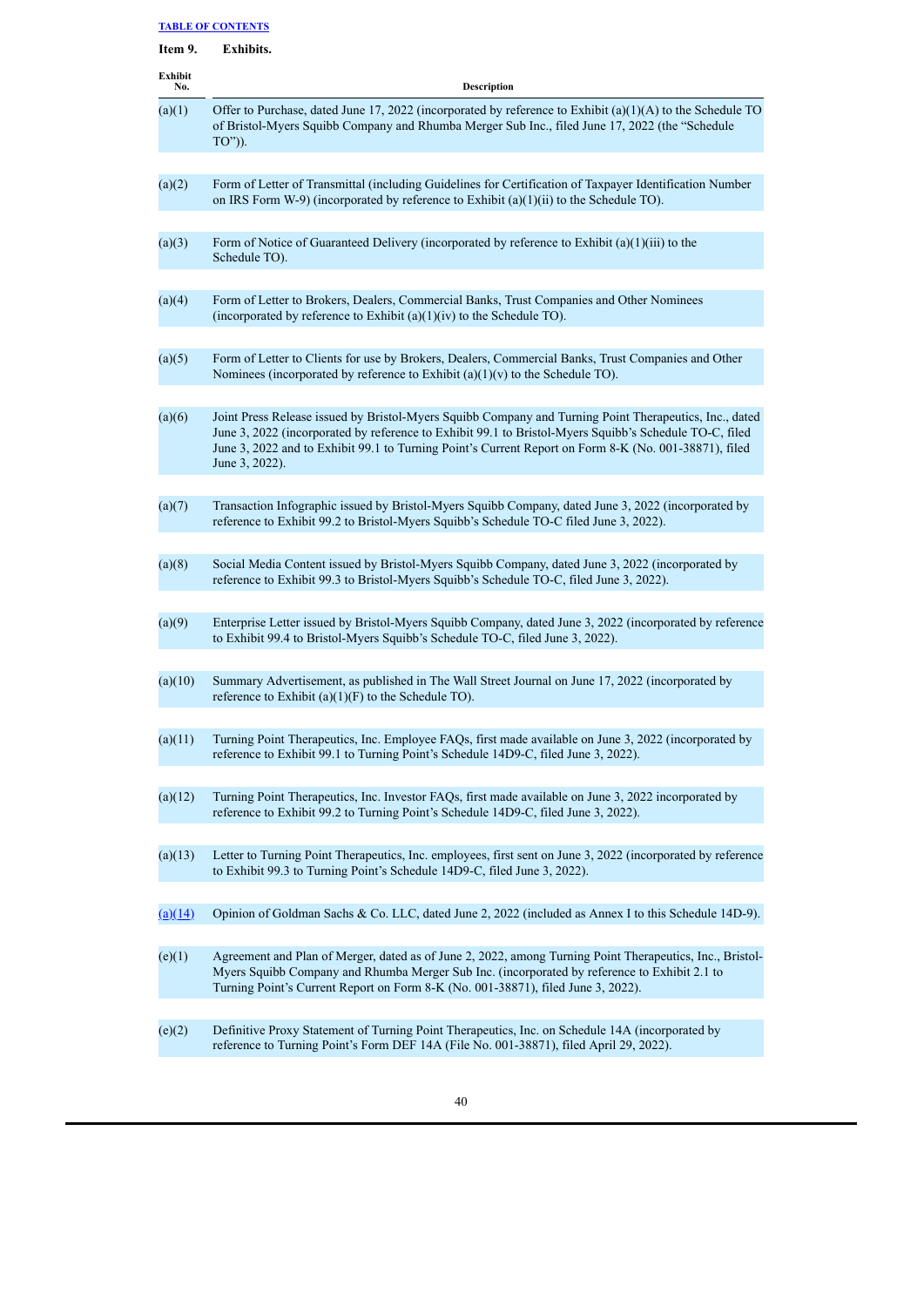| Exhibit<br>No.             | Description                                                                                                                                                                                                                                                                       |
|----------------------------|-----------------------------------------------------------------------------------------------------------------------------------------------------------------------------------------------------------------------------------------------------------------------------------|
| <u>(e)(3)</u> <sup>1</sup> | Mutual Non-Disclosure Agreement, dated as of March 6, 2022, between Turning Point Therapeutics, Inc.<br>and Bristol-Myers Squibb Company.                                                                                                                                         |
| (e)(4)                     | Turning Point Therapeutics, Inc. 2013 Equity Incentive Plan, as amended, and Forms of Stock Option<br>Grant Notice, Option Agreement and Notice of Exercise (incorporated by reference to Exhibit 10.2 to<br>Turning Point's Form S-1 (File No.001-38871), filed March 21, 2019). |
| (e)(5)                     | Turning Point Therapeutics, Inc. 2019 Equity Incentive Plan and Forms of Stock Option Grant Notice,<br>Option Agreement and Notice of Exercise (incorporated by reference to Exhibit 10.3 to Turning Point's<br>Form S-1/A (File No.001-38871), filed April 8, 2019).             |
| (e)(6)                     | Turning Point Therapeutics, Inc. 2019 Employee Stock Purchase Plan (incorporated by reference to<br>Exhibit 10.4 to Turning Point's Form S-1/A (File No.001-38871), filed April 8, 2019).                                                                                         |
| (e)(7)                     | Turning Point Therapeutics, Inc. Severance Benefit Plan (SVP/VP) (incorporated by reference to Exhibit<br>10.6 to Turning Point's Form S-1, filed March 21, 2019).                                                                                                                |
| (e)(8)                     | Turning Point Therapeutics, Inc. Severance Benefit Plan, as amended (C-Suite) November 11, 2021<br>(incorporated by reference to Exhibit 10.13 of Turning Point's Form 10-K, filed February 28, 2022).                                                                            |
| (e)(9)                     | Forms of Restricted Stock Unit Grant Notice and Restricted Stock Unit Award Agreement under the<br>Turning Point Therapeutics, Inc. 2019 Equity Incentive Plan (incorporated by reference to Exhibit 10.3 of<br>Turning Point's Form 10-Q, filed August 10, 2020).                |
| (e)(10)                    | Turning Point Therapeutics, Inc. Non-Employee Director Compensation Policy, as amended (incorporated<br>by reference to Exhibit 10.3 of Turning Point's Form 10-Q, filed May 10, 2022).                                                                                           |
| (e)(11)                    | Executive Employment Agreement by and between Turning Point Therapeutics, Inc. and Athena<br>Countouriotis, M.D., dated September 29, 2018 (incorporated by reference to Exhibit 10.7 to Turning<br>Point's Form S-1, filed March 21, 2019).                                      |
| (e)(12)                    | Executive Employment Agreement by and between Turning Point Therapeutics, Inc. and Mohammad<br>Hirmand, M.D., dated October 30, 2019 (incorporated by reference to Exhibit 10.3 to Turning Point's<br>Form 10-Q, filed November 4, 2019).                                         |
| (e)(13)                    | Executive Employment Agreement by and between Turning Point Therapeutics, Inc. and Paolo Tombesi,<br>dated June 22, 2021 (incorporated by reference to Exhibit 10.2 to Turning Point's Form 10-Q, filed<br>August 9, 2021).                                                       |
| (e)(14)                    | Transition Consulting Agreement by and between Turning Point Therapeutics, Inc. and Annette North,<br>dated February 16, 2022 (incorporated by reference to Exhibit 10.28 to Turning Point's Form 10-K, filed<br>February 28, 2022).                                              |
| (e)(15)                    | Executive Employment Agreement by and between Turning Point Therapeutics, Inc. and Brian Sun, M.S.,<br>J.D., dated March 25, 2022 (incorporated by reference to Exhibit 10.2 to Turning Point's Form 10-Q, filed<br>May 10, 2022).                                                |
| (e)(16)                    | Form of Indemnity Agreement by and between Turning Point Therapeutics, Inc and its directors and<br>officers (incorporated by reference to Exhibit 10.1 to Turning Point's Form S-1/A, filed April 8, 2019).                                                                      |
| Filed herewith.            |                                                                                                                                                                                                                                                                                   |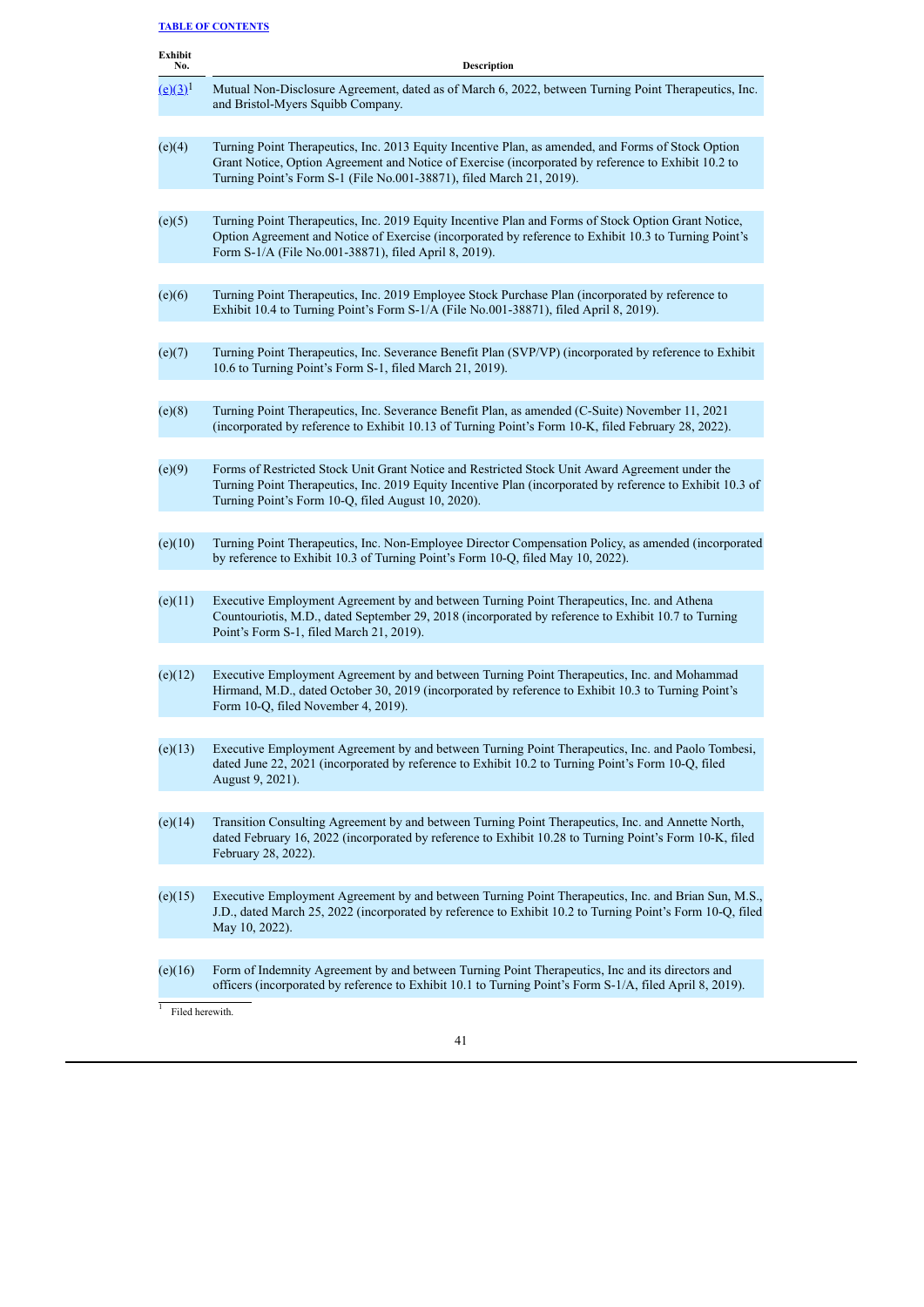#### **SIGNATURE**

After due inquiry and to the best of my knowledge and belief, I certify that the information set forth in this statement is true, complete and correct.

#### **TURNING POINT THERAPEUTICS, INC.**

By: /s/ Athena Countouriotis

Name: Athena Countouriotis

Title: President and Chief Executive Officer

Dated: June 17, 2022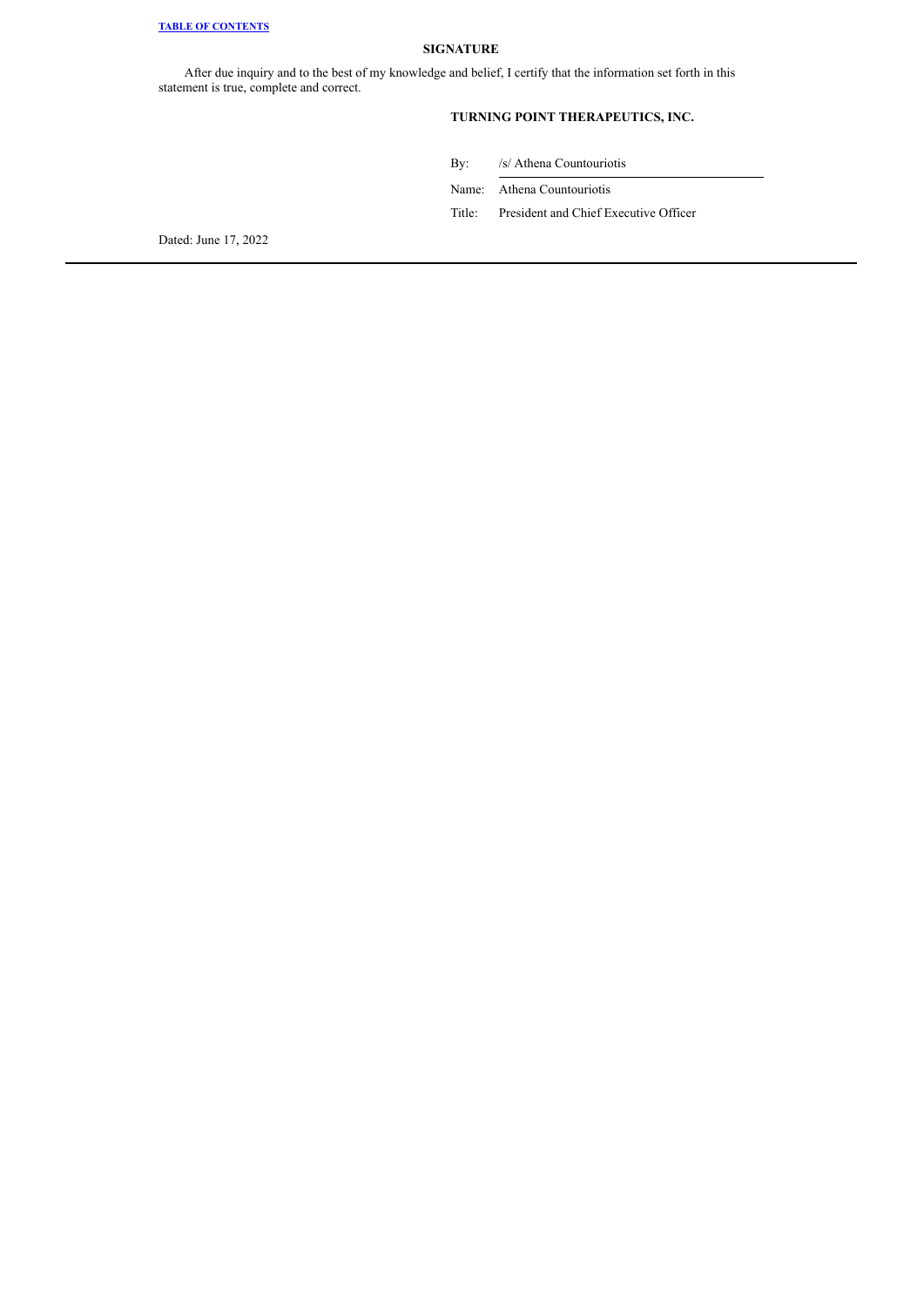# Goldman

#### <span id="page-44-0"></span>**PERSONAL AND CONFIDENTIAL**

June 2, 2022

Board of Directors Turning Point Therapeutics, Inc. 10628 Science Center Drive, Ste. 200 San Diego, California 92121

Ladies and Gentlemen:

You have requested our opinion as to the fairness from a financial point of view to the holders (other than Bristol-Myers Squibb Company ("Parent") and its affiliates) of the outstanding shares of common stock, par value \$0.0001 per share (the "Shares"), of Turning Point Therapeutics, Inc. (the "Company") of the \$76.00 in cash per Share to be paid to such holders pursuant to the Agreement and Plan of Merger, dated as of June 2, 2022 (the "Agreement"), by and among Parent, Rhumba Merger Sub Inc., a wholly owned subsidiary of Parent ("Purchaser"), and the Company. The Agreement provides for a tender offer for all of the Shares (the "Tender Offer") pursuant to which Purchaser will pay \$76.00 in cash per Share for each Share accepted. The Agreement further provides that, following completion of the Tender Offer, Purchaser will be merged with and into the Company (the "Merger") and each outstanding Share (other than (i) Shares then held by the Company (or held in the Company's treasury), (ii) Shares then held by Parent, Purchaser or any other direct or indirect wholly owned subsidiary of Parent, (iii) Shares irrevocably accepted for purchase in the Tender Offer, and (iv) any Dissenting Shares (as defined in the Agreement)) will be converted into the right to be paid \$76.00 in cash.

Goldman Sachs & Co. LLC and its affiliates are engaged in advisory, underwriting and financing, principal investing, sales and trading, research, investment management and other financial and non-financial activities and services for various persons and entities. Goldman Sachs & Co. LLC and its affiliates and employees, and funds or other entities they manage or in which they invest or have other economic interests or with which they co-invest, may at any time purchase, sell, hold or vote long or short positions and investments in securities, derivatives, loans, commodities, currencies, credit default swaps and other financial instruments of the Company, Parent, any of their respective affiliates and third parties, or any currency or commodity that may be involved in the transaction contemplated by the Agreement (the "Transaction"). We have acted as financial advisor to the Company in connection with, and have participated in certain of the negotiations leading to, the Transaction. We expect to receive fees for our services in connection with the Transaction, the principal portion of which is contingent upon consummation of the Transaction, and the Company has agreed to reimburse certain of our expenses arising, and indemnify us against certain liabilities that may arise, out of our engagement. We have provided certain financial advisory and/or underwriting services to the Company and/or its affiliates from time to time for which our Investment Banking Division has received, and may receive, compensation, including having acted as left lead bookrunner with respect to a follow-on public offering of 4,597,702 Shares in October 2020. We also have provided certain financial advisory and/or underwriting services to Parent and/or its affiliates from time to time for which our Investment Banking Division has received, and may receive, compensation, including having acted as co-manager with respect to the public offering of Parent's 0.537% senior unsecured notes due 2023, 0.750% senior unsecured notes due 2025, 1.125% senior unsecured notes due 2027, 1.450% senior unsecured notes due 2030, 2.350% senior unsecured notes due 2040, and 2.550% senior unsecured notes due 2050 (aggregate principal amount \$7,000,000,000) in November 2020; as joint bookrunner with respect to the public offering of Parent's 2.950% senior unsecured notes due 2032, 3.550% senior unsecured notes due 2042, 3.700% senior unsecured notes due 2052, and 3.900% senior unsecured notes due 2062 (aggregate principal amount \$6,000,000,000) in February 2022; and as dealer manager with respect to the repurchase by Parent and Celgene Corporation, a wholly owned subsidiary of Parent, of notes (aggregate principal amount \$5,200,000,000)

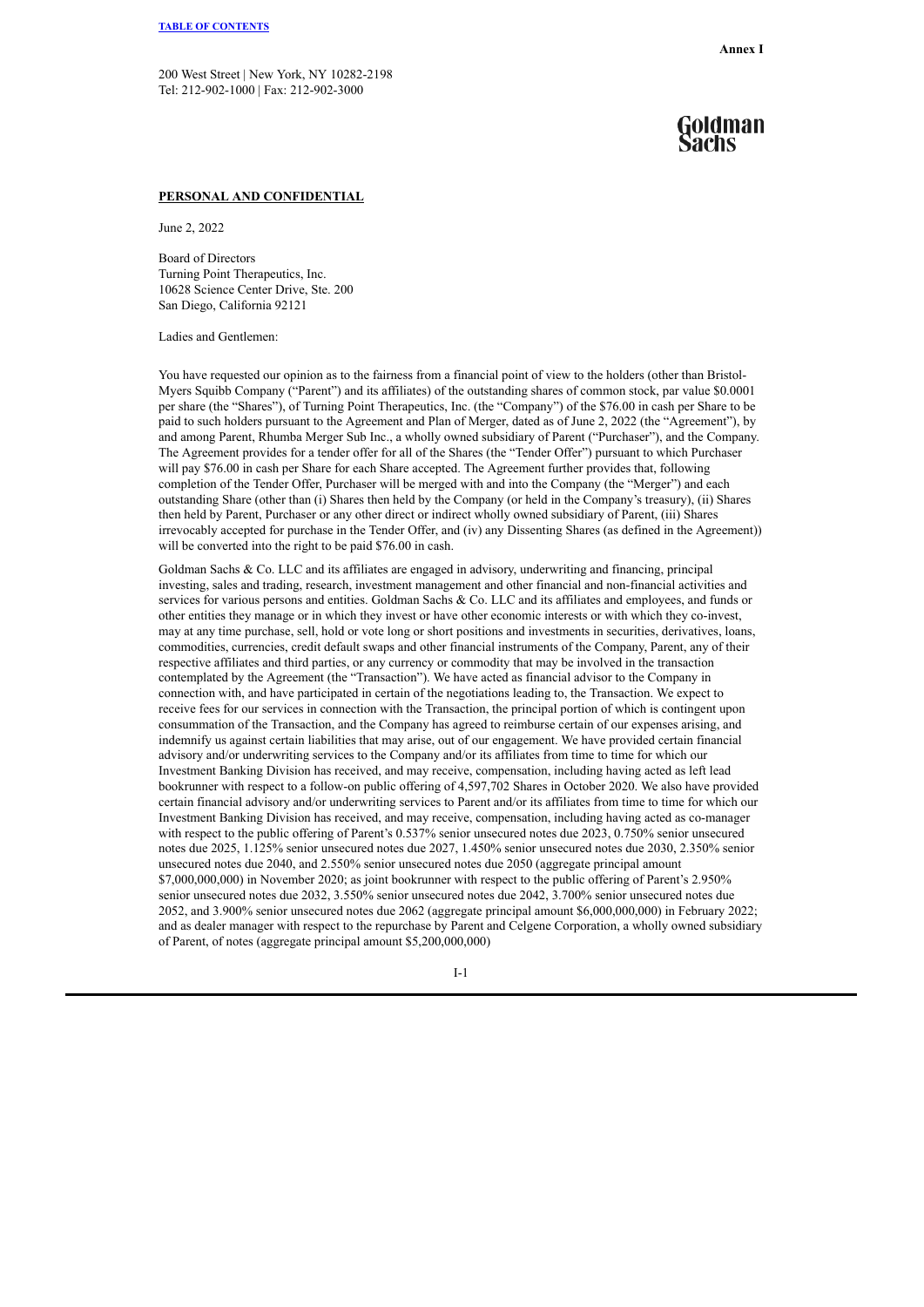Board of Directors Turning Point Therapeutics, Inc. June 2, 2022 Page 2

in March 2022. We may also in the future provide financial advisory and/or underwriting services to the Company, Parent and their respective affiliates for which our Investment Banking Division may receive compensation.

In connection with this opinion, we have reviewed, among other things, the Agreement; annual reports to stockholders and Annual Reports on Form 10-K of the Company for the three fiscal years ended December 31, 2021; the Company's Registration Statement on Form S-1, including the prospectus contained therein dated April 8, 2019, relating to an initial public offering of the Shares; the Company's Registration Statement on Form S-1, including the prospectus contained therein dated September 5, 2019, and the Company's Registration Statement on Form S-3, including the prospectus contained therein dated May 15, 2020 and the prospectus supplements dated May 18, 2020 and October 29, 2020, relating to follow-on public offerings of the Shares; certain interim reports to stockholders and Quarterly Reports on Form 10-Q of the Company; certain other communications from the Company to its stockholders; certain publicly available research analyst reports for the Company; and certain internal financial analyses and forecasts for the Company prepared by its management (the "Forecasts") and certain analyses prepared by the management of the Company related to the expected utilization by the Company of certain net operating loss carryforwards of the Company, as approved for our use by the Company (the "NOL Forecasts"). We have also held discussions with members of the senior management of the Company regarding their assessment of the past and current business operations, financial condition and future prospects of the Company; reviewed the reported price and trading activity for the Shares; compared certain financial and stock market information for the Company with similar information for certain other companies the securities of which are publicly traded; reviewed the financial terms of certain recent business combinations in the biopharmaceutical industry; and performed such other studies and analyses, and considered such other factors, as we deemed appropriate.

For purposes of rendering this opinion, we have, with your consent, relied upon and assumed the accuracy and completeness of all of the financial, legal, regulatory, tax, accounting and other information provided to, discussed with or reviewed by, us, without assuming any responsibility for independent verification thereof. In that regard, we have assumed with your consent that the Forecasts and the NOL Forecasts have been reasonably prepared on a basis reflecting the best currently available estimates and judgments of the management of the Company. We have not made an independent evaluation or appraisal of the assets and liabilities (including any contingent, derivative or other off-balance-sheet assets and liabilities) of the Company and we have not been furnished with any such evaluation or appraisal. We have assumed that all governmental, regulatory or other consents and approvals necessary for the consummation of the Transaction will be obtained without any adverse effect on the expected benefits of the Transaction in any way meaningful to our analysis. We have assumed that the Transaction will be consummated on the terms set forth in the Agreement, without the waiver or modification of any term or condition the effect of which would be in any way meaningful to our analysis.

Our opinion does not address the underlying business decision of the Company to engage in the Transaction, or the relative merits of the Transaction as compared to any strategic alternatives that may be available to the Company; nor does it address any legal, regulatory, tax or accounting matters. We were not requested to solicit, and did not solicit, interest from other parties with respect to an acquisition of, or other change of control business combination with, the Company. This opinion addresses only the fairness from a financial point of view to the holders (other than Parent and its affiliates) of Shares, as of the date hereof, of the \$76.00 in cash per Share to be paid to such holders pursuant to the Agreement. We do not express any view on, and our opinion does not address, any other term or aspect of the Agreement or Transaction or any term or aspect of any other agreement or instrument contemplated by the Agreement or entered into or amended in connection with the Transaction, including, the fairness of the Transaction to, or any consideration received in connection therewith by, the holders of any other class of securities, creditors, or other constituencies of the Company; nor as to the fairness of the amount or nature of any compensation to be paid or payable to any of the officers, directors or

Securities and Investment Services Provided by Goldman Sachs & Co. LLC

 $I-2$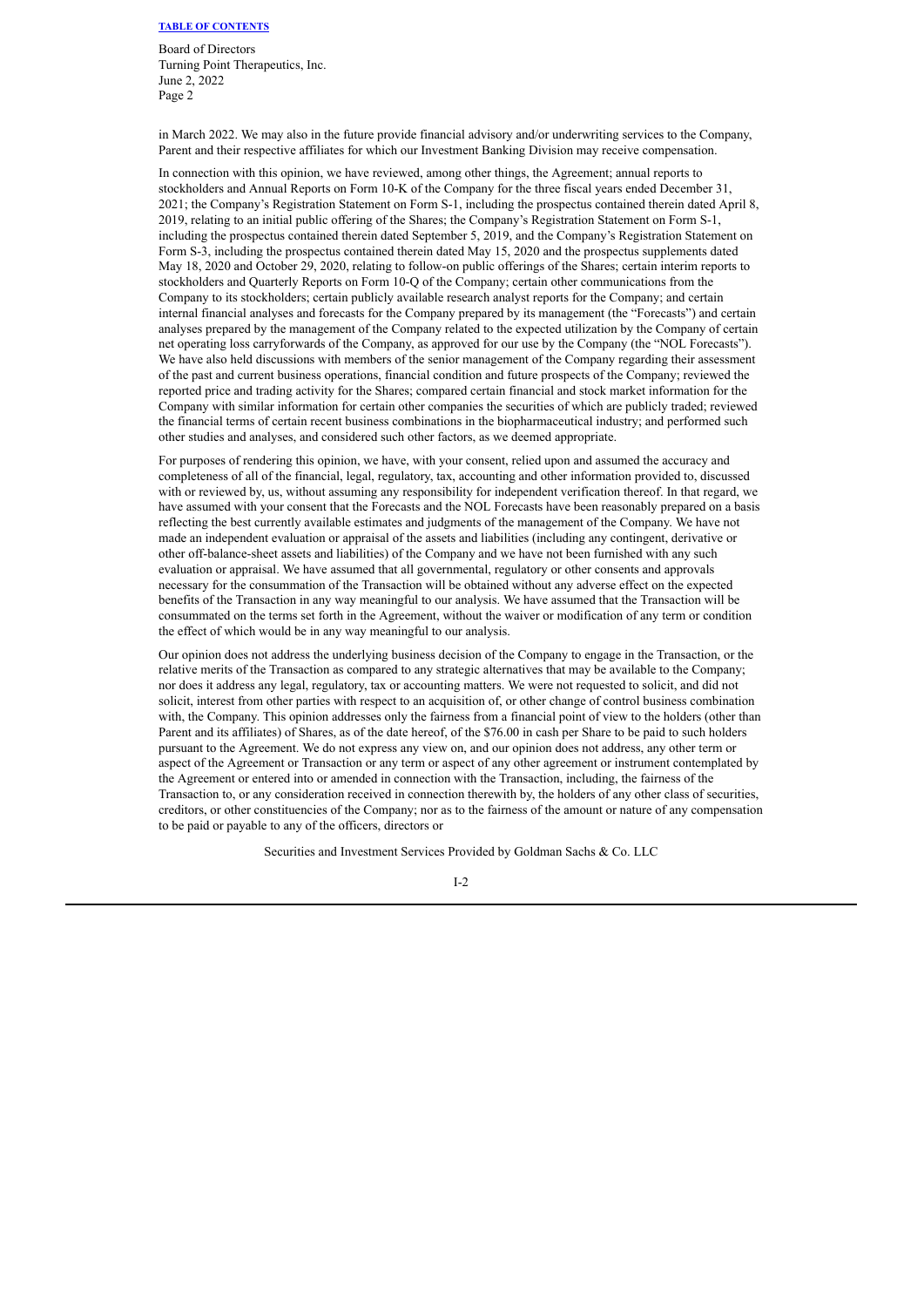Board of Directors Turning Point Therapeutics, Inc. June 2, 2022 Page 3

employees of the Company, or class of such persons, in connection with the Transaction, whether relative to the \$76.00 in cash per Share to be paid to the holders (other than Parent and its affiliates) of Shares pursuant to the Agreement or otherwise. We are not expressing any opinion as to the prices at which the Shares will trade at any time, as to the potential effects of volatility in the credit, financial and stock markets on the Company, Parent or the Transaction, or as to the impact of the Transaction on the solvency or viability of the Company or Parent or the ability of the Company or Parent to pay their respective obligations when they come due. Our opinion is necessarily based on economic, monetary, market and other conditions as in effect on, and the information made available to us as of, the date hereof and we assume no responsibility for updating, revising or reaffirming this opinion based on circumstances, developments or events occurring after the date hereof. Our advisory services and the opinion expressed herein are provided for the information and assistance of the Board of Directors of the Company in connection with its consideration of the Transaction and such opinion does not constitute a recommendation as to whether or not any holder of Shares should tender such Shares in connection with the Tender Offer or any other matter. This opinion has been approved by a fairness committee of Goldman Sachs & Co. LLC.

Based upon and subject to the foregoing, it is our opinion that, as of the date hereof, the \$76.00 in cash per Share to be paid to the holders (other than Parent and its affiliates) of Shares pursuant to the Agreement is fair from a financial point of view to such holders.

Very truly yours,

 $Gddman$  Sache  $EC_0LIC$ 

(GOLDMAN SACHS & CO. LLC)

Securities and Investment Services Provided by Goldman Sachs & Co. LLC

I-3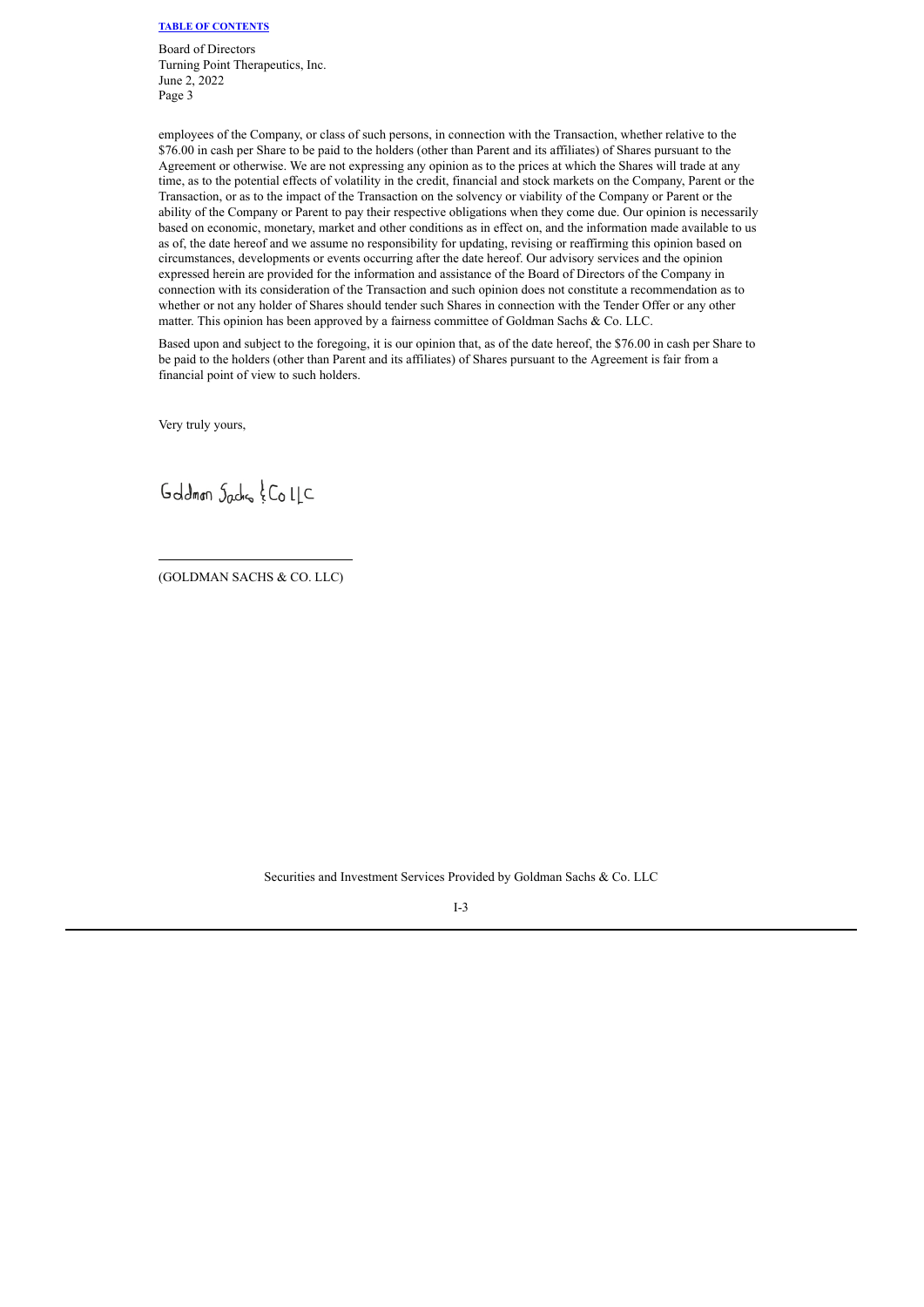#### <span id="page-47-0"></span>**SECTION 262 OF THE DELAWARE GENERAL CORPORATION LAW, APPRAISAL RIGHTS**

#### **§ 262. Appraisal rights**

(a) Any stockholder of a corporation of this State who holds shares of stock on the date of the making of a demand pursuant to subsection (d) of this section with respect to such shares, who continuously holds such shares through the effective date of the merger or consolidation, who has otherwise complied with subsection (d) of this section and who has neither voted in favor of the merger or consolidation nor consented thereto in writing pursuant to § 228 of this title shall be entitled to an appraisal by the Court of Chancery of the fair value of the stockholder's shares of stock under the circumstances described in subsections (b) and (c) of this section. As used in this section, the word "stockholder" means a holder of record of stock in a corporation; the words "stock" and "share" mean and include what is ordinarily meant by those words; and the words "depository receipt" mean a receipt or other instrument issued by a depository representing an interest in one or more shares, or fractions thereof, solely of stock of a corporation, which stock is deposited with the depository.

(b) Appraisal rights shall be available for the shares of any class or series of stock of a constituent corporation in a merger or consolidation to be effected pursuant to  $\S 251$  (other than a merger effected pursuant to  $\S 251(g)$  of this title), § 252, § 254, § 255, § 256, § 257, § 258, § 263 or § 264 of this title:

(1) Provided, however, that no appraisal rights under this section shall be available for the shares of any class or series of stock, which stock, or depository receipts in respect thereof, at the record date fixed to determine the stockholders entitled to receive notice of the meeting of stockholders to act upon the agreement of merger or consolidation (or, in the case of a merger pursuant to  $\S 251(h)$ , as of immediately prior to the execution of the agreement of merger), were either: (i) listed on a national securities exchange or (ii) held of record by more than 2,000 holders; and further provided that no appraisal rights shall be available for any shares of stock of the constituent corporation surviving a merger if the merger did not require for its approval the vote of the stockholders of the surviving corporation as provided in § 251(f) of this title.

(2) Notwithstanding paragraph (b)(1) of this section, appraisal rights under this section shall be available for the shares of any class or series of stock of a constituent corporation if the holders thereof are required by the terms of an agreement of merger or consolidation pursuant to §§ 251, 252, 254, 255, 256, 257, 258, 263 and 264 of this title to accept for such stock anything except:

a. Shares of stock of the corporation surviving or resulting from such merger or consolidation, or depository receipts in respect thereof;

b. Shares of stock of any other corporation, or depository receipts in respect thereof, which shares of stock (or depository receipts in respect thereof) or depository receipts at the effective date of the merger or consolidation will be either listed on a national securities exchange or held of record by more than 2,000 holders;

c. Cash in lieu of fractional shares or fractional depository receipts described in the foregoing paragraphs (b)(2)a. and b. of this section; or

d. Any combination of the shares of stock, depository receipts and cash in lieu of fractional shares or fractional depository receipts described in the foregoing paragraphs (b)(2)a., b. and c. of this section.

(3) In the event all of the stock of a subsidiary Delaware corporation party to a merger effected under § 253 or § 267 of this title is not owned by the parent immediately prior to the merger, appraisal rights shall be available for the shares of the subsidiary Delaware corporation.

(4) [Repealed.]

(c) Any corporation may provide in its certificate of incorporation that appraisal rights under this section shall be available for the shares of any class or series of its stock as a result of an amendment to its certificate of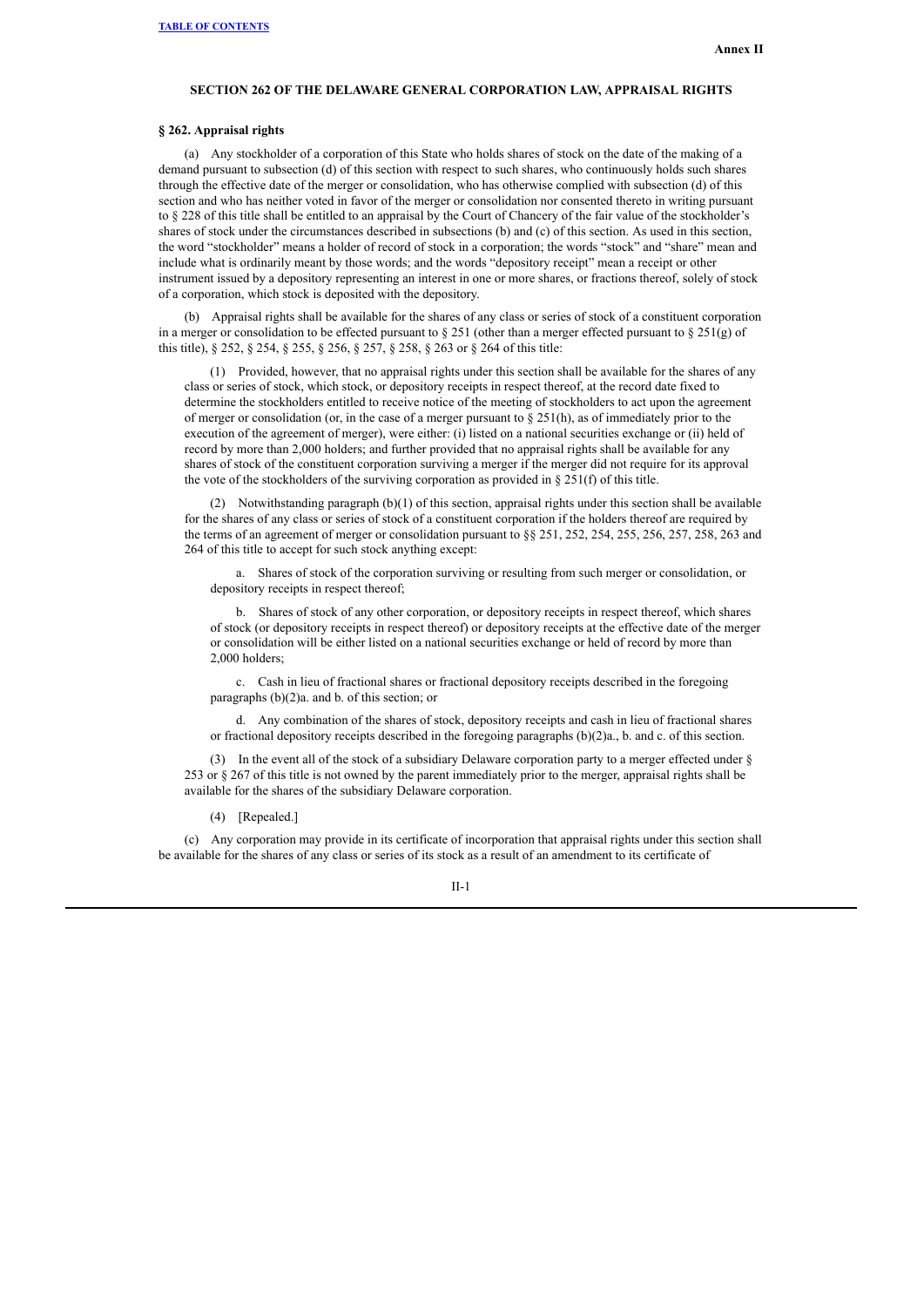incorporation, any merger or consolidation in which the corporation is a constituent corporation or the sale of all or substantially all of the assets of the corporation. If the certificate of incorporation contains such a provision, the provisions of this section, including those set forth in subsections (d), (e), and (g) of this section, shall apply as nearly as is practicable.

#### (d) Appraisal rights shall be perfected as follows:

(1) If a proposed merger or consolidation for which appraisal rights are provided under this section is to be submitted for approval at a meeting of stockholders, the corporation, not less than 20 days prior to the meeting, shall notify each of its stockholders who was such on the record date for notice of such meeting (or such members who received notice in accordance with  $\S 255(c)$  of this title) with respect to shares for which appraisal rights are available pursuant to subsection (b) or (c) of this section that appraisal rights are available for any or all of the shares of the constituent corporations, and shall include in such notice a copy of this section and, if one of the constituent corporations is a nonstock corporation, a copy of § 114 of this title. Each stockholder electing to demand the appraisal of such stockholder's shares shall deliver to the corporation, before the taking of the vote on the merger or consolidation, a written demand for appraisal of such stockholder's shares; provided that a demand may be delivered to the corporation by electronic transmission if directed to an information processing system (if any) expressly designated for that purpose in such notice. Such demand will be sufficient if it reasonably informs the corporation of the identity of the stockholder and that the stockholder intends thereby to demand the appraisal of such stockholder's shares. A proxy or vote against the merger or consolidation shall not constitute such a demand. A stockholder electing to take such action must do so by a separate written demand as herein provided. Within 10 days after the effective date of such merger or consolidation, the surviving or resulting corporation shall notify each stockholder of each constituent corporation who has complied with this subsection and has not voted in favor of or consented to the merger or consolidation of the date that the merger or consolidation has become effective; or

(2) If the merger or consolidation was approved pursuant to § 228, § 251(h), § 253, or § 267 of this title, then either a constituent corporation before the effective date of the merger or consolidation or the surviving or resulting corporation within 10 days thereafter shall notify each of the holders of any class or series of stock of such constituent corporation who are entitled to appraisal rights of the approval of the merger or consolidation and that appraisal rights are available for any or all shares of such class or series of stock of such constituent corporation, and shall include in such notice a copy of this section and, if 1 of the constituent corporations is a nonstock corporation, a copy of § 114 of this title. Such notice may, and, if given on or after the effective date of the merger or consolidation, shall, also notify such stockholders of the effective date of the merger or consolidation. Any stockholder entitled to appraisal rights may, within 20 days after the date of giving such notice or, in the case of a merger approved pursuant to  $\S 251(h)$  of this title, within the later of the consummation of the offer contemplated by  $\frac{8.251(h)}{h}$  of this title and 20 days after the date of giving such notice, demand in writing from the surviving or resulting corporation the appraisal of such holder's shares; provided that a demand may be delivered to the corporation by electronic transmission if directed to an information processing system (if any) expressly designated for that purpose in such notice. Such demand will be sufficient if it reasonably informs the corporation of the identity of the stockholder and that the stockholder intends thereby to demand the appraisal of such holder's shares. If such notice did not notify stockholders of the effective date of the merger or consolidation, either (i) each such constituent corporation shall send a second notice before the effective date of the merger or consolidation notifying each of the holders of any class or series of stock of such constituent corporation that are entitled to appraisal rights of the effective date of the merger or consolidation or (ii) the surviving or resulting corporation shall send such a second notice to all such holders on or within 10 days after such effective date; provided, however, that if such second notice is sent more than 20 days following the sending of the first notice or, in the case of a merger approved pursuant to  $\delta$ 251(h) of this title, later than the later of the consummation of the offer contemplated by  $\S 251(h)$  of this title and 20 days following the sending of the first notice, such second notice need only be sent to each stockholder who is entitled to appraisal rights and who has demanded appraisal of such holder's shares in accordance with this subsection. An affidavit of the secretary or assistant secretary or of the transfer agent of the corporation that is required to give either notice that such notice has been given shall, in the absence of fraud, be prima facie evidence of the facts stated therein. For purposes of determining the stockholders entitled to receive either notice, each constituent corporation may fix, in advance, a record date that shall be not more than 10 days prior to the date the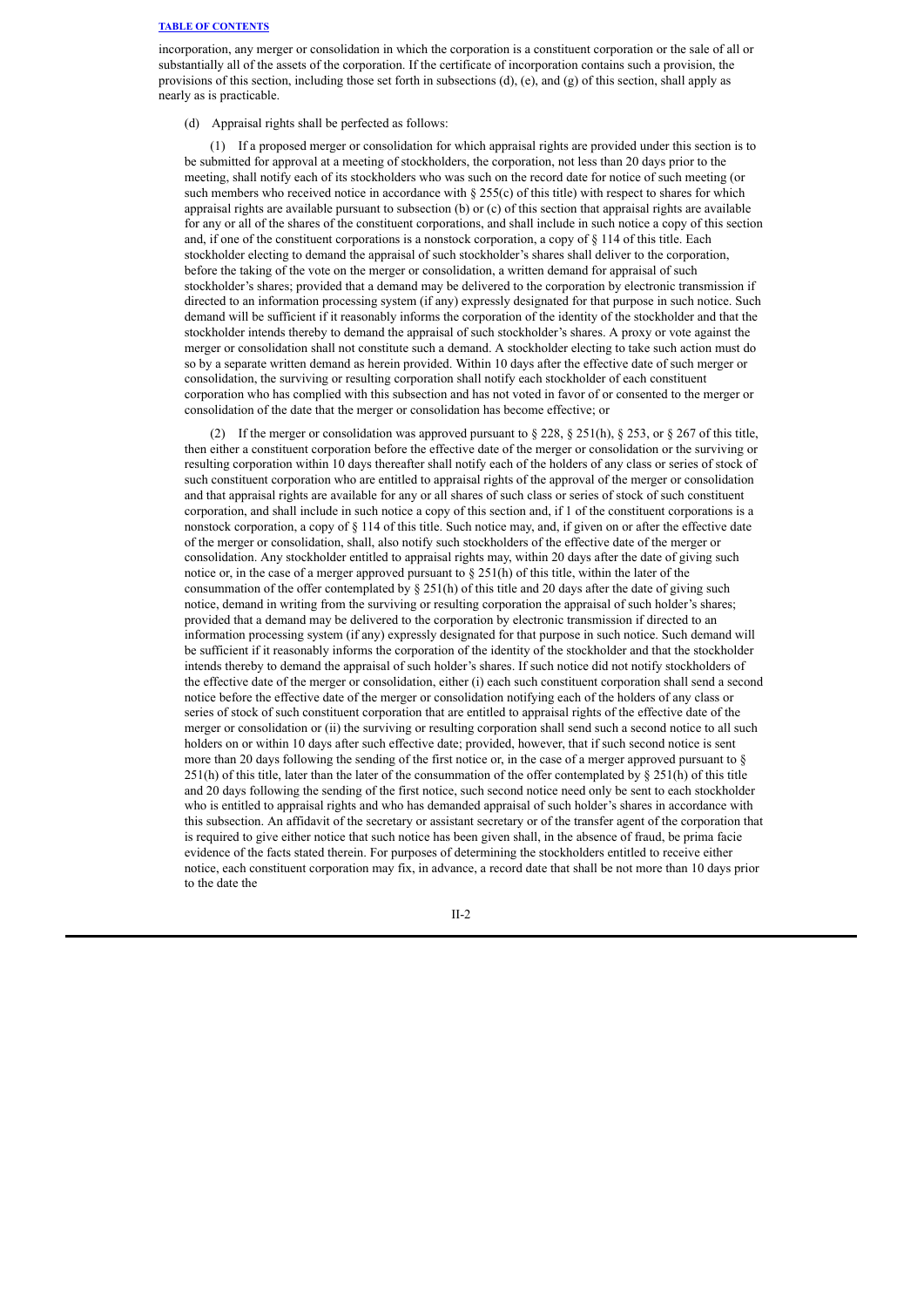notice is given, provided, that if the notice is given on or after the effective date of the merger or consolidation, the record date shall be such effective date. If no record date is fixed and the notice is given prior to the effective date, the record date shall be the close of business on the day next preceding the day on which the notice is given.

(e) Within 120 days after the effective date of the merger or consolidation, the surviving or resulting corporation or any stockholder who has complied with subsections (a) and (d) of this section hereof and who is otherwise entitled to appraisal rights, may commence an appraisal proceeding by filing a petition in the Court of Chancery demanding a determination of the value of the stock of all such stockholders. Notwithstanding the foregoing, at any time within 60 days after the effective date of the merger or consolidation, any stockholder who has not commenced an appraisal proceeding or joined that proceeding as a named party shall have the right to withdraw such stockholder's demand for appraisal and to accept the terms offered upon the merger or consolidation. Within 120 days after the effective date of the merger or consolidation, any stockholder who has complied with the requirements of subsections (a) and (d) of this section hereof, upon request given in writing (or by electronic transmission directed to an information processing system (if any) expressly designated for that purpose in the notice of appraisal), shall be entitled to receive from the corporation surviving the merger or resulting from the consolidation a statement setting forth the aggregate number of shares not voted in favor of the merger or consolidation (or, in the case of a merger approved pursuant to  $\S 251(h)$  of this title, the aggregate number of shares (other than any excluded stock (as defined in  $\S$  251(h)(6)d. of this title)) that were the subject of, and were not tendered into, and accepted for purchase or exchange in, the offer referred to in  $\S 251(h)(2)$ ), and, in either case, with respect to which demands for appraisal have been received and the aggregate number of holders of such shares. Such statement shall be given to the stockholder within 10 days after such stockholder's request for such a statement is received by the surviving or resulting corporation or within 10 days after expiration of the period for delivery of demands for appraisal under subsection (d) of this section hereof, whichever is later. Notwithstanding subsection (a) of this section, a person who is the beneficial owner of shares of such stock held either in a voting trust or by a nominee on behalf of such person may, in such person's own name, file a petition or request from the corporation the statement described in this subsection.

(f) Upon the filing of any such petition by a stockholder, service of a copy thereof shall be made upon the surviving or resulting corporation, which shall within 20 days after such service file in the office of the Register in Chancery in which the petition was filed a duly verified list containing the names and addresses of all stockholders who have demanded payment for their shares and with whom agreements as to the value of their shares have not been reached by the surviving or resulting corporation. If the petition shall be filed by the surviving or resulting corporation, the petition shall be accompanied by such a duly verified list. The Register in Chancery, if so ordered by the Court, shall give notice of the time and place fixed for the hearing of such petition by registered or certified mail to the surviving or resulting corporation and to the stockholders shown on the list at the addresses therein stated. Such notice shall also be given by one or more publications at least one week before the day of the hearing, in a newspaper of general circulation published in the City of Wilmington, Delaware or such publication as the Court deems advisable. The forms of the notices by mail and by publication shall be approved by the Court, and the costs thereof shall be borne by the surviving or resulting corporation.

(g) At the hearing on such petition, the Court shall determine the stockholders who have complied with this section and who have become entitled to appraisal rights. The Court may require the stockholders who have demanded an appraisal for their shares and who hold stock represented by certificates to submit their certificates of stock to the Register in Chancery for notation thereon of the pendency of the appraisal proceedings; and if any stockholder fails to comply with such direction, the Court may dismiss the proceedings as to such stockholder. If immediately before the merger or consolidation the shares of the class or series of stock of the constituent corporation as to which appraisal rights are available were listed on a national securities exchange, the Court shall dismiss the proceedings as to all holders of such shares who are otherwise entitled to appraisal rights unless (1) the total number of shares entitled to appraisal exceeds 1% of the outstanding shares of the class or series eligible for appraisal, (2) the value of the consideration provided in the merger or consolidation for such total number of shares exceeds \$1 million, or (3) the merger was approved pursuant to § 253 or § 267 of this title.

(h) After the Court determines the stockholders entitled to an appraisal, the appraisal proceeding shall be conducted in accordance with the rules of the Court of Chancery, including any rules specifically governing appraisal proceedings. Through such proceeding the Court shall determine the fair value of the shares exclusive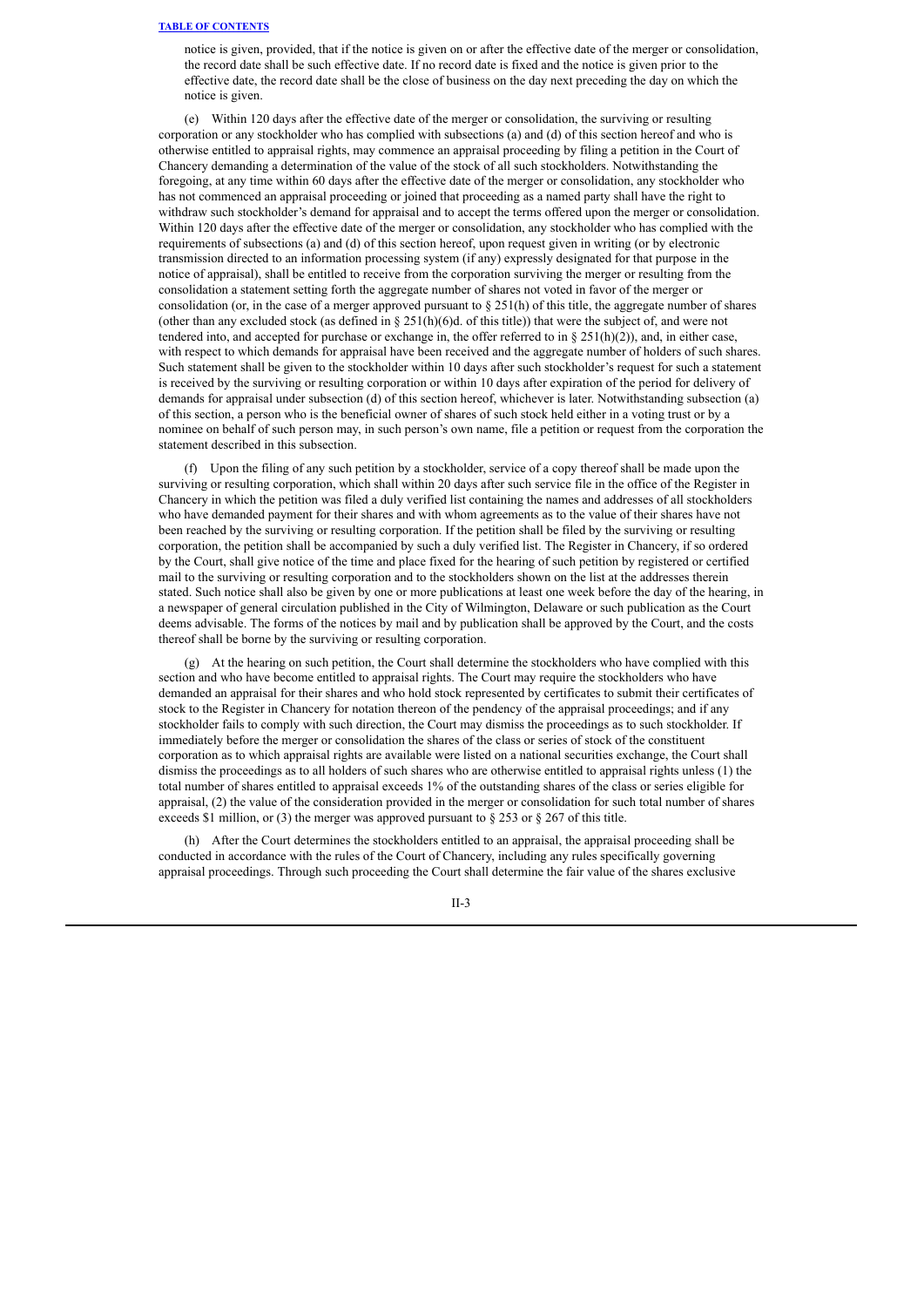of any element of value arising from the accomplishment or expectation of the merger or consolidation, together with interest, if any, to be paid upon the amount determined to be the fair value. In determining such fair value, the Court shall take into account all relevant factors. Unless the Court in its discretion determines otherwise for good cause shown, and except as provided in this subsection, interest from the effective date of the merger through the date of payment of the judgment shall be compounded quarterly and shall accrue at 5% over the Federal Reserve discount rate (including any surcharge) as established from time to time during the period between the effective date of the merger and the date of payment of the judgment. At any time before the entry of judgment in the proceedings, the surviving corporation may pay to each stockholder entitled to appraisal an amount in cash, in which case interest shall accrue thereafter as provided herein only upon the sum of (1) the difference, if any, between the amount so paid and the fair value of the shares as determined by the Court, and (2) interest theretofore accrued, unless paid at that time. Upon application by the surviving or resulting corporation or by any stockholder entitled to participate in the appraisal proceeding, the Court may, in its discretion, proceed to trial upon the appraisal prior to the final determination of the stockholders entitled to an appraisal. Any stockholder whose name appears on the list filed by the surviving or resulting corporation pursuant to subsection (f) of this section and who has submitted such stockholder's certificates of stock to the Register in Chancery, if such is required, may participate fully in all proceedings until it is finally determined that such stockholder is not entitled to appraisal rights under this section.

(i) The Court shall direct the payment of the fair value of the shares, together with interest, if any, by the surviving or resulting corporation to the stockholders entitled thereto. Payment shall be so made to each such stockholder, in the case of holders of uncertificated stock forthwith, and the case of holders of shares represented by certificates upon the surrender to the corporation of the certificates representing such stock. The Court's decree may be enforced as other decrees in the Court of Chancery may be enforced, whether such surviving or resulting corporation be a corporation of this State or of any state.

(j) The costs of the proceeding may be determined by the Court and taxed upon the parties as the Court deems equitable in the circumstances. Upon application of a stockholder, the Court may order all or a portion of the expenses incurred by any stockholder in connection with the appraisal proceeding, including, without limitation, reasonable attorney's fees and the fees and expenses of experts, to be charged pro rata against the value of all the shares entitled to an appraisal.

(k) From and after the effective date of the merger or consolidation, no stockholder who has demanded appraisal rights as provided in subsection (d) of this section shall be entitled to vote such stock for any purpose or to receive payment of dividends or other distributions on the stock (except dividends or other distributions payable to stockholders of record at a date which is prior to the effective date of the merger or consolidation); provided, however, that if no petition for an appraisal shall be filed within the time provided in subsection (e) of this section, or if such stockholder shall deliver to the surviving or resulting corporation a written withdrawal of such stockholder's demand for an appraisal and an acceptance of the merger or consolidation, either within 60 days after the effective date of the merger or consolidation as provided in subsection (e) of this section or thereafter with the written approval of the corporation, then the right of such stockholder to an appraisal shall cease. Notwithstanding the foregoing, no appraisal proceeding in the Court of Chancery shall be dismissed as to any stockholder without the approval of the Court, and such approval may be conditioned upon such terms as the Court deems just; provided, however that this provision shall not affect the right of any stockholder who has not commenced an appraisal proceeding or joined that proceeding as a named party to withdraw such stockholder's demand for appraisal and to accept the terms offered upon the merger or consolidation within 60 days after the effective date of the merger or consolidation, as set forth in subsection (e) of this section.

(l) The shares of the surviving or resulting corporation to which the shares of such objecting stockholders would have been converted had they assented to the merger or consolidation shall have the status of authorized and unissued shares of the surviving or resulting corporation.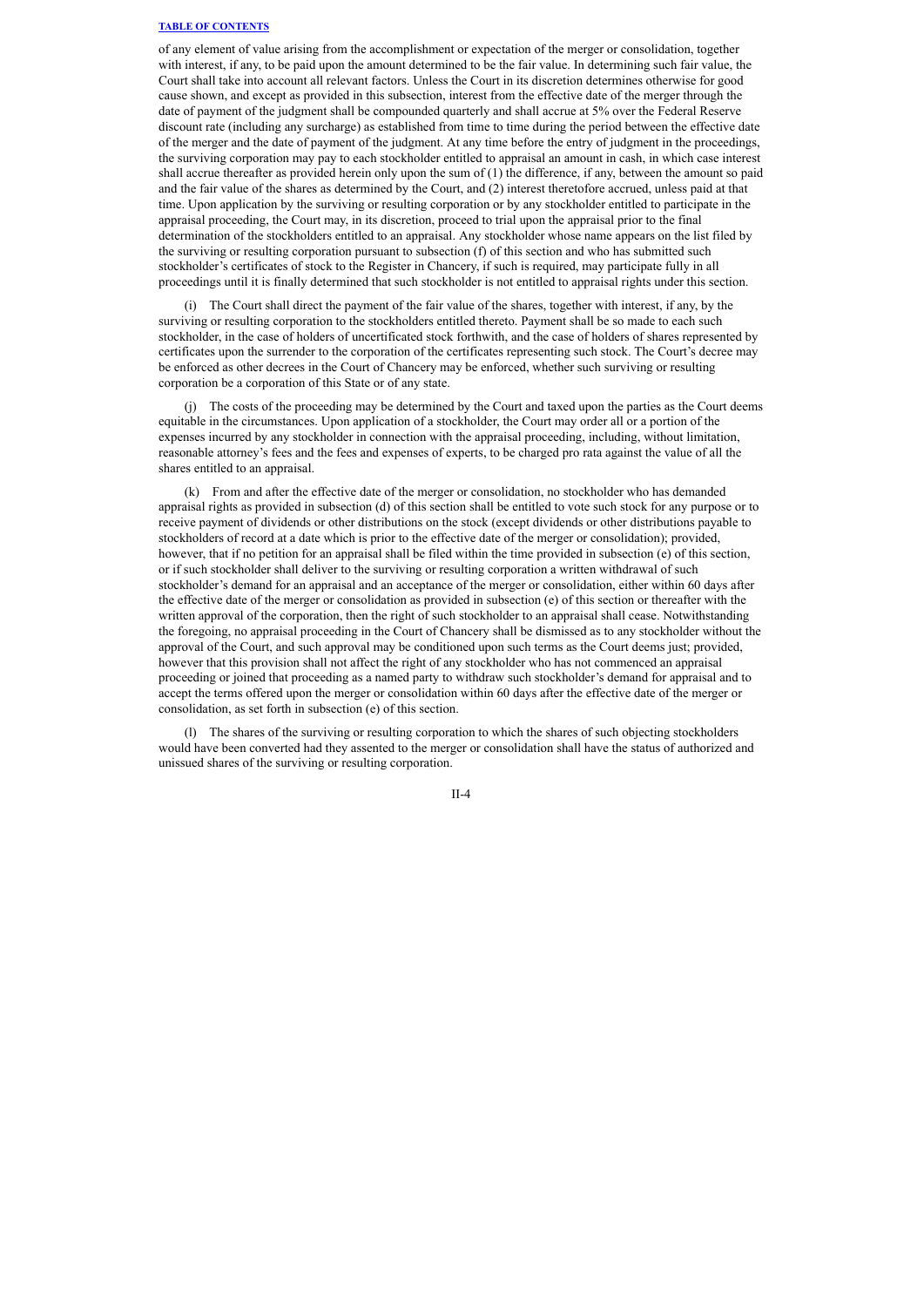#### **MUTUAL NON-DISCLOSURE AGREEMENT**

<span id="page-51-0"></span>THIS MUTUAL NON-DISCLOSURE AGREEMENT ("Agreement") is made effective as of March 6, 2022 (the "Effective Date"), by and between TURNING POINT THERAPEUTICS, INC., a Delaware corporation ("Turning Point"), and BRISTOL-MYERS SQUIBB COMPANY, a Delaware corporation ("Company"), for the purpose of assuring the protection and preservation of the confidential and/or proprietary nature of information to be made available by each party to the other in connection with the parties' evaluation of a potential business relationship between the parties and/or their Affiliates (the "*Authorized Purpose*"). The parties hereby agree as follows:

**1. Confidential Information.** Subject to the limitations set forth in Section 2, all information disclosed by one party (including information disclosed by any of such party's or its Affiliates' officers, directors, employees, consultants, accountants, financial advisors and other professional representatives or agents, including legal counsel (collectively, "*Representatives*"), on such party's behalf) to the other party (including any of the other party's Representatives), whether in oral, written, graphic, electronic or other form, shall be deemed to be "*Confidential Information*" of the disclosing party (the "*Disclosing Party*"). In particular, Confidential Information may include, without limitation, know-how, inventions, ideas, discoveries, developments, designs, techniques, tangible and intangible information, chemical libraries, reaction protocols for chemical libraries, chemical design and model relationship data, chemical databases, assays, samples, media and other biological materials, procedures and formulations for producing any such materials, products, processes, drawings, improvements, formulas, equations, methods, developmental or experimental work, research or clinical data, instruments, devices, computer software and hardware, and information regarding research, development, current and proposed products and services, marketing and selling, business plans, business methods, budgets, finances, licensing, collaboration and development arrangements, prices and costs, buying habits and practices, contact and mailing lists and databases, vendors, customers and clients, and potential business opportunities. The existence and terms of this Agreement, including the existence of any discussions or negotiations between the parties concerning a possible transaction, shall be deemed to be Confidential Information of each of the parties. "*Af iliate*" shall mean any business entity controlled by, controlling, or under common control with a party hereto. For the purpose of the preceding definition, a business entity shall be deemed to "control" another business entity, if it owns, directly or indirectly, more than 50% of the outstanding voting securities, capital stock, or other comparable equity or ownership interest of such business entity.

**2. Exceptions.** Confidential Information of a Disclosing Party shall not include information that the other party (the *"Receiving Party"*) can demonstrate by competent written proof: (a) is now, or hereafter becomes, through no breach of this Agreement by the Receiving Party, generally known or available; (b) is known by the Receiving Party at the time of receiving such information, as evidenced by its pre-existing written records; (c) is hereafter furnished to the Receiving Party by a third party, as a matter of right and without restriction on disclosure; or (d) is hereafter independently developed by the Receiving Party without reference to or reliance upon Confidential Information and without any breach of this Agreement. For purposes of clause (a) of this Section 2, no combination of elements within the Confidential Information shall be deemed to be part of the public domain merely because the individual elements of such combination are part of the public domain, unless the entire combination itself, or the entire principle of use or operation of such combination (if any), is part of the public domain. In addition, no element within the Confidential Information shall be deemed to be a part of the public domain merely because it is embraced by more general information or data that is part of the public domain.

Page 1 of 6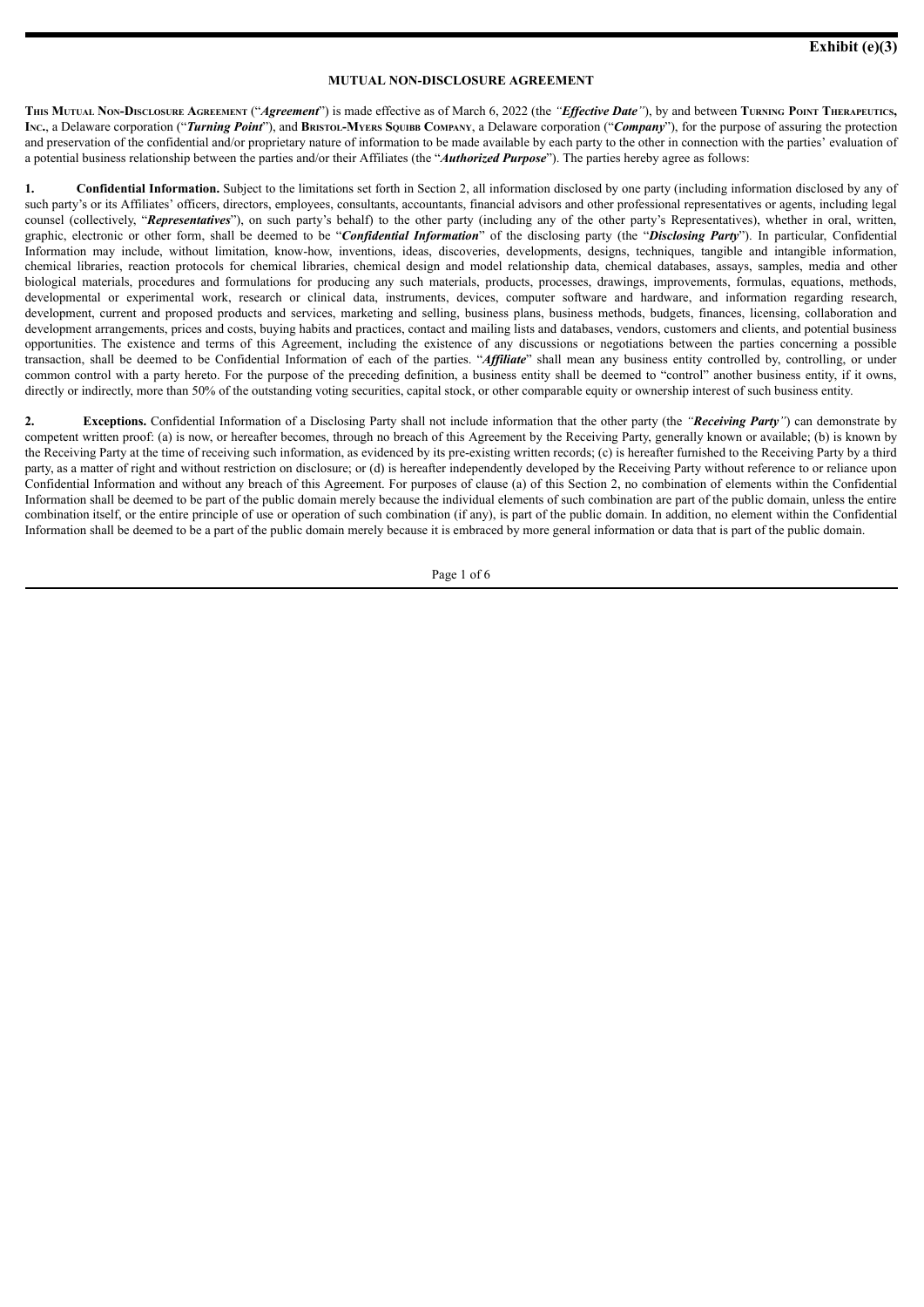**3. Non-Disclosure and Non-Use Obligations.** The Receiving Party shall maintain all Confidential Information of the Disclosing Party in trust and confidence and shall not disclose any Confidential Information of the Disclosing Party to any third party, other than to its Representatives as set forth herein. The Receiving Party may use Confidential Information of the Disclosing Party solely for the Authorized Purpose and for no other purpose. The Receiving Party shall not use Confidential Information of the Disclosing Party for any purpose or in any manner that would constitute a violation of any laws or regulations, including, without limitation, any applicable export control laws. The Receiving Party shall only permit access to Confidential Information of the Disclosing Party to those of the Receiving Party's Representatives who (a) have a need to know such information for the Authorized Purpose, (b) have been advised by the Receiving Party of the Receiving Party's obligations under this Agreement, and (c) are bound contractually or by legal or fiduciary obligations of non-disclosure and non-use at least as stringent as those contained herein. The failure of any Representative of the Receiving Party to comply with the terms and conditions of this Agreement shall be considered a breach of this Agreement by the Receiving Party. The Receiving Party shall immediately notify the Disclosing Party in the event of any loss, unauthorized disclosure or unauthorized use of, or any inability to account for, any Confidential Information of the Disclosing Party.

**4. Authorized Disclosure.** Notwithstanding the provisions of Section 3, the Receiving Party may disclose Confidential Information of the Disclosing Party, without violating its obligations under this Agreement, to the extent the disclosure is required by a valid order of a court or other governmental body of competent jurisdiction or is otherwise required by law or regulation, *provided* that the Receiving Party shall give reasonable prior written notice to the Disclosing Party of such required disclosure and, at the Disclosing Party's request and expense, shall cooperate with the Disclosing Party's efforts to contest such requirement, to obtain a protective order requiring that the Confidential Information so disclosed be used only for the purposes for which the order was issued or the law or regulation required, and/or to obtain other confidential treatment of such Confidential Information.

**5. Copies.** Confidential Information of the Disclosing Party shall not be reproduced by the Receiving Party in any form except as required to accomplish the intent of this Agreement. Any reproduction by the Receiving Party of any Confidential Information of the Disclosing Party shall be and remain the property of the Disclosing Party and shall contain any and all confidential or proprietary notices or legends which appear on the original. All Confidential Information of the Disclosing Party (including all copies thereof) shall at all times remain the property of the Disclosing Party. Upon termination or expiration of this Agreement, or upon the Disclosing Party's earlier request, the Receiving Party shall return to the Disclosing Party or destroy (and certify in writing the destruction of) all Confidential Information of the Disclosing Party (including all copies, records and other embodiments thereof, in any medium) in the Receiving Party's possession; *provided, however*, that the Receiving Party may retain a single hard copy of the Confidential Information in the Receiving Party's secure archives for the sole purpose of monitoring compliance with its continuing obligations hereunder; *provided, further*, that neither the Receiving Party nor its Representatives shall be required to return or destroy copies of the Confidential Information made in routine back-up of its information technology systems in the ordinary course of business if access to such copies is limited to members of the Receiving Party's or its Representatives' information technology and legal departments.

Page 2 of 6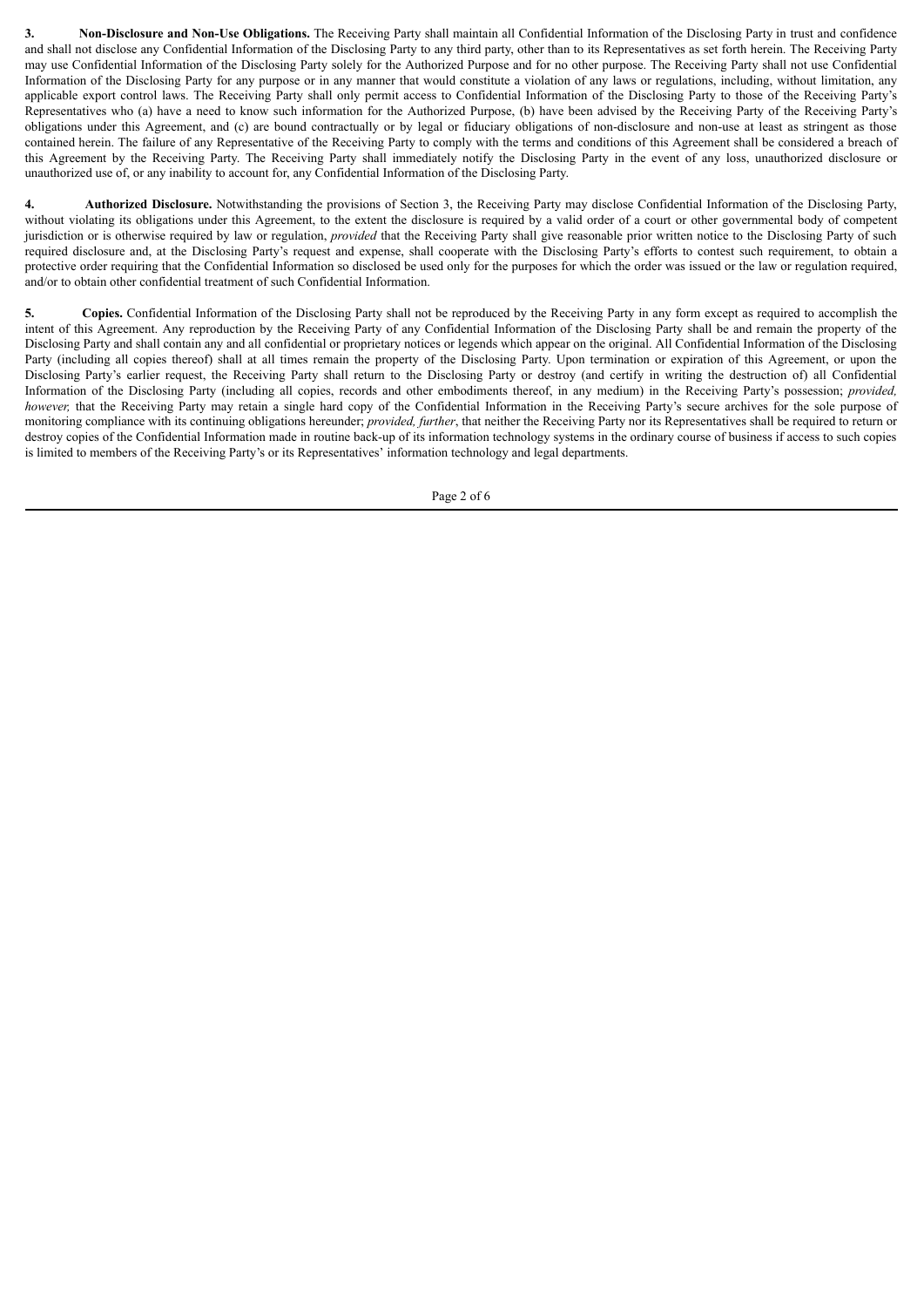**6. No License.** The Receiving Party acknowledges and agrees that nothing contained in this Agreement shall be construed as granting, expressly or by implication, to the Receiving Party any right or license to any inventions, patent rights, copyrights, trademarks or other intellectual property rights of the Disclosing Party. Nothing in this Agreement grants the Receiving Party the right to retain, distribute or commercialize any Confidential Information, or to use it in any manner other than as expressly permitted by Section 3. Nothing in this Agreement shall impose any obligation upon either party to negotiate or consummate a business relationship or any other transaction with the other party, to continue discussions with the other party, or to prevent either party from pursuing similar discussions, negotiations and business relationships with third parties.

**7. No Warranties.** The Confidential Information is provided "as is." The Disclosing Party expressly disclaims any and all warranties of any kind, express or implied, including, without limitation, the warranties of merchantability, fitness for <sup>a</sup> particular purpose and non-infringement. Without limiting the generality of the foregoing, the Disclosing Party makes no warranty as to the accuracy or completeness of the Confidential Information. Neither the Disclosing Party nor any of the Disclosing Party's Representatives shall have any liability to the Receiving Party or any of the Receiving Party's Representatives resulting from the Receiving Party's or its Representatives' receipt or use of Confidential Information.

**8. Standstill Provision**. During the one (1) year period commencing on the Effective Date (the "*Standstill Period*"), neither Company nor any of Company's Representatives on behalf Company will, in any manner, directly or indirectly:

**(a)** make, effect, initiate, cause or participate in (i) any acquisition of beneficial ownership of any securities of Turning Point (including derivatives thereof), (ii) any acquisition of any assets of Turning Point, (iii) any tender offer, exchange offer, merger, business combination, recapitalization, restructuring, liquidation, dissolution or extraordinary transaction involving Turning Point or involving any securities or assets of Turning Point (collectively, a transaction specified in clause (a)(i), (a)(ii) and (a)(iii) involving a majority of Turning Point's outstanding capital stock or consolidated assets, is referred to as a ("*Business Combination"*), or (iv) any "solicitation" of "proxies" (as those terms are used in the proxy rules of the Securities and Exchange Commission) or consents with respect to any securities of Turning Point;

**(b)** form, join or participate in a "group" (as defined in the Securities Exchange Act of 1934, as amended, and the rules promulgated thereunder) with respect to the beneficial ownership of any securities of Turning Point;

**(c)** act, alone or in concert with others, to seek to control or influence the management, board of directors or policies of Turning Point;

**(d)** take any action that might require the Company to make a public announcement regarding any of the types of matters set forth in clause "(a)" of this sentence;

**(e)** agree or offer to take, or encourage or propose (publicly or otherwise) the taking of, any action referred to in clause "(a)", "(b)", "(c)" or "(d)" of this sentence;

Page 3 of 6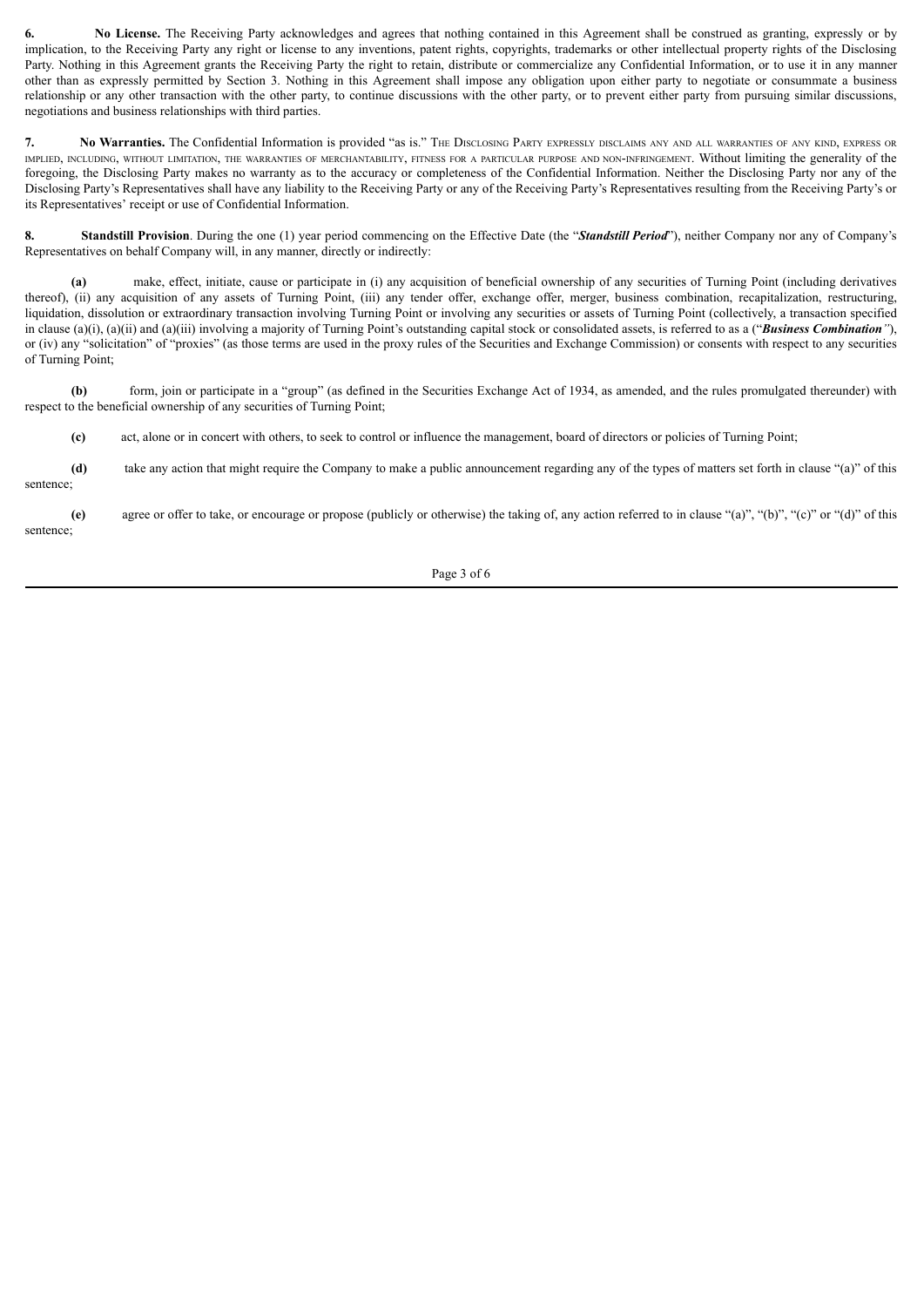**(f)** assist, induce or encourage any other individual, corporation, partnership, entity, group, tribunal or governmental authority (each such party referred to herein as a "**Person**") to take any action of the type referred to in clause "(a)", "(b)", "(c)", "(d)" or "(e)" of this sentence;

**(g)** enter into any discussions, negotiations, arrangement or agreement with any other Person relating to any of the foregoing; or

**(h)** request or propose (either directly or indirectly) that Turning Point or any of Turning Point's Representatives amend, waive or consider the amendment or waiver of any provision set forth in this Section 8 (including this sub-paragraph);

provided, however, that the Standstill Period shall terminate (x) upon Turning Point's entry into a definitive agreement providing for a Business Combination or (y) if any person commences a tender or exchange offer which, if consummated, would result in such person's acquisition of beneficial ownership of more than 50% of the outstanding voting securities of Turning Point, and in connection therewith, Turning Point files with the Securities and Exchange Commission a Schedule 14D-9 with respect to such offer that recommends that Turning Point's stockholders accept such offer.

Notwithstanding any other provision of this Agreement to the contrary, nothing herein will prevent Company or its Representatives from communicating with Turning Point's Chief Executive Officer or Chairman of Turning Point's Board of Directors (or any duly constituted committee thereof) with respect to a Business Combination or requesting Turning Point's Chief Executive Officer or Chairman of Turning Point's Board of Directors (or any duly constituted committee thereof) for a waiver of the provisions of this Section 8; provided, that such communication or request is made confidentially and would not reasonably be expected to require public disclosure by Turning Point with respect thereto; and nothing in this Section 8 shall be construed to prohibit passive investments made in the ordinary course of business in connection with retirement plans, 401(k) plans, mutual funds, pension plans, or similar arrangements, in each case, only if not specifically targeted to an investment in Turning Point and not resulting in any filing obligation under Section 13 of the Exchange Act. The expiration of the Standstill Period will not terminate or otherwise affect any of the other provisions of this Agreement.

**9. Term.** The term of this Agreement will begin on the Effective Date and expire on the first anniversary of the Effective Date. Either party may terminate this Agreement prior to its expiration upon 30 days' prior written notice to the other party. The provisions of Sections 3, 4, 5, 6, 7, 9, 10, 11, 12, 13, 14, 15, 16 and 17 of this Agreement, including the parties' respective rights and obligations thereunder, shall survive expiration or any termination of this Agreement and continue for a period of five (5) years from the date of such expiration or termination; *provided* that Section 8 shall survive only for the Standstill Period, unless earlier terminated as set forth in Section 8.

**10. Entire Agreement.** This Agreement constitutes the final, complete and exclusive agreement between the parties with respect to the subject matter hereof, and supersedes all prior and contemporaneous agreements, representations and understandings of the parties with respect to such subject matter. This Agreement may not be amended except by a writing signed by both parties hereto.

Page 4 of 6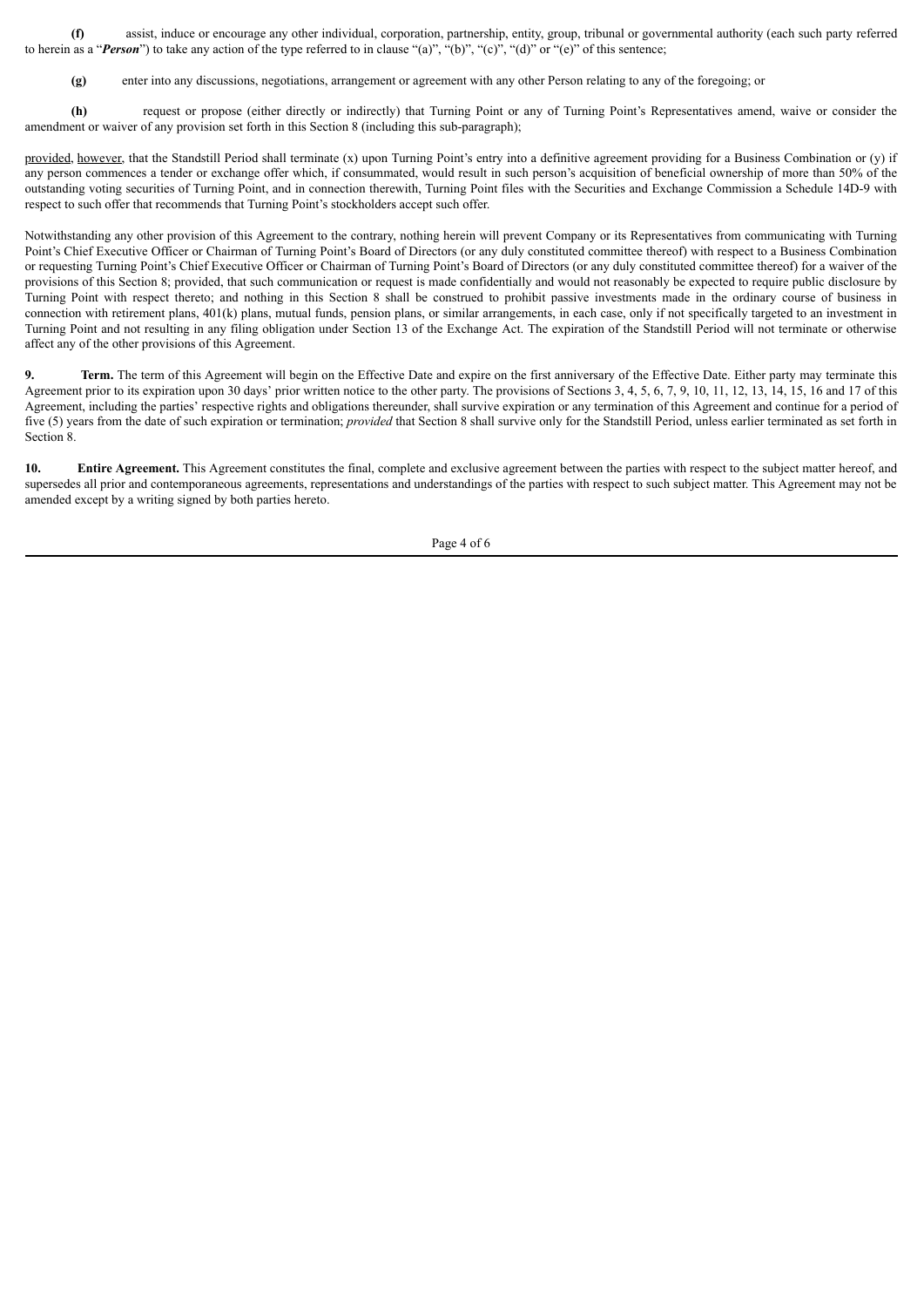**11. Non-Waiver.** The waiver from time to time by a party of any of its rights or its failure to exercise any right or remedy shall not operate or be construed as a continuing waiver of same or of any other of such party's rights or remedies provided in this Agreement. No waiver by a party of a particular provision, right or remedy shall be effective unless in writing and signed by such party.

12. **Governing Law.** This Agreement shall be governed by and construed in accordance with the laws of the State of Delaware, without regard to its conflicts of laws principles.

**13. Injunctive Relief.** Each party hereby acknowledges and agrees that in the event of any breach of this Agreement by such party, including, without limitation, the actual or threatened disclosure or unauthorized use of Confidential Information of the other party without the prior express written consent of the other party, the other party would suffer an irreparable injury such that no remedy at law would adequately protect or appropriately compensate the other party for such injury. Accordingly, each party agrees that the other party shall have the right to enforce this Agreement and any of its provisions by injunction, specific performance or other equitable relief, without bond and without prejudice to any other rights and remedies that the other party may have for a breach of this Agreement.

**14. Severability.** If any provision of this Agreement is found by a court or other governmental authority of competent jurisdiction to be unenforceable or invalid, such unenforceability or invalidity shall not render this Agreement unenforceable or invalid as a whole and in such event, such provision shall be changed and interpreted so as to best accomplish the objectives of such unenforceable or invalid provision within the limits of applicable law.

**15. Successors and Assigns.** The parties' rights and obligations under this Agreement will bind and inure to the benefit of their respective successors and permitted assigns. Neither party shall assign or delegate its obligations under this Agreement, either in whole or in part, without the prior written consent of the other party.

16. Notice. Any notice permitted or required to be given under this Agreement shall be in writing and shall be delivered by personal delivery, by any method of mail (postage prepaid) requiring return receipt, by overnight courier, or by facsimile, to the party to be notified at its address given on the signature page of this Agreement, or at any address such party has previously designated by prior written notice to the other. Notice shall be deemed sufficiently given for all purposes upon the earliest of: (a) the date of actual receipt; (b) if mailed, three (3) days after the date of postmark; or (c) if delivered by overnight courier, the next business day the overnight courier regularly makes deliveries.

17. Interpretation. The headings preceding the text of the sections of this Agreement are inserted solely for convenience and ease of reference only and shall not constitute any part of this Agreement, or have any effect on its interpretation or construction. This Agreement has been prepared in the English language and the English language shall control its interpretation. In addition, all notices required or permitted to be given hereunder, and all written, electronic, oral or other communications between the parties regarding this Agreement shall be in the English language.

Page 5 of 6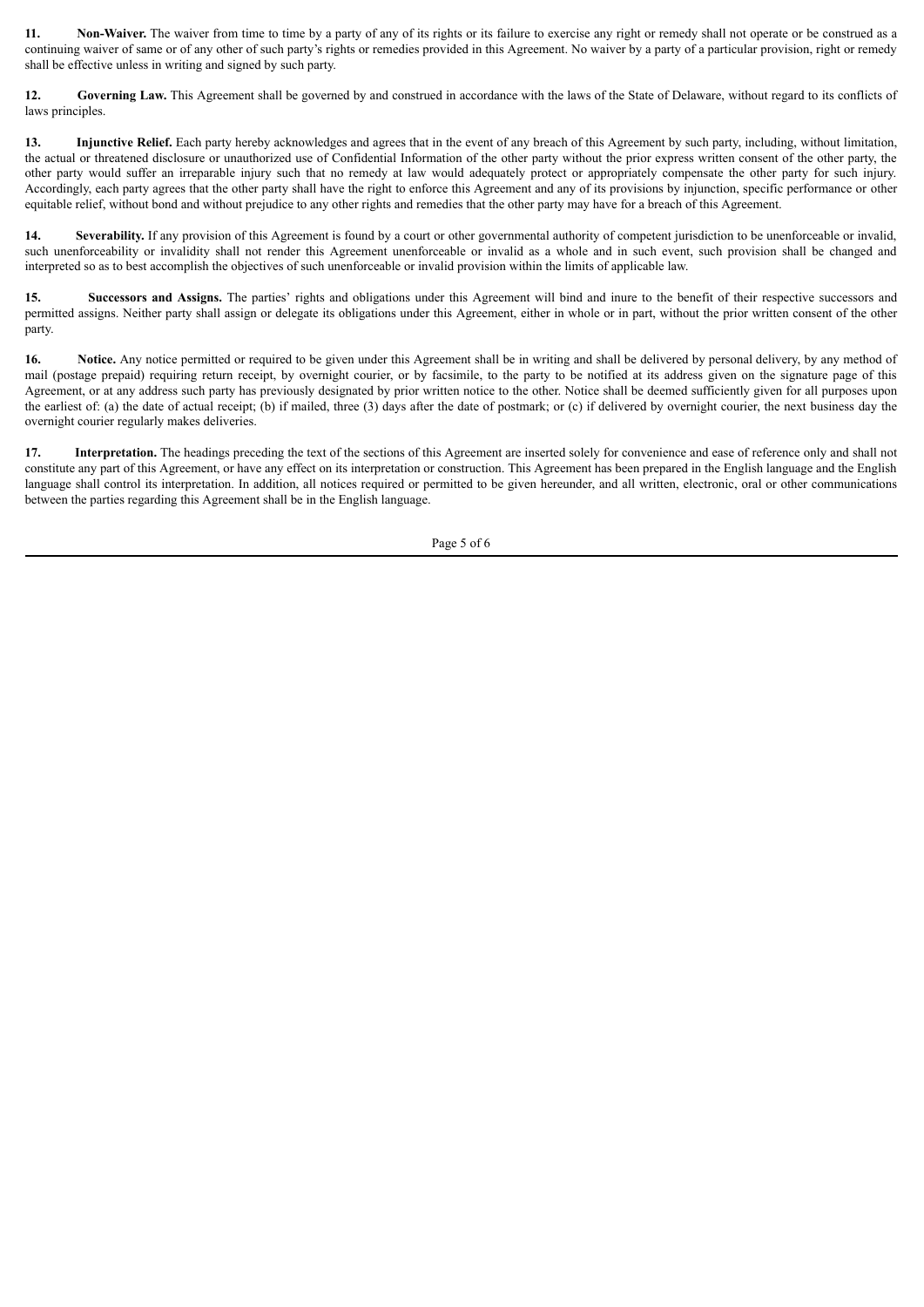**18. Counterparts.** This Agreement may be executed in counterparts, each of which, when executed, shall be deemed to be an original and all of which together shall constitute one and the same instrument. Facsimile signatures, electronic signatures or signatures on pdf versions of this Agreement exchanged via email, shall be as effective as original signatures.

#### **[Remainder of page intentionally left blank.]**

Page 6 of 6